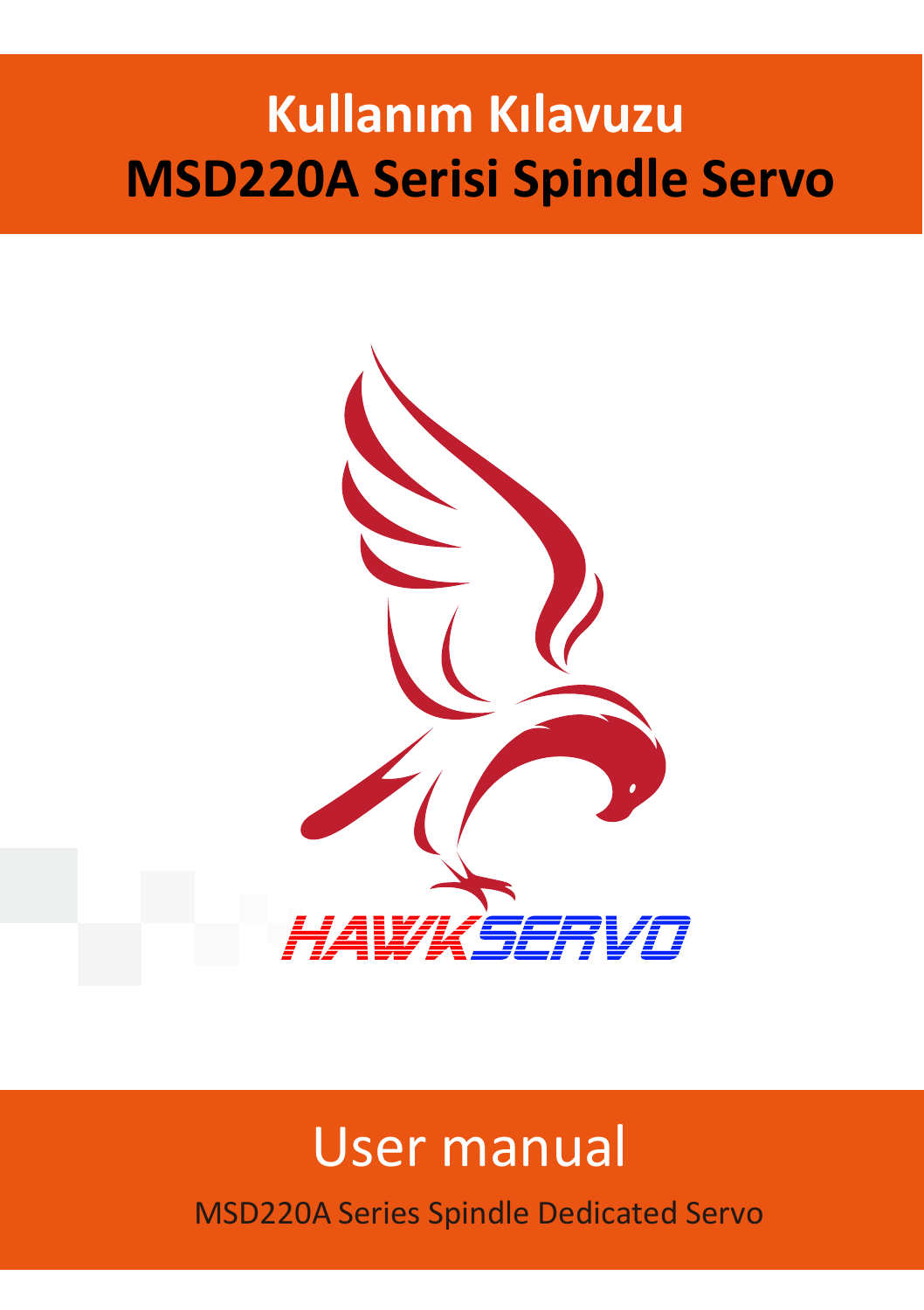# **Contents**

Chapter I Safety Precautions Chapter II Basic Wiring Connection 2.1 Wiring Diagram 2.2 Main Circuit Terminals and Functions 2.3Name and Function of Control Circuit Signals 2.4 Encoder Interface Connection and Signal Definition 2.5 Communication Port Signal Wiring Chapter III Operation and Display 3.1 Introduction to Operation and Display Interface 3.2 Method of Viewing and Modifying Function Codes 3.3 Viewing Status Parameters 3.4 Password Settings 3.5 Motor Parameters Self-learning 3.6 Motor Test Run Chapter IV Troubleshooting Chapter V Parameter List Accessory Mounting Dimensions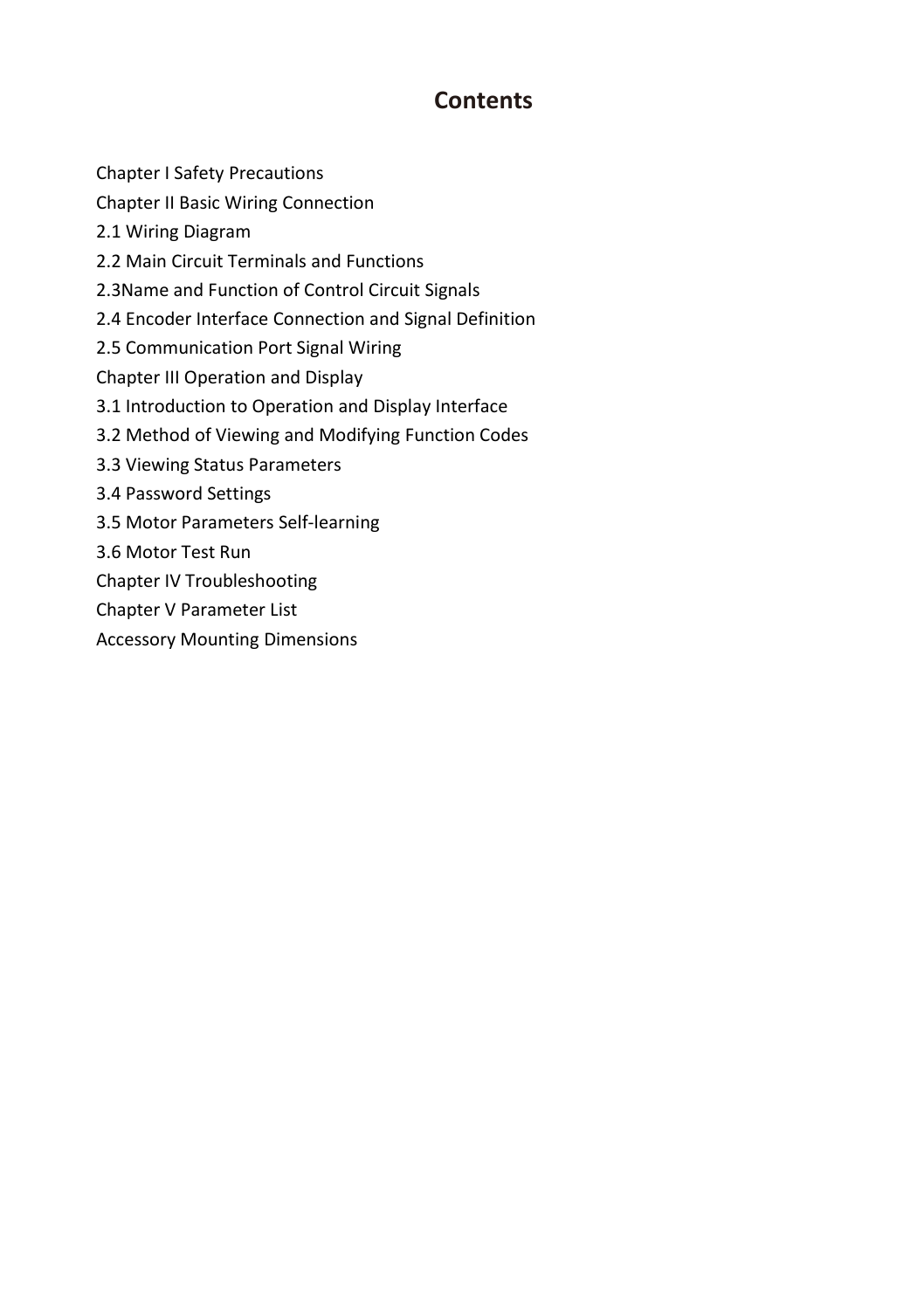# **Chapter I Safety Precautions**

 $\triangle$  DANGER: Indicates a condition that could result in death or serious personal injury.

 $\triangle$  CAUTION: Indicates a condition that may result in moderate or minor injury to persons and equipment damage. At the same time, it is also used to indicate wrong or unsafe use.

#### ■ Arrival Inspection

◎Do not install or run if the drive is damaged or any part is missing, or else it may result in equipment damage or personal injury.

#### ■ Installation

◎Hold the bottom of the product while installing and moving. Do not hold the shell only, in order to prevent injury or damage to the drive.

◎ Keep the drive away from flammable and explosive objects and heat sources, and install it on metal or other fire retardant objects.

◎When the drive is installed in a cabinet or other enclosure, install a fan or other cooling devices and set the air vents to ensure that the ambient temperature is below 40°C, or else the drive may be damaged due to the high ambient temperature.

#### ■ Wiring

◎ Wiring must be done by qualified electrical engineer, or else it may cause electric shock or damage to the drive.

◎ Make sure the poweris disconnected before wiring, or else it may cause electric shock or fire.

 $\circledcirc$  The grounding terminal  $\circledcirc$  should be grounded reliably, or else the drive housing may be electrified (board and housing silk screen)

◎ Do not touch the main circuit terminals, and keep the wiring of the main circuit terminals of the drive away from the housing, or else it may cause electric shock.

◎ The connection terminals of braking resistor are P and C. Do not connect other terminals, or else it may cause fire.

◎ Before wiring, make sure that the rated voltage and the number of phases of the drive are consistent with those of the input power, or else it may cause fire or personal injury. ◎Do not connect AC input power to the output terminals U, V and W of the drive, or else it will cause damage to the drive and void the warranty service. ◎ Do not carry out electric strength test for the drive, or else it will lead to damage to the drive. ◎ The main circuit terminal wiring of the drive and the control circuit wiring should be separated

or vertically crossed, or else it will cause interference to the control signal.

◎ The wiring cable for main circuit terminals should use cable lugs with insulated sleeve.

◎ When the cable length between drive and motor exceeds 50m, it is recommended to use output reactor to protect the drive and motor.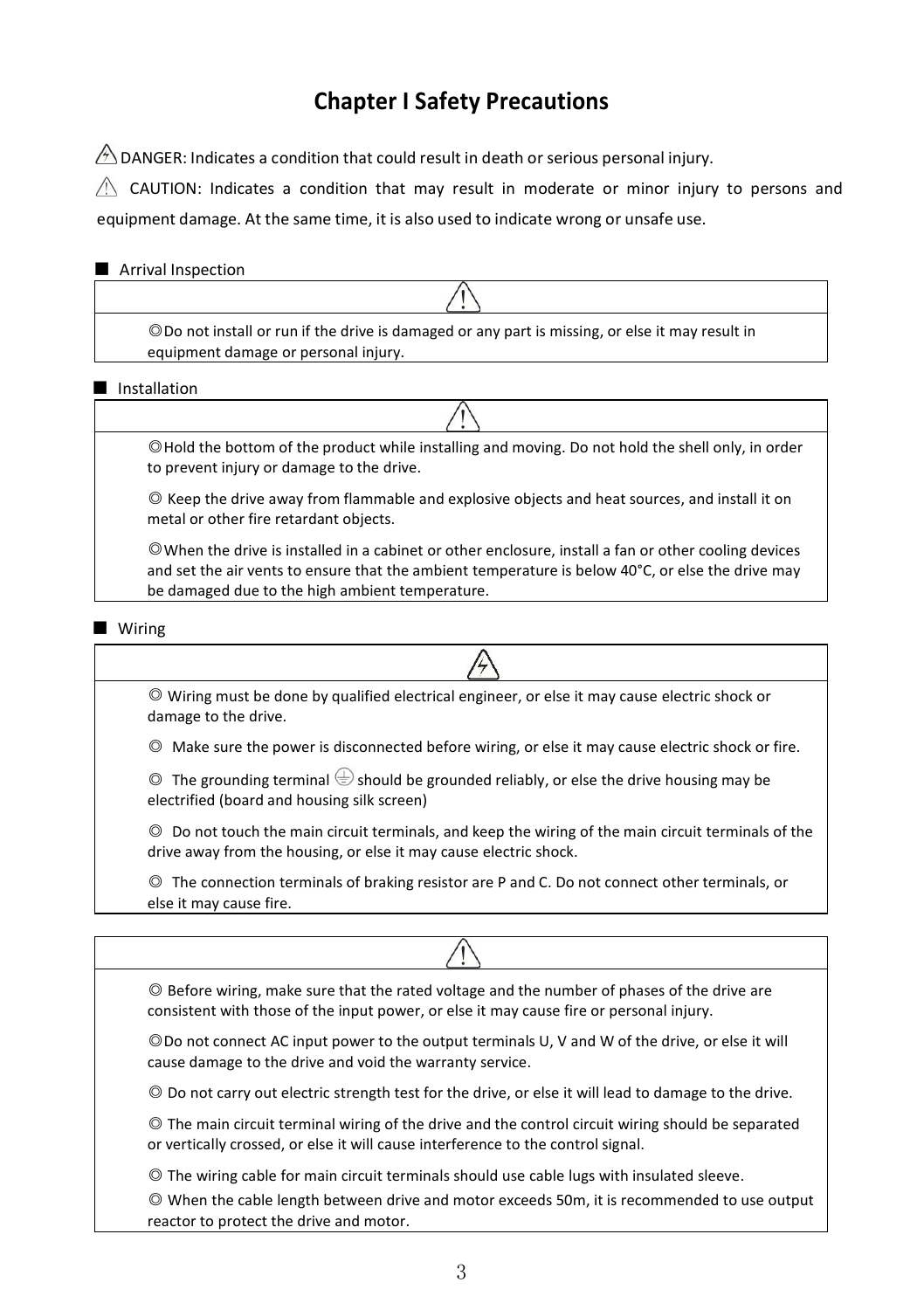■ Running

 $\odot$  Turn on the power after the drive wiring is complete and the cover plate is put on. It is strictly forbidden to remove the cover plate when it is live, or else it may cause electric shock.

4

 $\odot$  When auto reset or auto-restart on power failure is enabled for the drive, safety precautions should be taken for the device system to avoid personal injury.

◎ "Run/Stop" button may be invalid due to some function settings. A separate emergency power switch can be installed in the drive control system to avoid personal injury.

◎ When the drive is powered on, the terminals are still charged even if the drive is stopped; do not touch the terminals, or else it may cause electric shock.

◎ Do not control the start and stop of the drive with the circuit breaker, or else it may damage the drive.

◎ As the drive running speed increases quickly, please make sure that the motor and the mechanical equipment are in the allowed range before operation, or else the equipment may be damaged.

◎ Do not touch the radiator and braking resistor as the temperature is high, or else it may cause burns.

◎ The factory default parameters of the drive have been able to meet most of the equipment operating requirements. Do not modify the drive parameters unless necessary. Only the necessary parameters can be modified even if some devices have special needs, or else it may cause damage to the equipment.

■ Maintenance and inspection

◎ Do not touch the terminals of the drive when power is on,or else it may cause electric shock.

◎ Ask qualified electrical engineer for maintenance, inspection or replacement of parts and other work.

 $\odot$  Wait at least 10 minutes after power-off or make sure there is no residual voltage before performing maintenance and inspection, or else it may cause personal injury.

◎ There is a CMOS IC on the PCB. Do not touch it,or else the PCB may be damaged by static electricity.

■ Other

◎ It is forbidden to modify the drive without permission, or else it may cause personal injury. The drive modified without permission will make the warranty service void.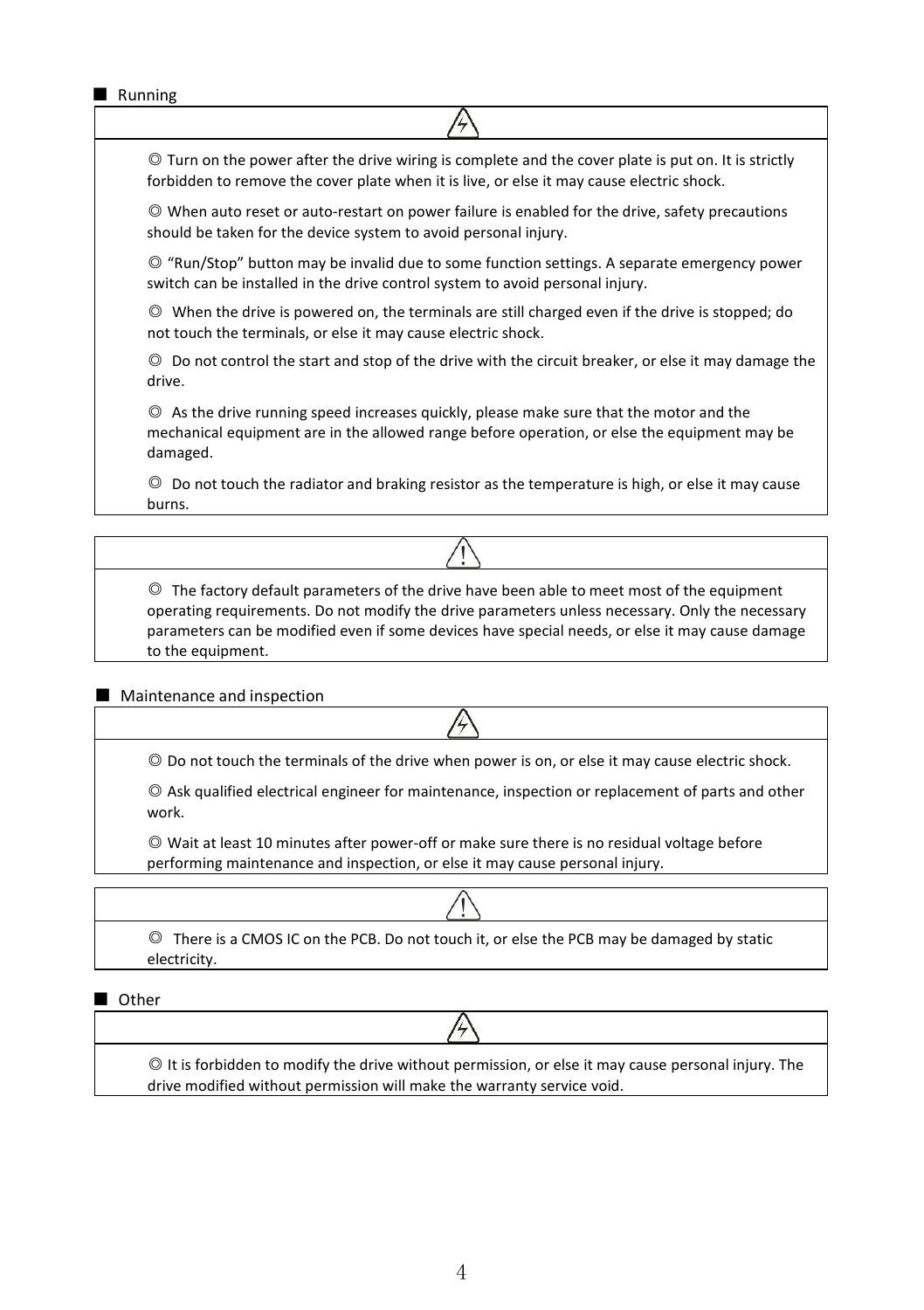# **Chapter II Basic Wiring Connection**



2. Main Circuit Terminals and Functions



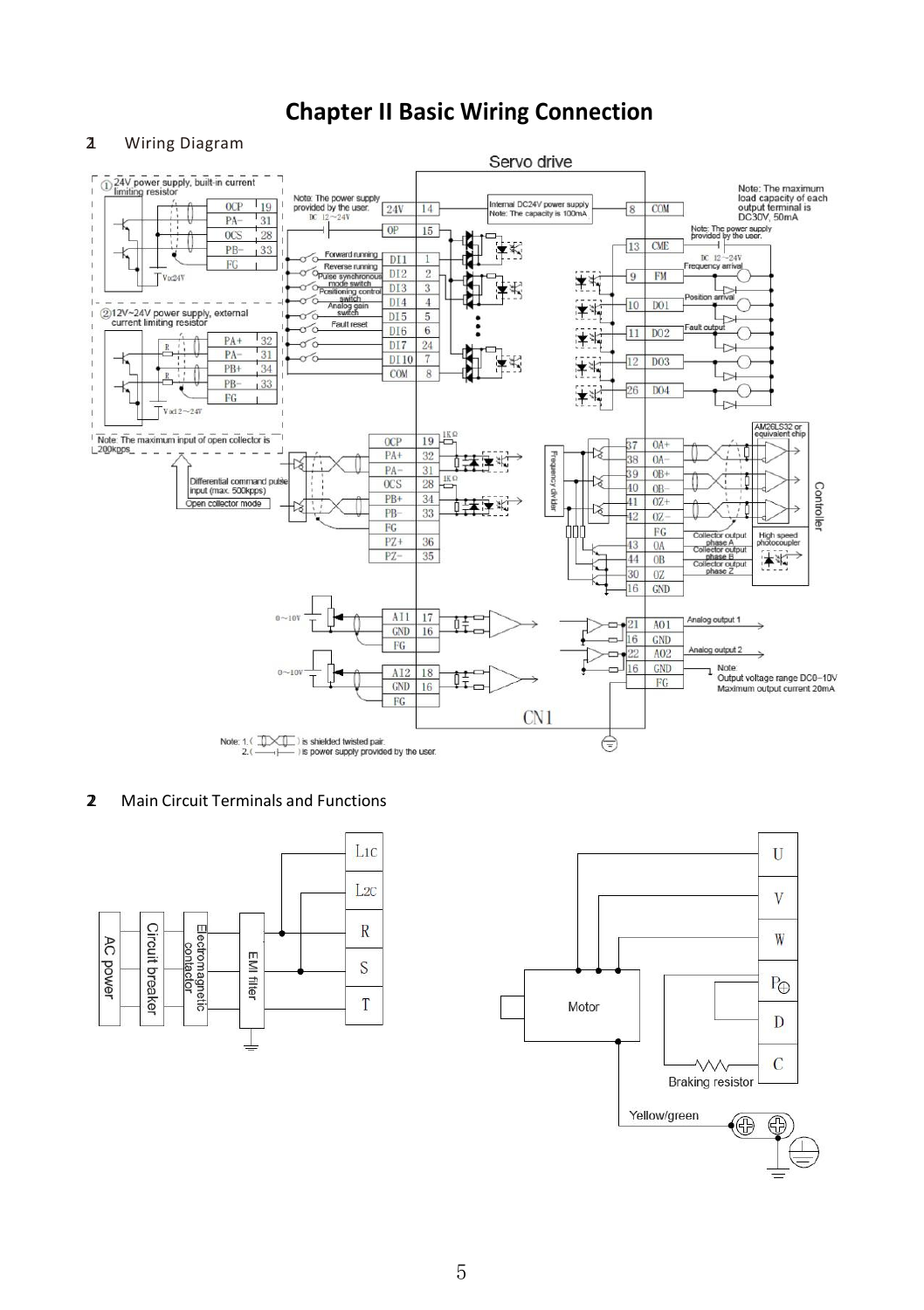| <b>Terminal</b><br>mark | <b>Name</b>                                    | <b>Description</b>                                                                  |
|-------------------------|------------------------------------------------|-------------------------------------------------------------------------------------|
| L1c, L2c                | Control circuit power<br>input terminal        | Control power input                                                                 |
| R, S, T                 | Main circuit power input<br>terminal           | Three-phase main power connection point                                             |
| P, N                    | DC bus positive/negative<br>terminal           | Common DC bus input point (connection point of external braking<br>unit above 37kW) |
| P, C                    | <b>Braking resistor</b><br>connection terminal | Connection point of braking resistor below 30kW                                     |
| <b>U, V, W</b>          | Drive output terminal                          | Connect to three-phase motor                                                        |
|                         | Ground terminal                                | Ground terminal                                                                     |

#### **Wiring considerations:**

A: Input power R, S,T:

The input side wiring of the drive, no phase sequence requirements

B: DC bus P & N terminals:

Please note that DC bus terminals P and N still have residual voltage when the power is cut off. Please wait until the powerindicator is off and make sure that the voltage is less than 36VDC before contacting, or else it may cause electric shock.

The wiring length of brake unit shouldn't exceed 10m. Use twisted pair or tight double-wire inparallel for wiring.

Do not connect the braking resistor directly to the DC bus, or else it may damage the drive or even cause a fire.

C: Braking resistor connection terminals P & C:

For the selection of braking resistor, refer to the recommended value and the wiring distance should be less than 5m, or else it may result in damage to the drive.

D: Drive output side U, V & W:

Do not connect capacitor or surge absorber to the output side of the drive, or else it may cause frequent protection of the drive or even damage.

If the motor cable is too long, it is easy to produce electrical resonance due to the impact of distributed capacitance, causing damage to the motor insulation or over-current protection of the drive due to greater leakage current. If the motorcable length is over 100m, an AC output reactor shall be installed.

# E: Ground terminal PF $\Box$ .

The terminals must be grounded reliably and the resistance must be less than 0.1 $\Omega$ . Failure to do so may result in exception or even damage to the equipment.

Do not share the ground terminal  $\bigcup$  with the neutral N terminal of the power supply.

- 2 Name and function of control circuit signal (CN1 plug)
- (1) CN1 pin signal



CN1 Plug Pinout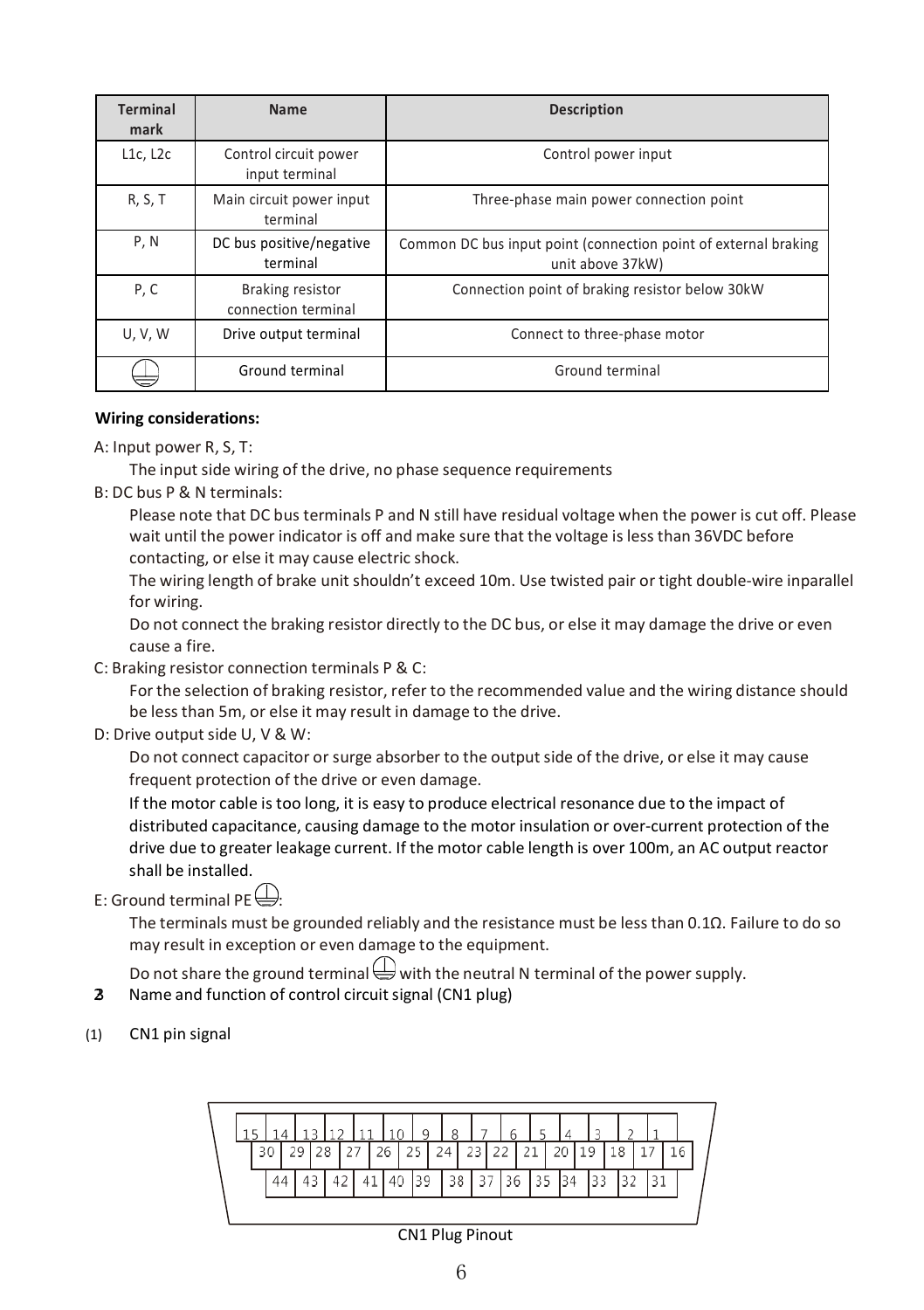|             |                 | Definition of CN1 terminal symbols    |    |                 |                                           |    |       |                                           |
|-------------|-----------------|---------------------------------------|----|-----------------|-------------------------------------------|----|-------|-------------------------------------------|
|             |                 |                                       | 16 | <b>GND</b>      | Analog power<br>ground                    |    |       |                                           |
| $\mathbf 1$ | D11             | Digital input 1                       | 17 | AI              | Analog input<br>terminal 1                | 31 | PA-   | Command pulse<br>input A-                 |
| 2           | D <sub>12</sub> | Digital input 2                       | 18 | AI <sub>2</sub> | Analog input<br>terminal 2                | 32 | PA+   | Command pulse<br>input A+                 |
| 3           | DI3             | Digital input 3                       | 19 | OCP             | Command<br>pulse input<br>1(optional)     | 33 | PB-   | Command pulse<br>input B-                 |
| 4           | DI4             | Digital input 4                       | 20 | AI3             | Analog input<br>terminal 3                | 34 | PB+   | Command pulse<br>input B+                 |
| 5           | DI5             | Digital input 5                       | 21 | AO1             | Analog output<br>terminal 1               | 35 | PZ-   | Command pulse<br>input Z-                 |
| 6           | DI6             | Digital input 6                       | 22 | AO <sub>2</sub> | Analog output<br>terminal 2               | 36 | $PZ+$ | Command pulse<br>input Z+                 |
| 7           | DI1<br>0        | Digital input 10                      | 23 | $+10V$          | 10V power                                 | 37 | OA+   | Phase A<br>frequency<br>dividing output + |
| 8           | COM             | 24V power<br>ground                   | 24 | DI7             | Digital input 7                           | 38 | OA-   | Phase A<br>frequency<br>dividing output - |
| 9           | <b>FM</b>       | High speed<br>pulse/Digital<br>output | 25 | GND             | Analog power<br>ground                    | 39 | OB+   | Phase B<br>frequency<br>dividing output + |
| 10          | DO1             | Digital output<br>$\mathbf{1}$        | 26 | DO <sub>4</sub> | Digital output 4                          | 40 | OB-   | Phase B<br>frequency<br>dividing output - |
| 11          | DO <sub>2</sub> | Digital output<br>2                   | 27 | COM             | 24V power<br>ground                       | 41 | OZ+   | Phase Z<br>frequency<br>dividing output + |
| 12          | DO <sub>3</sub> | Digital output<br>3                   | 28 | <b>OCS</b>      | Command<br>pulse input 2<br>(optional)    | 42 | OZ-   | Phase Z frequency<br>dividing output -    |
| 13          | CME             | Digital output<br>common<br>terminal  | 29 | $+5V$           | Eternal encoder<br>5V power<br>(reserved) | 43 | OA    | Phase A open<br>collector output          |
| 14          | <b>24V</b>      | 24V power                             | 30 | OZ              | Phase Z open<br>collector<br>output       | 44 | OB    | Phase B open<br>collector output          |
| 15          | <b>OP</b>       | External<br>power input<br>terminal   |    |                 |                                           |    |       |                                           |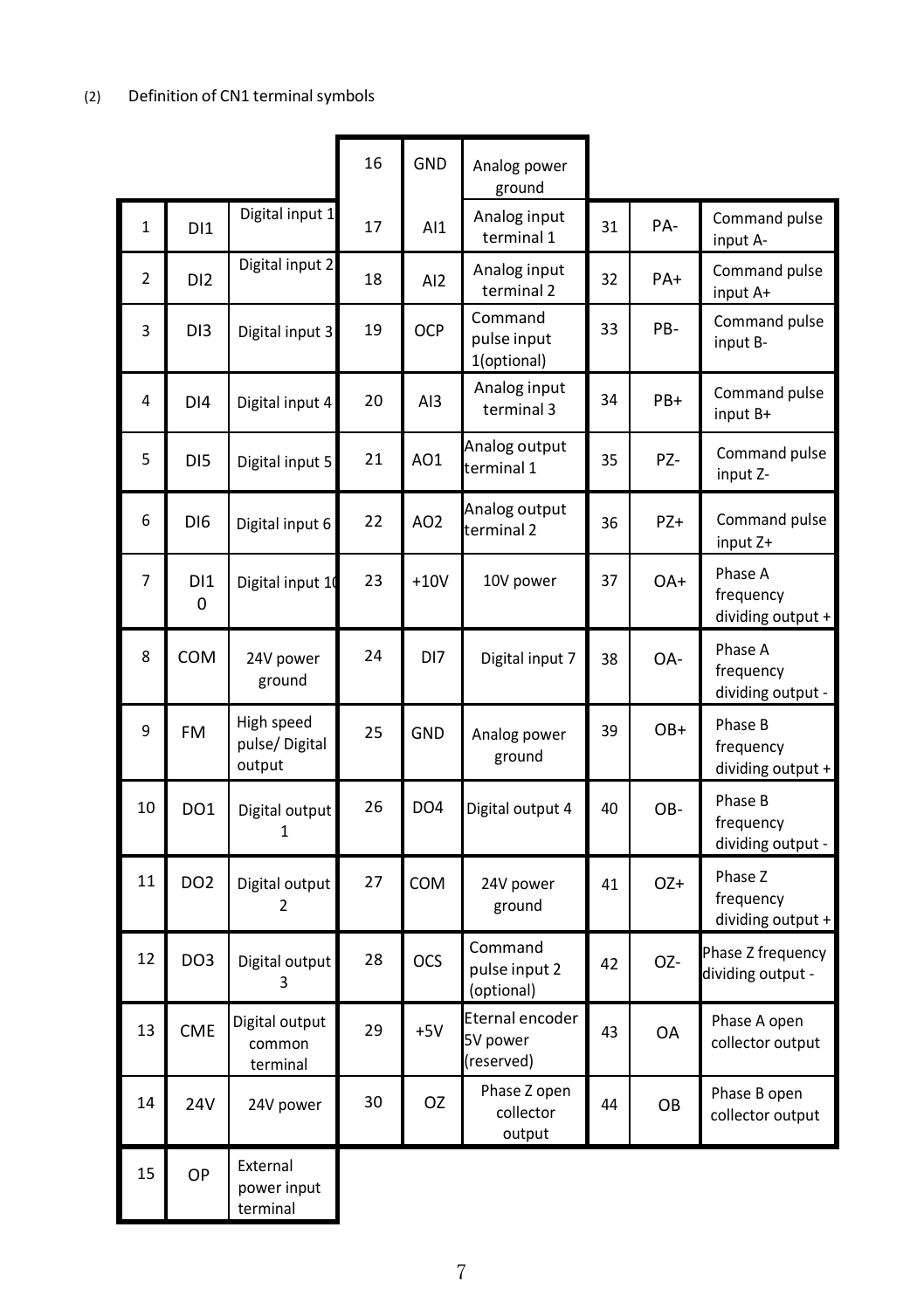(3) Function of control terminals:

| Categ<br>ory     | <b>Terminal</b><br>symbol | <b>Terminal name</b>               | <b>Description</b>                                                                                                                                                                                  |
|------------------|---------------------------|------------------------------------|-----------------------------------------------------------------------------------------------------------------------------------------------------------------------------------------------------|
| Power            | $+10V$ -GND               | External +10V<br>power             | Provide +10V power supply outside; maximum output<br>current: 10mA<br>Generally used as power supply for external<br>potentiometer; potentiometer resistance range: 1kΩ<br>$\sim$ 5k $\Omega$       |
|                  | $+24V -$<br>COM           | External +24V<br>power             | Provide +24V power supply outside, generally used as the<br>power supply for digital input/output terminals and<br>external sensor<br>Maximum output current: 200mA                                 |
|                  | OP                        | External power<br>input terminal   | If DI is driven by external signals, OP needs to be<br>connected with external power supply.<br>If DI is driven by internal power supply, OP needs to<br>be shorted internally with 24V             |
| Analog<br>input  | AI1-GND                   | Analog input<br>terminal 1         | 1. Input voltage range: DC 0V ~ 10V<br>2. Input impedance: $22k\Omega$                                                                                                                              |
|                  | AI2-GND                   | Analog input<br>terminal 2         | 1. Input voltage range: DC -10V $\sim$ +10V<br>2. Input impedance: $22K\Omega$                                                                                                                      |
| Digital          | <b>DI1- OP</b>            | Digital input 1                    | 1. Photo-coupler isolation, compatible with bipolar input                                                                                                                                           |
| input            | DI2-OP                    | Digital input 2                    | 2. Input impedance: $2.4k\Omega$<br>3. Level input voltage range: 9V ~ 30V                                                                                                                          |
|                  | DI3-OP                    | Digital input 3                    |                                                                                                                                                                                                     |
|                  | DI4-OP                    | Digital input 4                    |                                                                                                                                                                                                     |
|                  | <b>DI6- OP</b>            | Digital input 6                    |                                                                                                                                                                                                     |
|                  | <b>DI7- OP</b>            | Digital input 7                    |                                                                                                                                                                                                     |
|                  | DI10- OP                  | Digital input 10                   |                                                                                                                                                                                                     |
|                  | <b>DI5-OP</b>             | High speed pulse<br>input terminal | In addition to other DI features, it also can be used as<br>high-speed pulse input channel.<br>Maximum input frequency: 50kHz                                                                       |
| Analog<br>output | AO1-GND                   | Analog output 1                    | Output voltage range: 0V ~ 10V                                                                                                                                                                      |
|                  | AO2-GND                   | Analog output 2                    |                                                                                                                                                                                                     |
| Digital          | DO1-CME                   | Digital output 1                   | Photo-coupler isolation, open collector output                                                                                                                                                      |
| output           | DO2-CME                   | Digital output 2                   | Output voltage range: 0V ~ 24V<br>Output current range: 0mA ~ 50mA                                                                                                                                  |
|                  | DO3-CME                   | Digital output 3                   | Note: The digital output ground CME is internally isolated                                                                                                                                          |
|                  | DO4-CME                   | Digital output 4                   | from the digital input ground COM                                                                                                                                                                   |
|                  | FM-CME                    | High speed pulse<br>output         | Restricted by function code Pn8.00 "FM terminal output<br>mode selection"<br>As high-speed pulse output, the maximum frequency is<br>50kHz;<br>As open-collector output, same as DO1 specification. |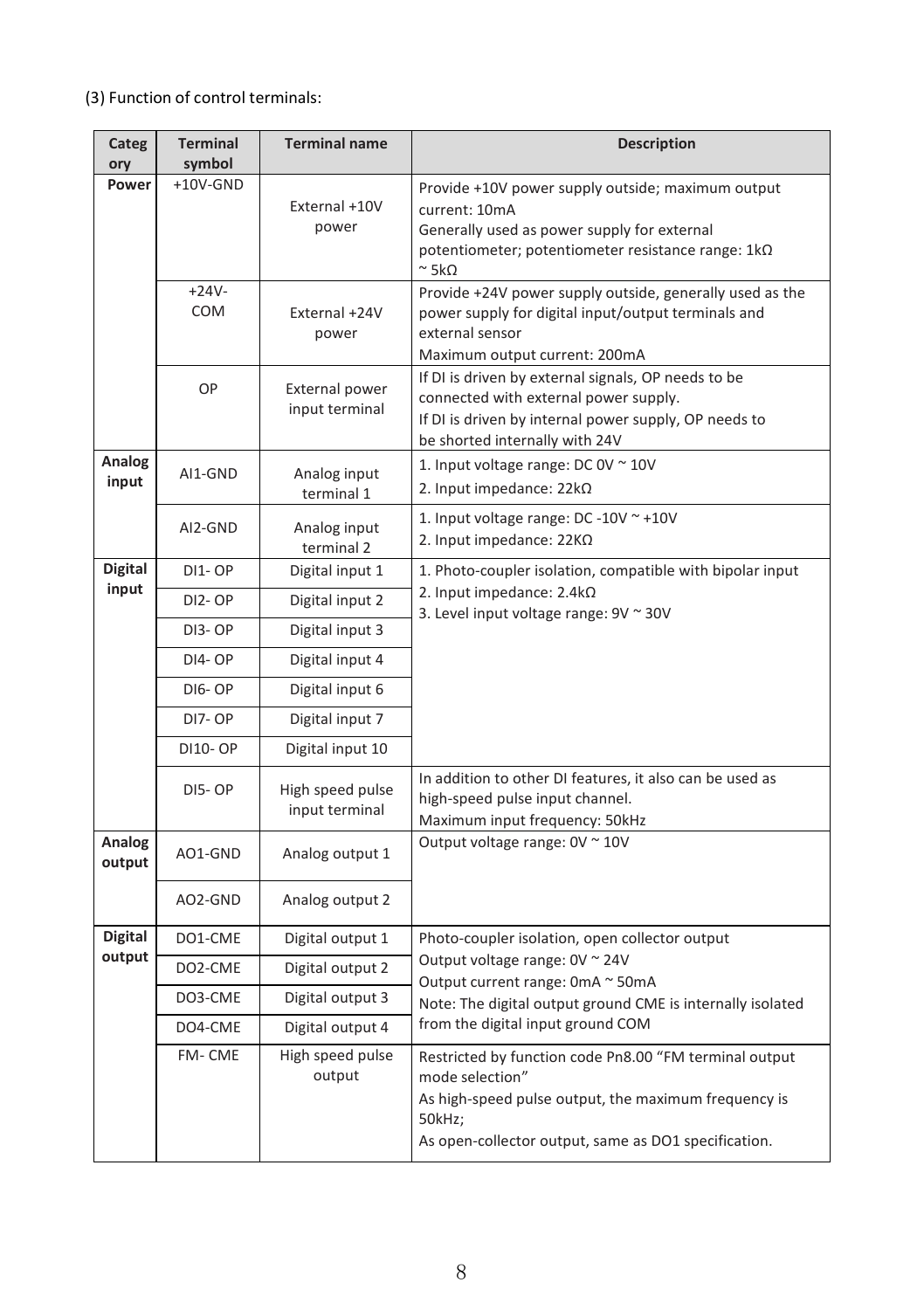| Category               | <b>Terminal</b><br>symbol | <b>Terminal name</b>                      | <b>Description</b>                                                                                                |
|------------------------|---------------------------|-------------------------------------------|-------------------------------------------------------------------------------------------------------------------|
| Command<br>pulse input | <b>OCP</b>                | Command pulse<br>input 1 (optional)       | Input command pulse interface; the maximum collector<br>input frequency is 200KHz, the maximum differential input |
|                        | $PA+$                     | Command pulse<br>input A+                 | is 500KHz                                                                                                         |
|                        | PA-                       | Command pulse<br>input A-                 |                                                                                                                   |
|                        | <b>OCS</b>                | Command pulse<br>input 2 (optional)       |                                                                                                                   |
|                        | PB+                       | Command pulse<br>input $B+$               |                                                                                                                   |
|                        | PB-                       | Command pulse<br>input B-                 |                                                                                                                   |
|                        | PZ+                       | Command pulse<br>input Z+                 |                                                                                                                   |
|                        | PZ-                       | Command pulse<br>input Z-                 |                                                                                                                   |
| Encoder<br>frequency   | OA+                       | Encoder phase A                           | Encoder signal when output is divided, phase A pulse and                                                          |
| dividing<br>output     | OA-                       | frequency dividing<br>differential output | phase B pulse meeting TIA/EIA-422-B standard are still                                                            |
|                        | OB+                       | Encoder phase B                           | orthogonal                                                                                                        |
|                        | OB-                       | frequency dividing<br>differential output | Output signal is not isolated                                                                                     |
|                        | OZ+                       | Encoder phase Z                           |                                                                                                                   |
|                        | OZ-                       | frequency dividing<br>differential output |                                                                                                                   |
|                        | <b>OA</b>                 | Encoder phase A<br>collector output       |                                                                                                                   |
|                        | OB                        | Encoder phase B<br>collector output       |                                                                                                                   |
|                        | OZ.                       | Encoder phase Z<br>collector output       |                                                                                                                   |

2.4. Encoder Interface Connection and Signal Definition (CN2 Plug)

# 2.4.1 Overview



· The distance between servo motor and servo drive should not exceed 20m.

· Keep the encoder line at least 30cm from the motor and power lines; do not put them in the same pipe or bind them together.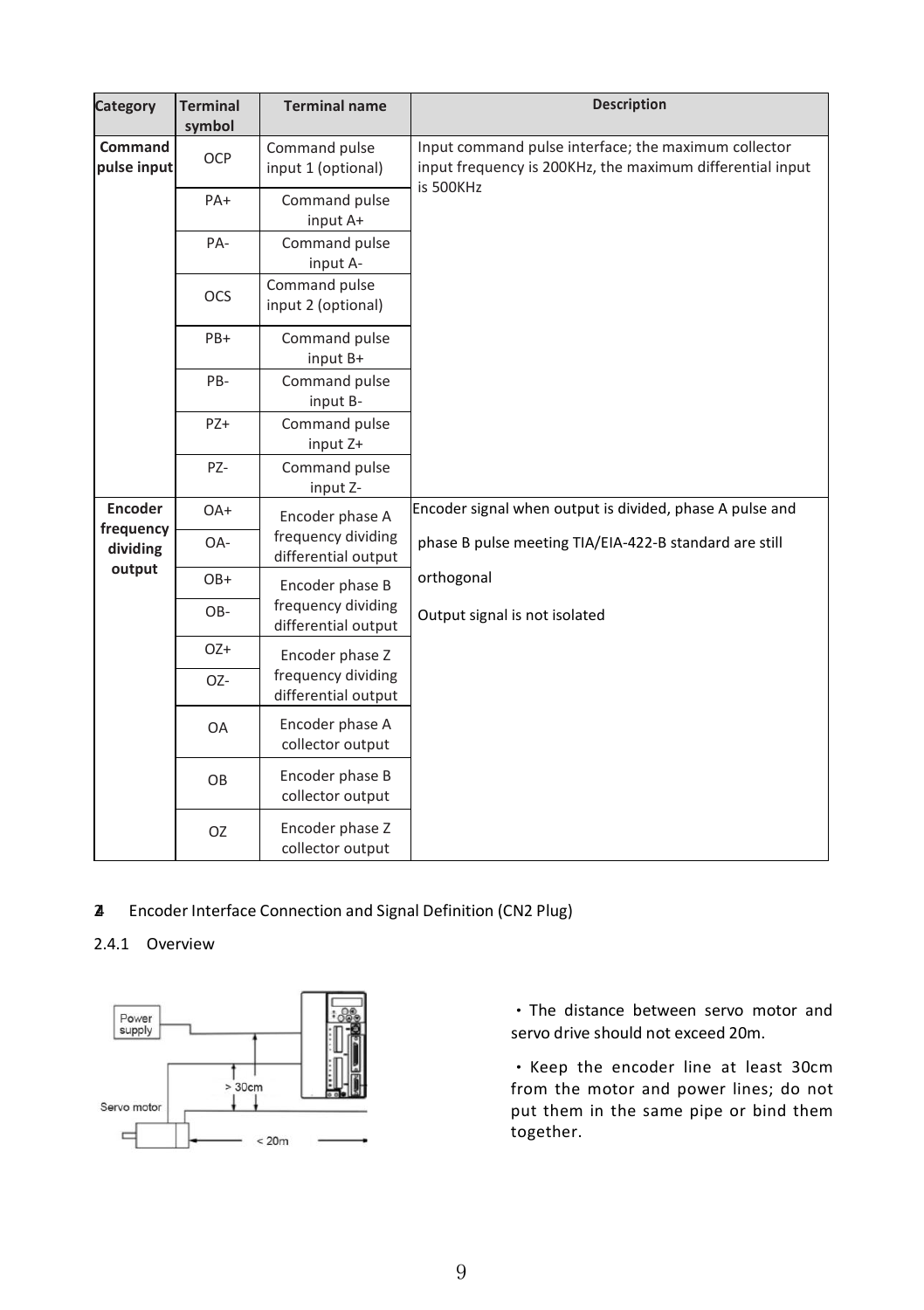

2.4.2 Servo drive CN2 pinout and signal definition

60000  $(0, 0, 0, 0, 0)$ ദ്ര 14 ദ 12 CN2Pinout

|      | 5    | $_{4}$ | 3  |       | 2   |       |       |  |
|------|------|--------|----|-------|-----|-------|-------|--|
|      | 5V   | $A-$   |    | A+    | W+  |       | V+    |  |
|      | 10   | 9      |    | 8     |     |       | 6     |  |
|      | $B+$ | $B-$   |    | $W -$ |     | $V -$ | $U^+$ |  |
|      | 15   | 14     | 13 |       | 12  |       | 11    |  |
| None |      | $Z+$   |    | $Z-$  | GND |       | U-    |  |

2.5. Communication Port Signal Wiring (CN3 Plug)

> Servo drive provides CAN and RS485 communication ports, which are led through CN3 socket.

CN3 pinout and signal definition:



| Pin No        | Signal name          | Terminal<br>mark | <b>Function &amp; Description</b>                    |
|---------------|----------------------|------------------|------------------------------------------------------|
|               | Signal ground        | GND              | +5V and signal ground                                |
| $\mathcal{P}$ | CANH data transfer   | <b>CANH</b>      | CAN data + terminal                                  |
| 3             |                      |                  | Reserved                                             |
| 4             | CANL data reception  | CANL             | CAN data - terminal                                  |
| 5             | RS-485 data transfer | $RS-485(+)$      | Drive data transfers to<br>differential + terminal   |
| 6             | RS-485data transfer  | $RS-485(-)$      | Driver side data transfer<br>differential - terminal |

· The type of encoder plug is divided into aviation plug and cannon plug according to the motor type.

• If you want to make your own encoder line,<br>select a shielded cable with good flexural strength and a core diameter at least 0.18mm<sup>2</sup> (AWG24). Please refer to the figure below for correct connection.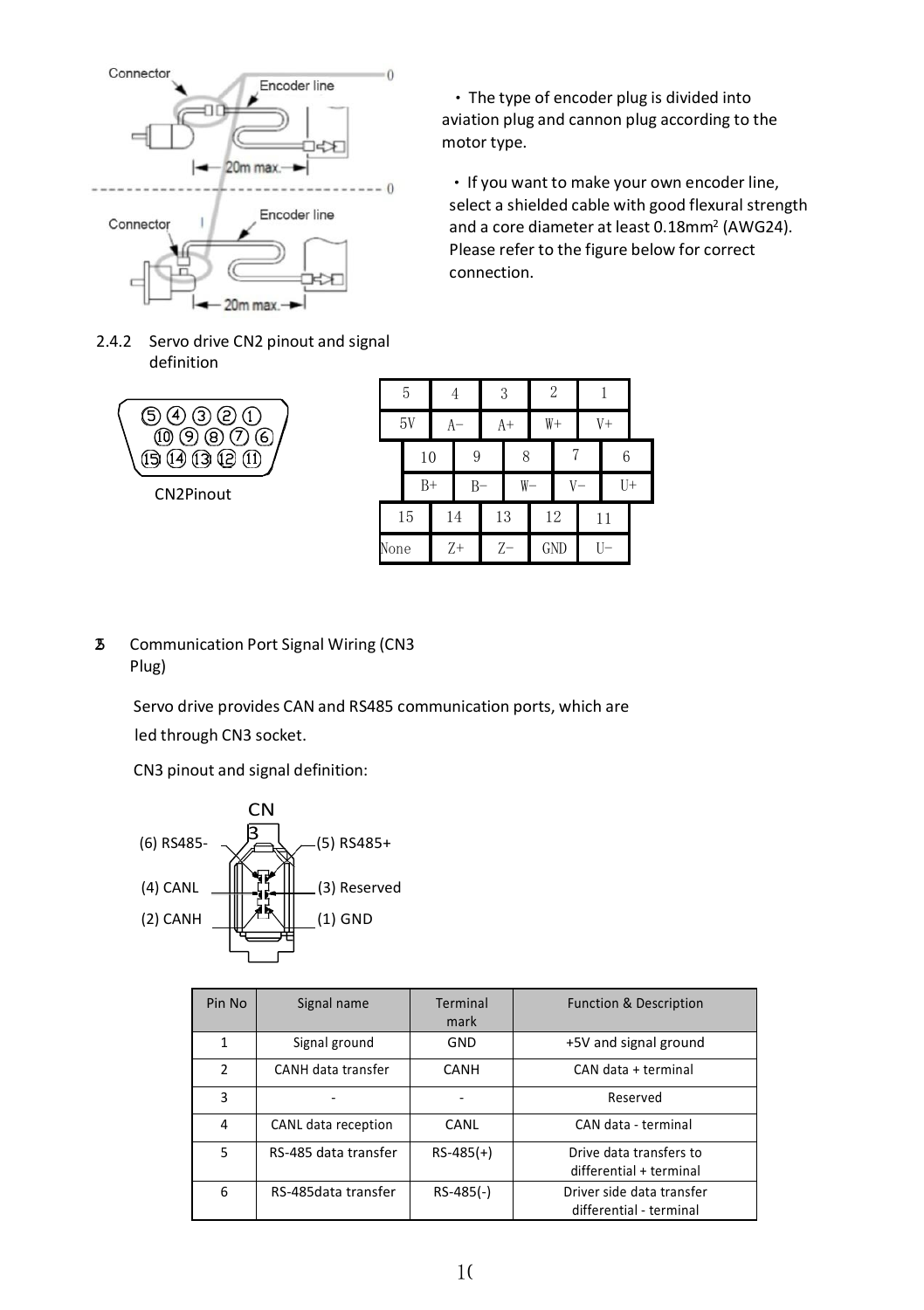# **Chapter III Operation and Display**

# 3.1 Introduction to Operation and Display Interface

With the operation panel, you can modify the function parameters of the servo drive and monitor the drive status. The appearance and function area are shown below:



Digital display area:

5-bit LED displayshows the set frequency, output frequency, various monitoring data and alarm code, etc.

Button description:

| <b>Button</b> | <b>Name</b>    | <b>Function</b>                                                                                                 |
|---------------|----------------|-----------------------------------------------------------------------------------------------------------------|
| <b>MODE</b>   | Program button | Enter or exit level-1 menu                                                                                      |
| <b>SET</b>    | Confirm button | Enter the menu screen step by step, confirm set parameters                                                      |
|               | Up button      | Increase data or function code, start button of motor parameter self-learning                                   |
|               | Down button    | Decrease data or function code, stop button of motor parameter self-learning                                    |
| <b>SHIFT</b>  | Shift button   | Display parameters in cycle in the stop interface and running interface; select the parameter to be<br>modified |

# 3.2 Method of Viewing and Modifying Function Codes

The operation panel of MSD200A servo drive adopts three-level menu structure for parameter setting and other operations.

The three menu levels are: Function parameter group (level 1)  $\rightarrow$  function code (level 2)  $\rightarrow$  function code settings (level 3). The operation flow is shown below.



Note: In level-3 menu, you can press the MODE or SET button to return to level-2. The difference is that you can save the settings, return to level-2 menu and switch to next function code automatically by pressing the SET button; if you press the MODE button, it will return to level-2 menu directly without saving and return to the current function code.

Example: Changing function code Pn2.03 from 10.00Hz to 15.00Hz (bold letters indicate flashing digits)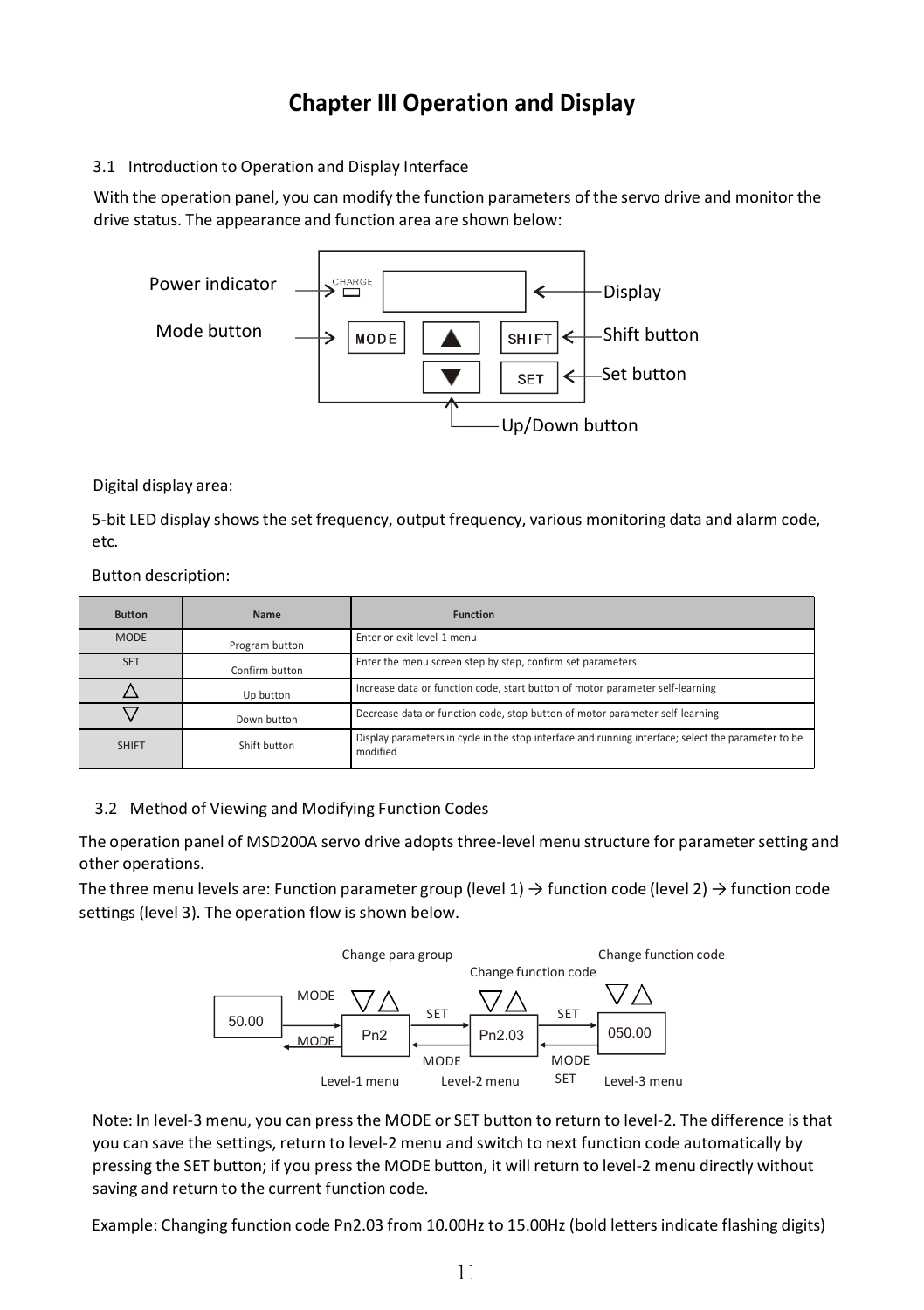

In level-3 menu, if the parameter doesn't have a flashing digit, this function code can't be modified. The possible reasons are as follows:

(1)Thisfunction code can't be modified, such as actual test parameters and running record parameters. (2)Thisfunction code can't be modified in running status, but can be modified when the machine is stopped.

## 3.3 Viewing Status Parameters

In stop or running status, various status parameters can be displayed separately by pressing the SHIFT button. Whether the parameter is displayed is determined bybinary bit of function code Pn0.09 (running parameter 1), Pn0.10 (running parameter 2), and Pn0.11 (stop parameter).

In stop status, 16 stop status parameters are available, including: set frequency, bus voltage, DI input status, DO output status, analog input AI1 voltage, analog input AI2 voltage, analog input AI3 Voltage, actual count value, actual length value, PLC running steps, load speed display, PID setting, PULSE input pulse frequency and 3 reserved parameters; you can press the button to switch the selected parameters in sequence.

In running status, five running status parameters (running frequency, set frequency, bus voltage, output voltage and output current) are displayed by default. Other parameters: output power, output torque, DI input status, DO output status, analog input AI1 voltage, analog input AI2 voltage, analog input AI3 voltage, actual count value, actual length value, line speed, PID setting and PID feedback, are determined by function code Pn0.09 and Pn0.10 (converted to binary) to display or not; you can press the button to switch the selected parameters in sequence.

When the drive is turned off and then turned on again, the displayed parameters are those selected before power-off by default.

## 3.4 Password Settings

The drive integrates password protection. When Pn0.27 is set as non-zero, it is the user password, and the password protection is enabled when you exit the function code editing status. When you press MODE again, it shows ".....". You must enter the correct password to enter the menu.

To cancel the password protection, enter the password and set Pn0.27 to 0.

## 3.5 Motor Parameters Self-learning

Vector control requires self-learning of motor parameters for optimal control. During self-learning, make sure that the motor is under no load or light load.

Self-learning steps are as follows:

● Modify Fn4.62 frequency command resolution, Pn2.05 maximum frequency and Pn2.07 Upper limit frequency according to the specific maximum frequency (if the maximum frequency of operation is lower than 320Hz, the above parameters do not need modification).

- Set acceleration/deceleration time Pn2.10, Pn2.11
- $\bullet$  Set motor parameters (Fn2.00  $\sim$  Fn2.05)
- Set encoder parameters (Pn6 group)
- Set Pn0.00 to 1000, current vector control
- Set Fn2.37 (set to 1 static self-learning or 2 rotary self-learning), and press the button when the keyboard displays TUNE (press the button to stop self-learning)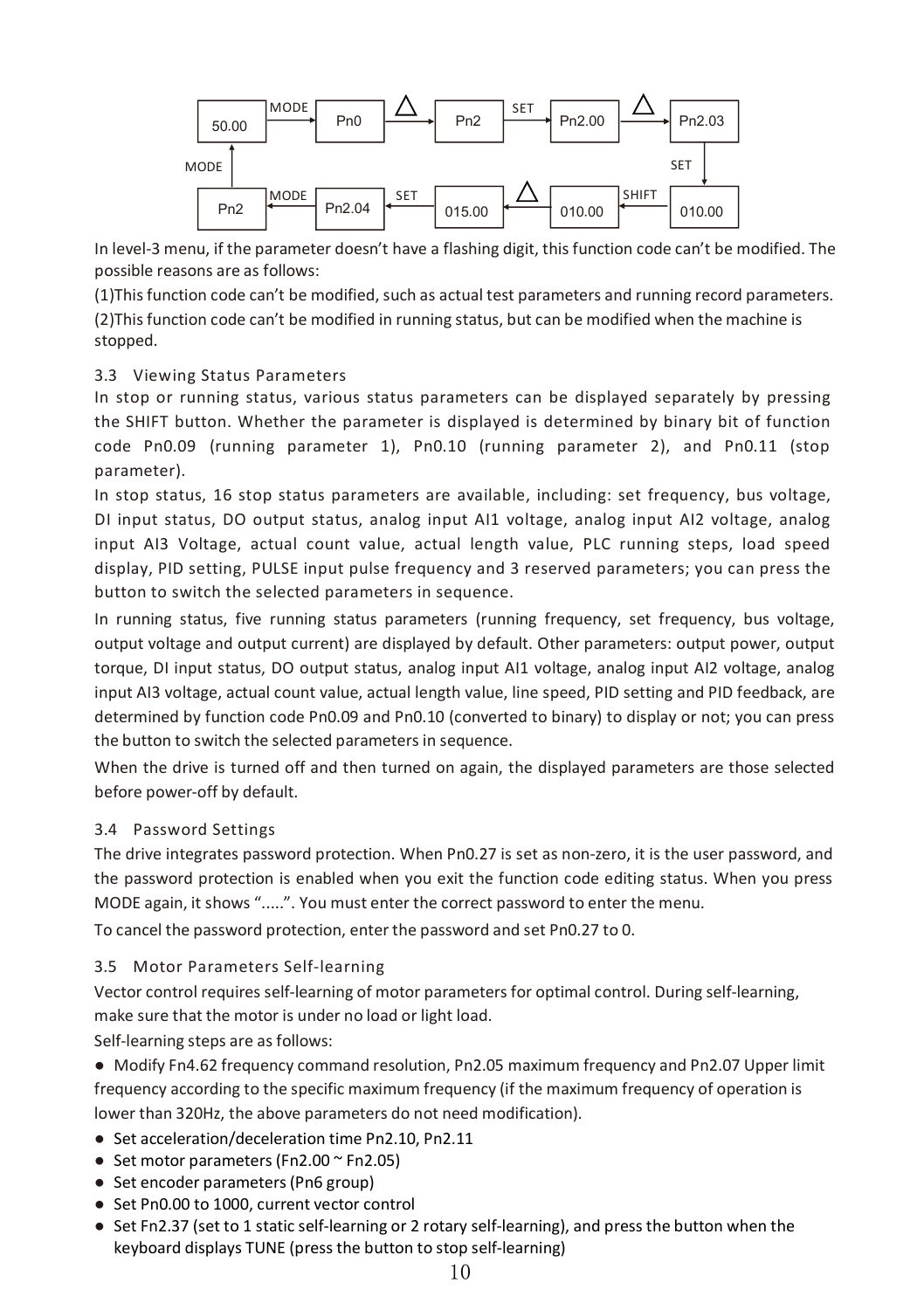#### ● Waiting for self-learning to finish

The motor runs at high-speed during tuning. Please tune the motor in no-load condition. Tuning with load will affect the accuracy of motor parameters and affect the system control effect.

If the drive alarms "Err19 (motor tuning fault)" during tuning, the motor function parameters are incorrect. Please check the motor-related function parameters and the lead from servo drive to the motor.

If the drive alarms "Err20 (encoder failure)" during tuning, the encoder feedback signal is incorrect. Please check the encoder-related function parameters and signal wiring and manually rotate the motor shaft to check if "dn0.52 (current location)" is displayed normally.

#### 3.6 Motor Test Run

The software forces the servo to run when Fn0.00 is set to 1

The drive enters JOG mode when Fn0.01 is set to 1. Then, you can press the  $\Delta$  button to jog forward and press<br> $\nabla$  to jog reversely.

When the motor has been identified, you can test the drive and motor in speed mode and check if the motor operation is normal at high speed and low speed and if the motor has vibration and large noise. If the simple trial run is successful, connect it to host computer, and control the drive and motor running through the host computer.

Set the running frequency (Pn2.03), run with the operation panel to let the motor run at different speed segments, and monitor whether the output current is normal and whether the motor runs smoothly.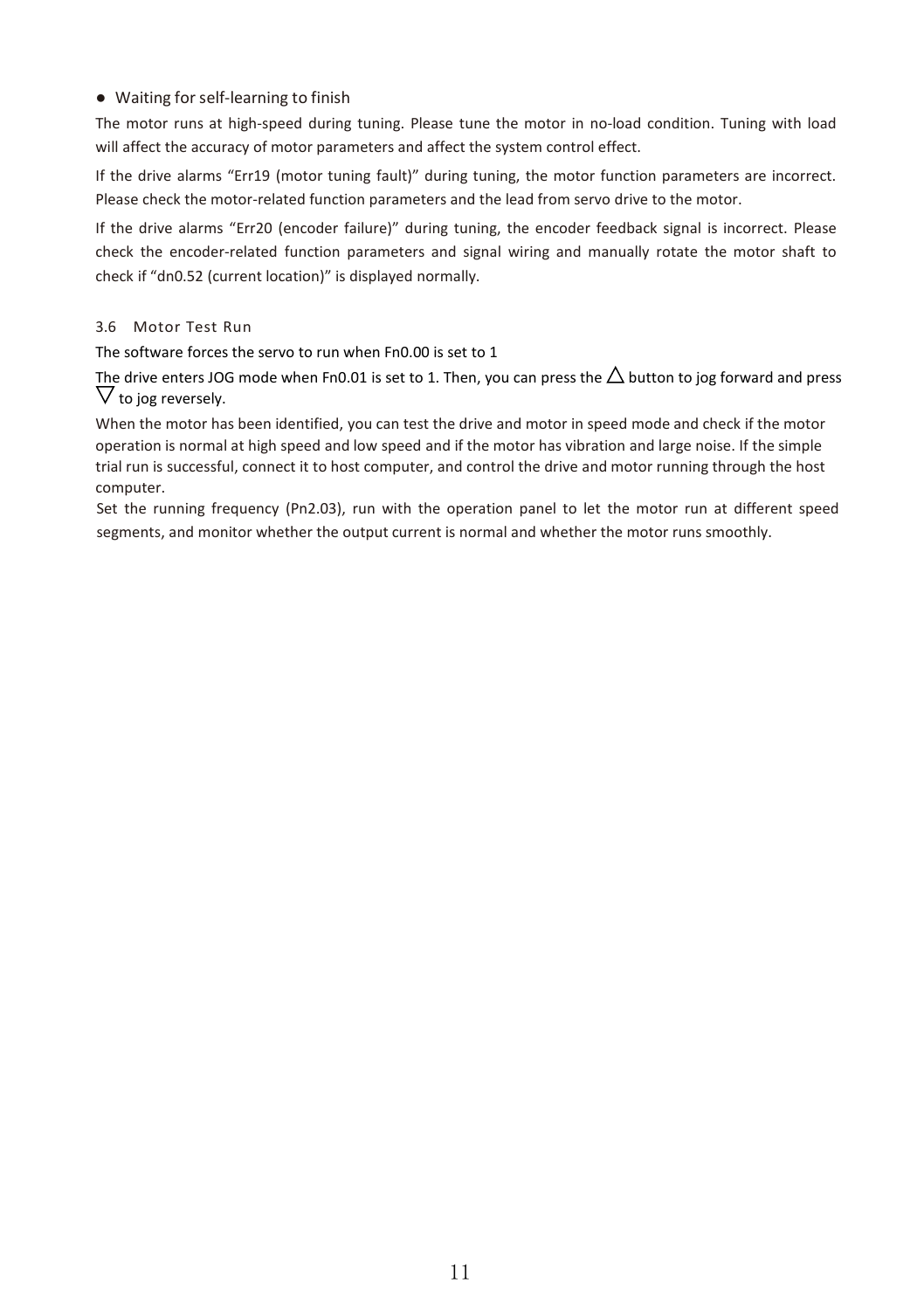# **Chapter IV Troubleshooting**

If the system of MSD200A Spindle Servo Drive has any fault during operation, the spindle servo drive will immediately protect the motor to stop output and the fault relay contact will operate. The panel of the spindle servo drive will display the fault code, and the corresponding fault type and common solutions are shown in the table below. The table is for reference only, please do not carry out maintenance or alternation without authorization. If the problem can't be solved, please contact our company or agent for technical support.

| Fault                         | Display on<br>operation<br>panel | Cause                                                                                                                                                                                                                                                                                                                                                                                                                                                                    | <b>Measures</b>                                                                                                                                                                                                                                                                                                                                                                                                               |
|-------------------------------|----------------------------------|--------------------------------------------------------------------------------------------------------------------------------------------------------------------------------------------------------------------------------------------------------------------------------------------------------------------------------------------------------------------------------------------------------------------------------------------------------------------------|-------------------------------------------------------------------------------------------------------------------------------------------------------------------------------------------------------------------------------------------------------------------------------------------------------------------------------------------------------------------------------------------------------------------------------|
| Inverter unit<br>protection   | Err01                            | 1. Spindle servo drive output circuit is short-<br>circuited<br>2. The wire of motor and spindle servo drive is<br>too long<br>3. Module is overheating<br>4. Internal wiring of spindle servo drive is loose<br>5. Main control board is abnormal                                                                                                                                                                                                                       | 1. Exclude peripheral problems<br>2. Install reactor or output filter<br>3. Check if the air duct is clogged and if the fan is<br>working properly and exclude the problems<br>4. Plug in all the cables properly<br>5. Seek technical support                                                                                                                                                                                |
| Acceleration<br>overcurrent   | ErrO2                            | 6. Drive board is abnormal<br>7. Inverter module is abnormal<br>1. Output circuit of spindle servo drive is<br>grounded or short-circuited<br>2. The control mode is vector and no parameter<br>tuning is ongoing<br>3. Acceleration time is too short<br>4. Manual torque boost or V/F curve is not<br>suitable<br>5. Voltage is too low<br>6. The motor being started is spinning<br>7. Sudden load in the acceleration process<br>8. Spindle servo drive is too small | 6. Seek technical support<br>7. Seek technical support<br>1. Exclude peripheral problems<br>2. Perform motor parameter tuning<br>3. Increase the acceleration time<br>4. Adjust manual boost torque or V/F curve<br>5. Adjust the voltage to normal range<br>6. Select speed tracking start or wait for the<br>motor to stop before starting<br>7. Cancel the sudden load<br>8. Use spindle servo drive of higher power level |
| Deceleration<br>overcurrent   | Err03                            | 1. Output circuit of spindle servo drive is<br>grounded or short-circuited<br>2. The control mode is vector and no parameter<br>tuning<br>3. Deceleration time is too short<br>4. Voltage is too low<br>5. Sudden load in the acceleration process<br>6. No brake unit and brake resistor installed                                                                                                                                                                      | 1. Exclude peripheral problems<br>2. Perform motor parameter tuning<br>3. Increase the deceleration time<br>4. Adjust the voltage to normal range<br>5. Cancel the sudden load<br>6. Install brake unit and resistor                                                                                                                                                                                                          |
| Constant speed<br>overcurrent | Err04                            | 1. Output circuit of spindle servo drive is<br>grounded or short-circuited<br>2. The control mode is vector and no parameter<br>tuning is ongoing<br>3. Voltage is too low<br>4. Sudden load in the acceleration process<br>5. Spindle servo drive is too small                                                                                                                                                                                                          | 1. Exclude peripheral problems<br>2. Perform motor parameter tuning<br>3. Adjust the voltage to normal range<br>4. Cancel the sudden load<br>5. Use spindle servo drive of higher power level                                                                                                                                                                                                                                 |
| Acceleration<br>overvoltage   | Err05                            | 1. Input voltage is too high<br>2. The motor is dragged by external force during<br>acceleration<br>3. Acceleration time is too short<br>4. No brake unit and brake resistor installed                                                                                                                                                                                                                                                                                   | 1. Adjust the voltage to normal range<br>2. Cancel the external force or install braking<br>resistor<br>3. Increase the acceleration time<br>4. Install brake unit and resistor                                                                                                                                                                                                                                               |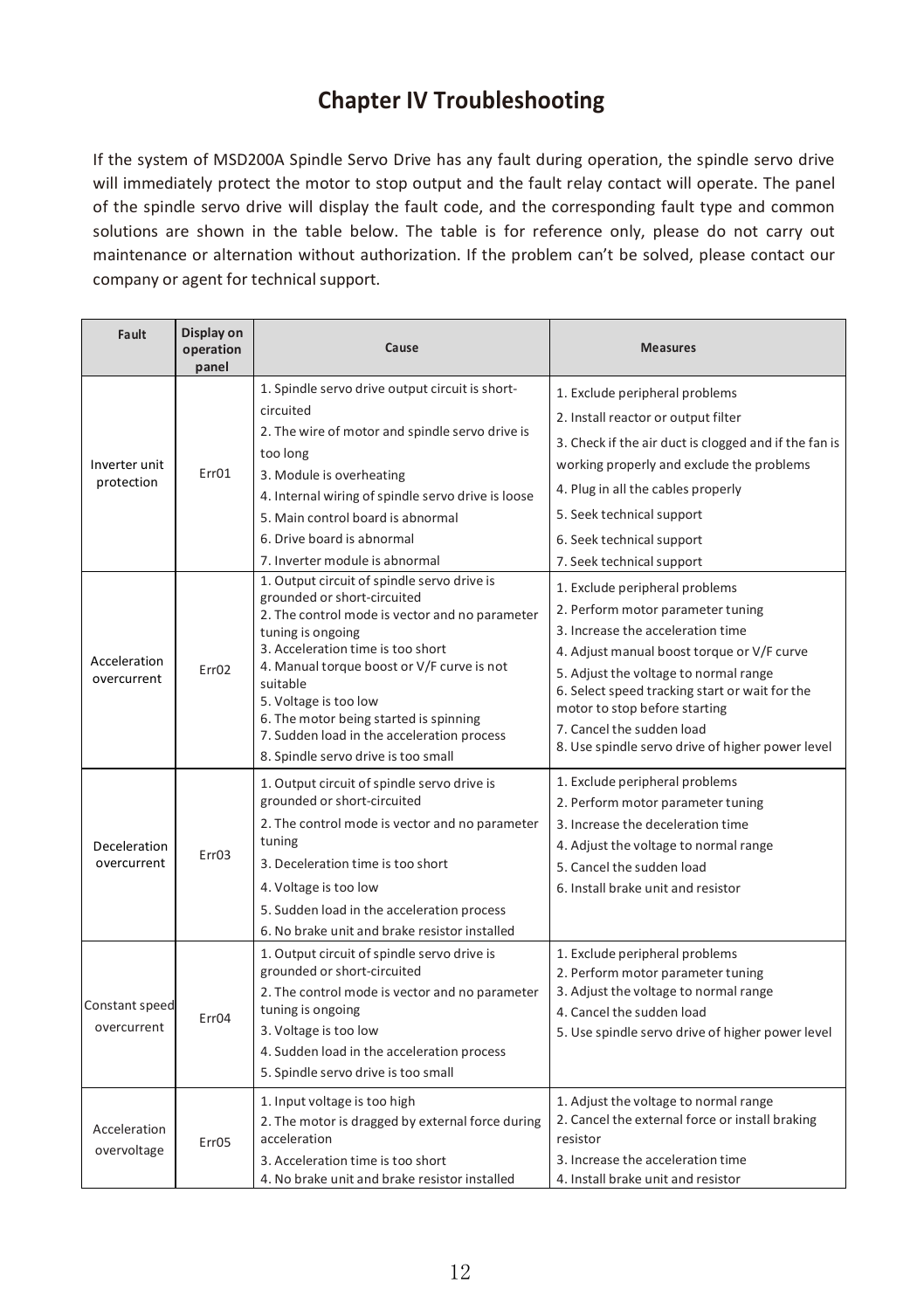| Fault                              | Display on<br>operation<br>panel | Cause                                                                                                                                                                                                                                                                          | <b>Measures</b>                                                                                                                                                                 |
|------------------------------------|----------------------------------|--------------------------------------------------------------------------------------------------------------------------------------------------------------------------------------------------------------------------------------------------------------------------------|---------------------------------------------------------------------------------------------------------------------------------------------------------------------------------|
| Deceleration<br>overvoltage        | Err06                            | 1. Input voltage is too high<br>2. The motor is dragged by external force during<br>deceleration<br>3. Deceleration time is too short<br>4. No brake unit and brake resistor installed                                                                                         | 1. Adjust the voltage to normal range<br>2. Cancel the external force or install braking<br>resistor<br>3. Increase the deceleration time<br>4. Install brake unit and resistor |
| Constant<br>speed<br>overvoltage   | Err07                            | 1. Input voltage is too high<br>2. The motor is dragged by external force during<br>running                                                                                                                                                                                    | 1. Adjust the voltage to normal range<br>2. Cancel the external force or install braking<br>resistor                                                                            |
| Control power<br>fault             | Err08                            | 1. The input voltage isn't within standard range                                                                                                                                                                                                                               | 1. Adjust the voltage to required range                                                                                                                                         |
| Undervoltage<br>fault              | Err09                            | 1. Instantaneous power failure<br>2. The input voltage of spindle servo drive is not<br>within the required specifications<br>3. Bus voltage is abnormal<br>4. Rectifier bridge and buffer resistor are abnormal<br>5. Drive board is abnormal<br>6. Control board is abnormal | 1. Reset the fault<br>2. Adjust the voltage to normal range<br>3. Seek technical support<br>4. Seek technical support<br>5. Seek technical support<br>6. Seek technical support |
| Spindle servo<br>drive<br>overload | Err10                            | 1. The load is too large or a motor stall occurred<br>2. Spindle servo drive is too small                                                                                                                                                                                      | 1. Reduce the load and check the motor and<br>mechanical conditions<br>2. Use spindle servo drive of higher power level                                                         |
| Motor<br>overload                  | Err11                            | 1. Check if motor protection parameter PnC.01 is<br>set appropriately<br>2. The load is too large or a motor stall occurred<br>3. Spindle servo drive is too small                                                                                                             | 1. Set this parameter correctly<br>2. Reduce the load and check the motor and<br>mechanical conditions<br>3. Use spindle servo drive of higher power level                      |
| Input phase<br>loss                | Err12                            | 1. Three-phase input power is abnormal<br>2. Drive board is abnormal<br>3. Lightning protection board is abnormal<br>4. Main control board is abnormal                                                                                                                         | 1. Check and exclude problems in the peripheral<br>circuit<br>2. Seek technical support<br>3. Seek technical support<br>4. Seek technical support                               |
| Output phase<br>loss               | Err13                            | 1. The wire from spindle servo drive to the motor is<br>abnormal<br>2. Three-phase output of the spindle servo drive is<br>unbalanced when the motor is running<br>3. Drive board is abnormal<br>4. Module exception                                                           | 1. Exclude peripheral problems<br>2. Check the three-phase winding of the motor<br>and exclude problems<br>3. Seek technical support<br>4. Seek technical support               |
| Module<br>overheating              | Err14                            | 1. Ambient temperature is too high<br>2. Air duct is blocked<br>3. Fan is damaged<br>4. Module thermistor is damaged<br>5. Inverter module is damaged                                                                                                                          | 1. Reduce the ambient temperature<br>2. Clean the air duct<br>3. Replace the fan<br>4. Replace the thermistor<br>5. Replace the inverter module                                 |
| External<br>device fault           | Err15                            | 1. External fault signal input via multi-function<br>terminal DI<br>2. External fault signal input via virtual IO function                                                                                                                                                     | 1. Reset operation<br>2. Reset operation                                                                                                                                        |
| Communicati<br>on failure          | Err16                            | 1. Host computer is not working properly<br>2. Communication line is abnormal<br>3. Communication expansion card PnA.00 isn't set<br>correctly<br>3. Communication parameter PnA group isn't set<br>correctly                                                                  | 1. Check the host computer wiring<br>2. Check the communication line<br>3. Correctly set the communication expansion<br>card<br>4. Set the communication parameters correctly   |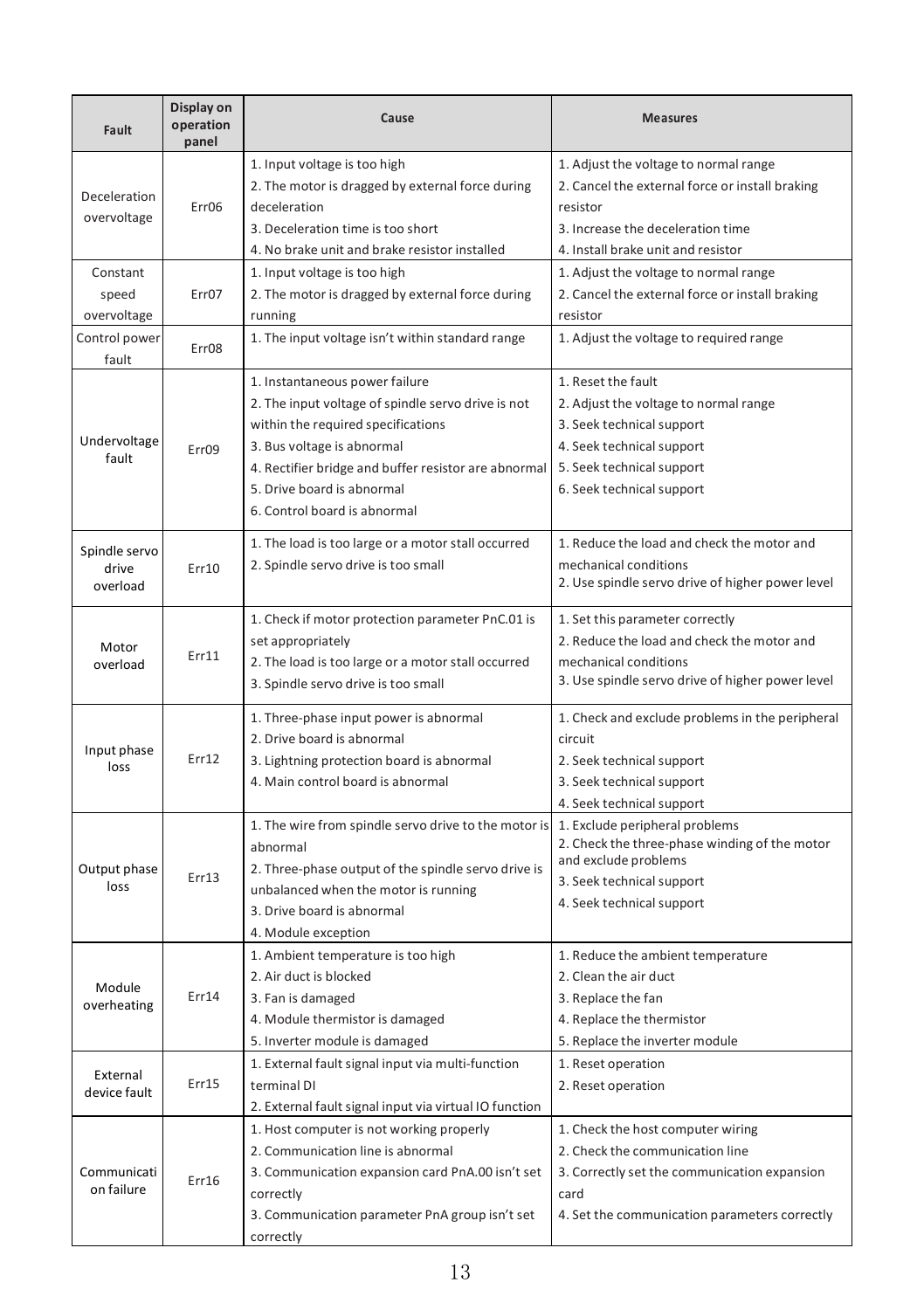| Fault                                             | Display on<br>operation<br>panel | Cause                                                                                                                                                                           | <b>Measures</b>                                                                                                                                              |
|---------------------------------------------------|----------------------------------|---------------------------------------------------------------------------------------------------------------------------------------------------------------------------------|--------------------------------------------------------------------------------------------------------------------------------------------------------------|
| Contactor<br>fault                                | Err17                            | 1. Drive board and power supply are abnormal<br>2. The contactor is abnormal                                                                                                    | 1. Replace the drive board or power board<br>2. Replace the contactor                                                                                        |
| Current<br>detection<br>fault                     | Err18                            | 1. Check if Hall element is normal<br>2. Drive board is abnormal                                                                                                                | 1. Replace the Hall element<br>2. Replace the drive board                                                                                                    |
| Motor<br>tuning fault                             | Err19                            | 1. Motor parameters are not set according to the<br>nameplate<br>2. Parameter tuning process timed out                                                                          | 1. Set the motor parameters correctly<br>according to the nameplate<br>2. Check the wire from spindle servo drive to<br>the motor                            |
| Encoder<br>fault                                  | Err20                            | 1. Encoder model does not match<br>2. Encoder connection error<br>3. Encoder is damaged<br>4. PG card is abnormal                                                               | 1. Set the encoder type correctly according to<br>the actual situation<br>2. Exclude the line fault<br>3. Replace the encoder<br>4. Replace the PG card      |
| EEPROM<br>reading/wri<br>ting fault               | Err21                            | 1. EEPROM chip is damaged                                                                                                                                                       | 1. Replace the main control board                                                                                                                            |
| Spindle<br>servo drive<br>hardware<br>fault       | Err22                            | 1. Overvoltage<br>2. Overcurrent                                                                                                                                                | 1. Exclude overvoltage fault<br>2. Exclude overcurrent fault                                                                                                 |
| Short circuit<br>to ground<br>fault               | Err23                            | 1. Motor is shorted to ground                                                                                                                                                   | 1. Replace the cable or motor                                                                                                                                |
| Cumulative<br>run-time<br>arrival fault           | Err26                            | 1. Accumulated running time reaches the set<br>value                                                                                                                            | 1. Use the parameter initialization function to<br>clear the log information                                                                                 |
| User defined<br>fault 1                           | Err27                            | 1. User-defined fault 1 signal input via multi-<br>function terminal DI<br>2. User-defined fault 1 signal input via virtual IO<br>function                                      | 1. Reset operation<br>2. Reset operation                                                                                                                     |
| User defined<br>fault 2                           | Err28                            | 1. User-defined fault 2 signal input via multi-<br>function terminal DI<br>2. User-defined fault 2 signal input via virtual IO<br>function                                      | 1. Reset operation<br>2. Reset operation                                                                                                                     |
| Accumulate<br>d power-on<br>time arrival<br>fault | Err29                            | 1. Accumulated power-on time reaches the set<br>value                                                                                                                           | 1. Use the parameter initialization function to<br>clear the log information                                                                                 |
| Current<br>limit fault                            | Err40                            | 1. The load is too large or a motor stall occurred<br>2. Spindle servo drive is too small                                                                                       | 1. Reduce the load and check the motor and<br>mechanical conditions<br>2. Use spindle servo drive of higher power<br>level                                   |
| Excessive<br>speed<br>deviation<br>fault          | Err42                            | 1. Encoder parameter setting is not correct<br>2. No parameter tuning<br>3. Settings of excessive speed deviation<br>detection parameters PnC.36 and PnC.37 are<br>unreasonable | 1. Set the encoder parameters correctly<br>2. Perform motor parameter tuning<br>3. Set the testing parameters correctly<br>according to the actual situation |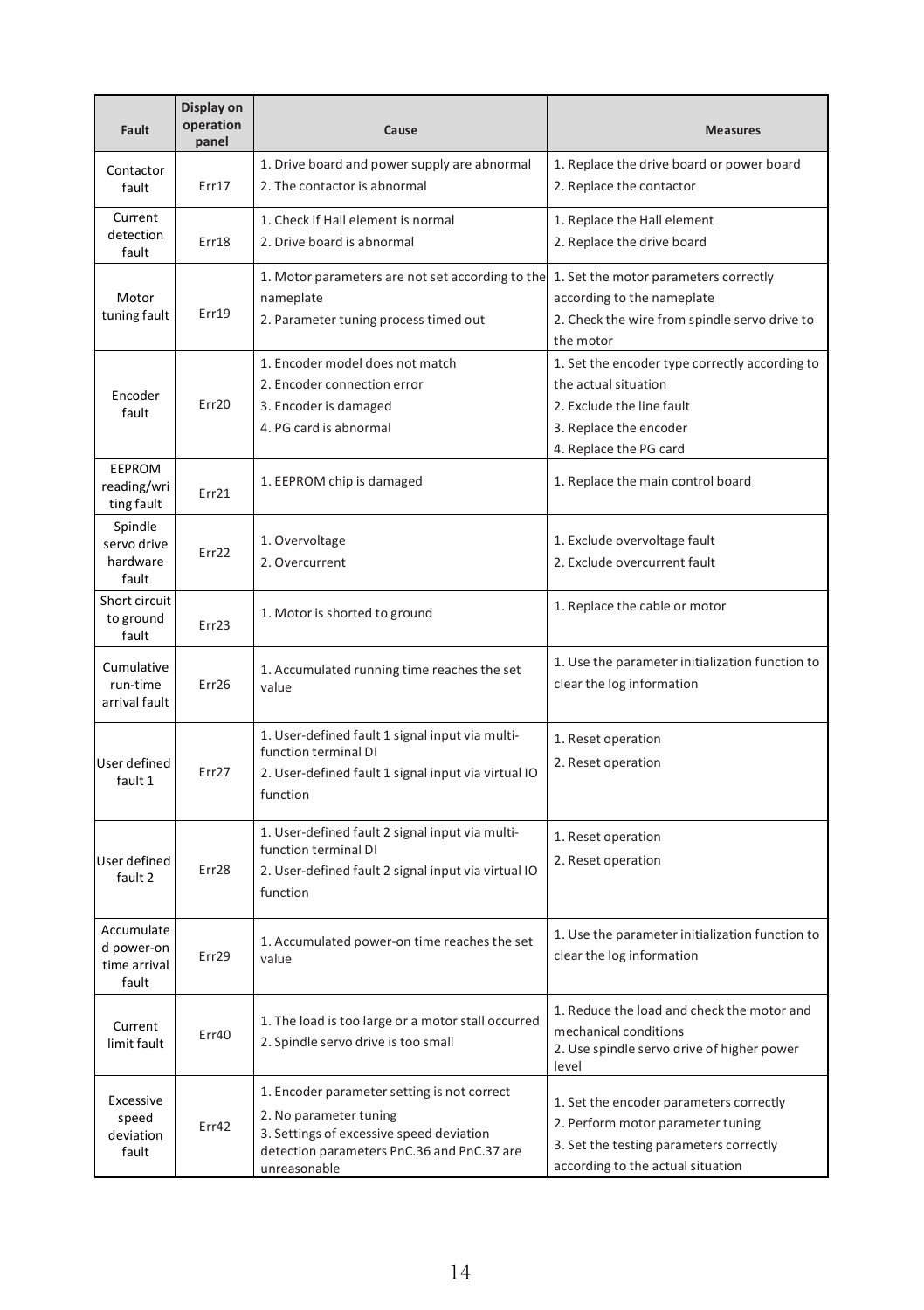| Fault                                                     | <b>Display</b><br>on<br>operatio<br>n panel | Cause                                                                                                                                                                                                                                                                                     | <b>Measures</b>                                                                                                                                                                                         |
|-----------------------------------------------------------|---------------------------------------------|-------------------------------------------------------------------------------------------------------------------------------------------------------------------------------------------------------------------------------------------------------------------------------------------|---------------------------------------------------------------------------------------------------------------------------------------------------------------------------------------------------------|
| Motor over<br>speed fault                                 | Err43                                       | 1. Encoder parameter setting is not correct<br>2. No parameter tuning<br>3. Settings of motor overspeed detection<br>parameters PnC.34 and PnC.35 are unreasonable                                                                                                                        | 1. Set the encoder parameters correctly<br>2. Perform motor parameter tuning<br>3. Set the testing parameters correctly<br>according to the actual situation                                            |
| Homing<br>missing                                         | Frr54                                       | 1. Index positioning home signal is abnormal<br>2. The setting of PnE.23 home judgment deviation<br>pulse is too small<br>3. DI as home and home search frequency is set<br>too high<br>4. DI as home and spindle drive ratio setting is not<br>reasonable<br>5. Home signal is disturbed | 1. Check the home signal wiring<br>2. Reset the appropriate PnE.23 value<br>3. Set the appropriate home search frequency<br>4. Set the correct spindle gear ratio<br>5. Ground motor and drive properly |
| Excessive<br>pulse<br>deviation                           | <b>Err55</b>                                | 1. Follow-up deviation during pulse position<br>synchronization is too large<br>2. Electronic gear ratio for pulse position<br>synchronization is unreasonable                                                                                                                            | 1. Increase the acceleration of pulse given<br>frequency<br>2. Correct the proportional gain setting of<br>pulse position synchronization<br>3. Set the correct electronic gear ratio                   |
| Excessive<br>positioning<br>control<br>pulse<br>deviation | Frr56                                       | Follow-up deviation during positioning control is<br>too large                                                                                                                                                                                                                            | Correct positioning control proportional gain                                                                                                                                                           |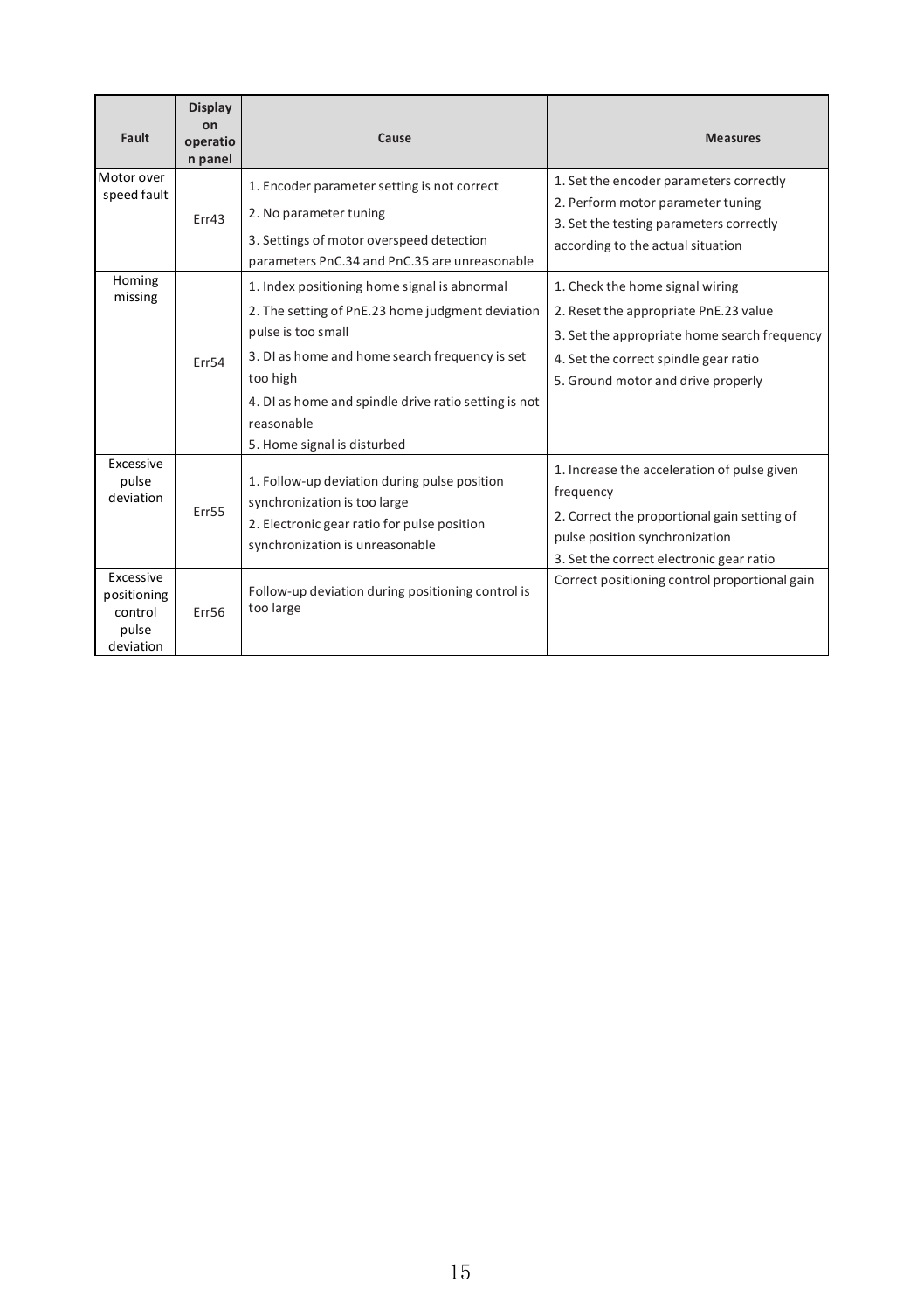# **Chapter V Parameter List**

" $\forall$ ": The set value of this parameter can be changed while the spindle servo drive is in stop or running state.

" $\star$ ": The set value of this parameter can't be changed while the spindle servo drive is in running state.

"●": The value of this parameter is actual test value and can't be changed;

"\*": The parameter is "vendor parameter" and is only set by the manufacturer;

| Function<br>code                      | Name                                       | <b>Setting range</b>                                                                                                                                                                                                                                                                                                                                                                                                                                                                                              | Minimum<br>unit | <b>Default</b>        | Change  |  |  |
|---------------------------------------|--------------------------------------------|-------------------------------------------------------------------------------------------------------------------------------------------------------------------------------------------------------------------------------------------------------------------------------------------------------------------------------------------------------------------------------------------------------------------------------------------------------------------------------------------------------------------|-----------------|-----------------------|---------|--|--|
| Pn0 System Management Parameter Group |                                            |                                                                                                                                                                                                                                                                                                                                                                                                                                                                                                                   |                 |                       |         |  |  |
| Pn0.00                                | Function selection<br>application switch 0 | Ones place: Rotation direction selection (speed control<br>effective)<br>0: CCW direction is the forward direction<br>1: CW direction is the forward direction<br>2~3: Reserved<br>Tens place: Control mode selection<br>0: Speed control mode<br>1: Torque control mode<br>2~6: Reserved<br>Hundreds place: Running command selection<br>0: Operation panel command channel<br>1: Terminal command channel                                                                                                       | $\mathbf{1}$    | 1000                  | ★       |  |  |
|                                       |                                            | 2: Serial port communication command channel<br>Thousands place: Servo control mode<br>0: Voltage vector control<br>1: Current vector control<br>2: V/F control                                                                                                                                                                                                                                                                                                                                                   |                 |                       |         |  |  |
| Pn0.01                                | Servo current control mode                 | 0: Voltage SVPWM<br>1: Current SPWM                                                                                                                                                                                                                                                                                                                                                                                                                                                                               | $\mathbf{1}$    | $\mathbf{1}$          | $\star$ |  |  |
| Pn0.03                                | Carrier frequency                          | 0.5kHz~16.0kHz                                                                                                                                                                                                                                                                                                                                                                                                                                                                                                    | $0.01$ kHz      | Depending<br>on model | ☆       |  |  |
| Pn0.04                                | Motor selection                            | 0: Motor 1<br>1: Motor 2                                                                                                                                                                                                                                                                                                                                                                                                                                                                                          | $\mathbf{1}$    | $\mathbf 0$           | ☆       |  |  |
| Pn0.09                                | LED running display<br>parameter 1         | Ones place: Running monitoring 0<br>1: Running speed<br>2: Set speed<br>4: Bus voltage (V)<br>8: Output voltage (V)<br>Tens place: Running monitoring 1<br>1: Output current (A)<br>2: Output power (kW)<br>4: Output torque (%)<br>8: DI input status<br>Hundreds place: Running monitoring 2<br>1: DO output status<br>2: AI1 voltage (V)<br>4: AI2 voltage (V)<br>8: AI3 voltage (V)<br>Thousands place: Running monitoring 4<br>1: Count value<br>2: Length value<br>4: Motor speed (r/min)<br>8: PID setting | 1111            | 17                    | ☆       |  |  |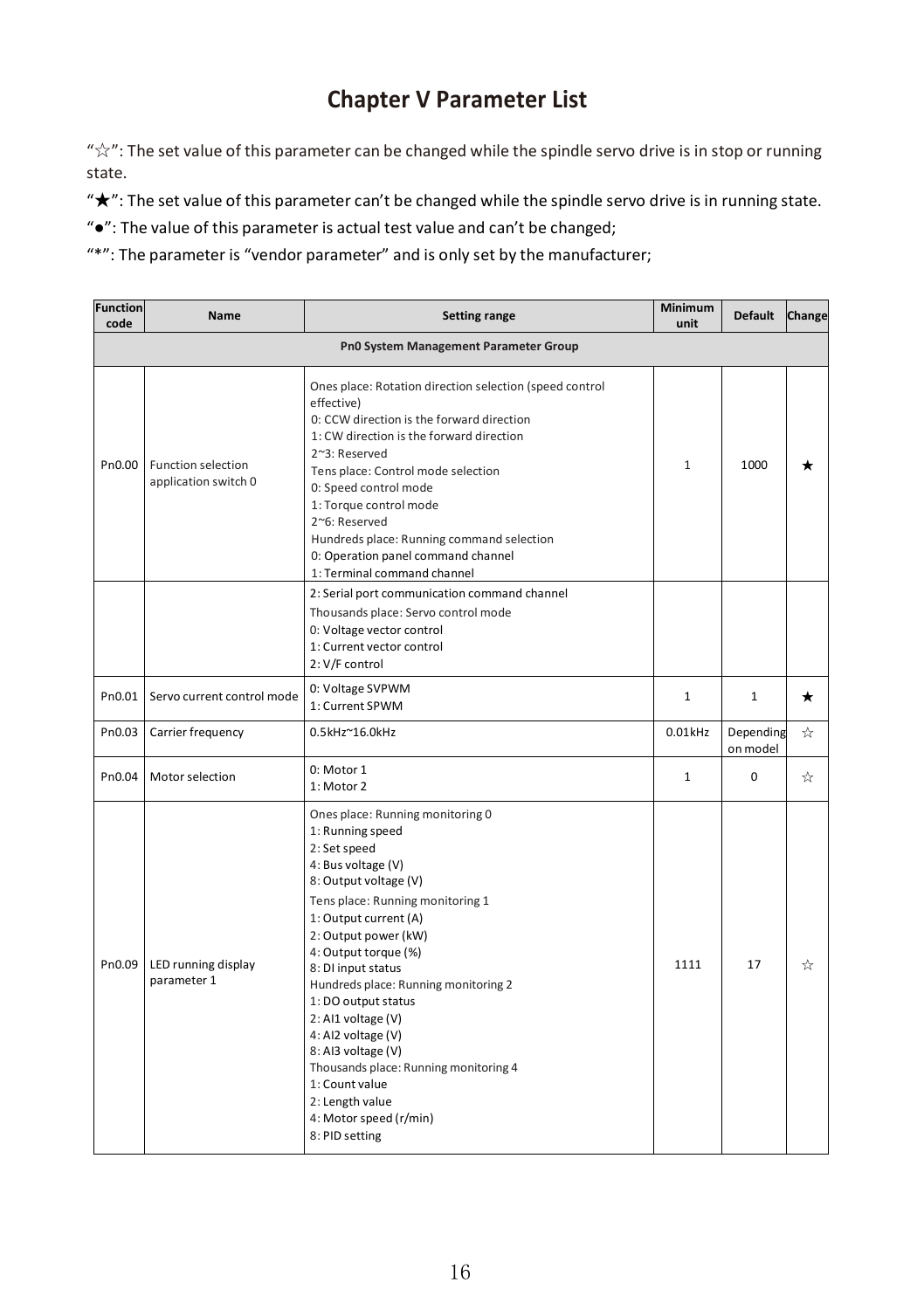| Function<br>code | Name                                  | <b>Setting range</b>                                                                                                                                                                                                                                                                                                                                                                                                                                                                                                                                                                                                              | Minimum<br>unit | <b>Default</b> | Change    |
|------------------|---------------------------------------|-----------------------------------------------------------------------------------------------------------------------------------------------------------------------------------------------------------------------------------------------------------------------------------------------------------------------------------------------------------------------------------------------------------------------------------------------------------------------------------------------------------------------------------------------------------------------------------------------------------------------------------|-----------------|----------------|-----------|
| Pn0.10           | LED running display<br>parameter 2    | Ones place: Running monitoring 5<br>1: PID feedback<br>2: PLC stage<br>4: Feedback speed, unit 0.01KHz<br>8: Feedback speed<br>Tens place: Running monitoring 6<br>1: Remaining runtime<br>2: AI1 voltage before calibration<br>4: AI2 voltage before calibration<br>8: AI3 voltage before calibration<br>Hundreds place: Running monitoring 7<br>1: Line speed<br>2: Current power-on time<br>4: Current running time<br>8: PULSE input pulse speed, unit 1Hz<br>Thousands place: Running monitoring 8<br>1: Communication setting value<br>2: Encoder feedback speed<br>4: Main speed X display<br>8: Auxiliary speed Y display | 1111            | $\mathbf{0}$   | ☆         |
| Pn0.11           | LED stop display parameters           | Ones place: Downtime monitoring<br>$\Omega$<br>1: Set speed (Hz)<br>2: Bus voltage (V)<br>4: DI input status<br>8: DO output status<br>Tens place: Downtime<br>monitoring 1<br>1: AI1 voltage (V)<br>2: AI2 voltage (V)<br>4: AI3 voltage (V)<br>8: Count value<br>Hundreds place: Downtime monitoring 2<br>1: Length value<br>2: PLC stage<br>4: Load speed display<br>8: PID setting<br>Thousands place: Downtime monitoring 3<br>1: PULSE input pulse speed, unit0.01kHz<br>2: Reserved<br>4: Reserved                                                                                                                         | 1111            | 03             | ☆         |
|                  |                                       | 8: Reserved                                                                                                                                                                                                                                                                                                                                                                                                                                                                                                                                                                                                                       |                 |                |           |
| Pn0.13           | Servo drive temperature               | $0.0^{\circ}\text{C} \sim 100^{\circ}\text{C}$                                                                                                                                                                                                                                                                                                                                                                                                                                                                                                                                                                                    | $0.1^{\circ}$   |                | $\bullet$ |
| Pn0.17           | DSP software version                  |                                                                                                                                                                                                                                                                                                                                                                                                                                                                                                                                                                                                                                   |                 |                | $\bullet$ |
| Pn0.19           | Accumulated power-on time 0h ~ 65535h |                                                                                                                                                                                                                                                                                                                                                                                                                                                                                                                                                                                                                                   | 1 <sub>h</sub>  |                | $\bullet$ |
| Pn0.20           | Accumulated power<br>consumption      | $0^{\circ}$ ~ 65535°                                                                                                                                                                                                                                                                                                                                                                                                                                                                                                                                                                                                              | $1^{\circ}$     |                | $\bullet$ |
| Pn0.23           | Function code read-only<br>control    | 0: Function code read-only invalid<br>1: Function code read-only valid                                                                                                                                                                                                                                                                                                                                                                                                                                                                                                                                                            | $\mathbf{1}$    | $\mathbf{0}$   | ☆         |
| Pn0.25           | Fault record display times            | $0 \sim 15$<br>0: Last fault<br>1: One fault before last fault<br>2: Two faults before last fault<br>3: Three faults before last fault                                                                                                                                                                                                                                                                                                                                                                                                                                                                                            | 15              | 5              | ☆         |
| Pn0.26           | Parameter initialization              | 0: No operation<br>01: Restore default parameters<br>02: Clear record information<br>03: Restore default parameters, including motor parameters                                                                                                                                                                                                                                                                                                                                                                                                                                                                                   | $1\,$           | 0              | *         |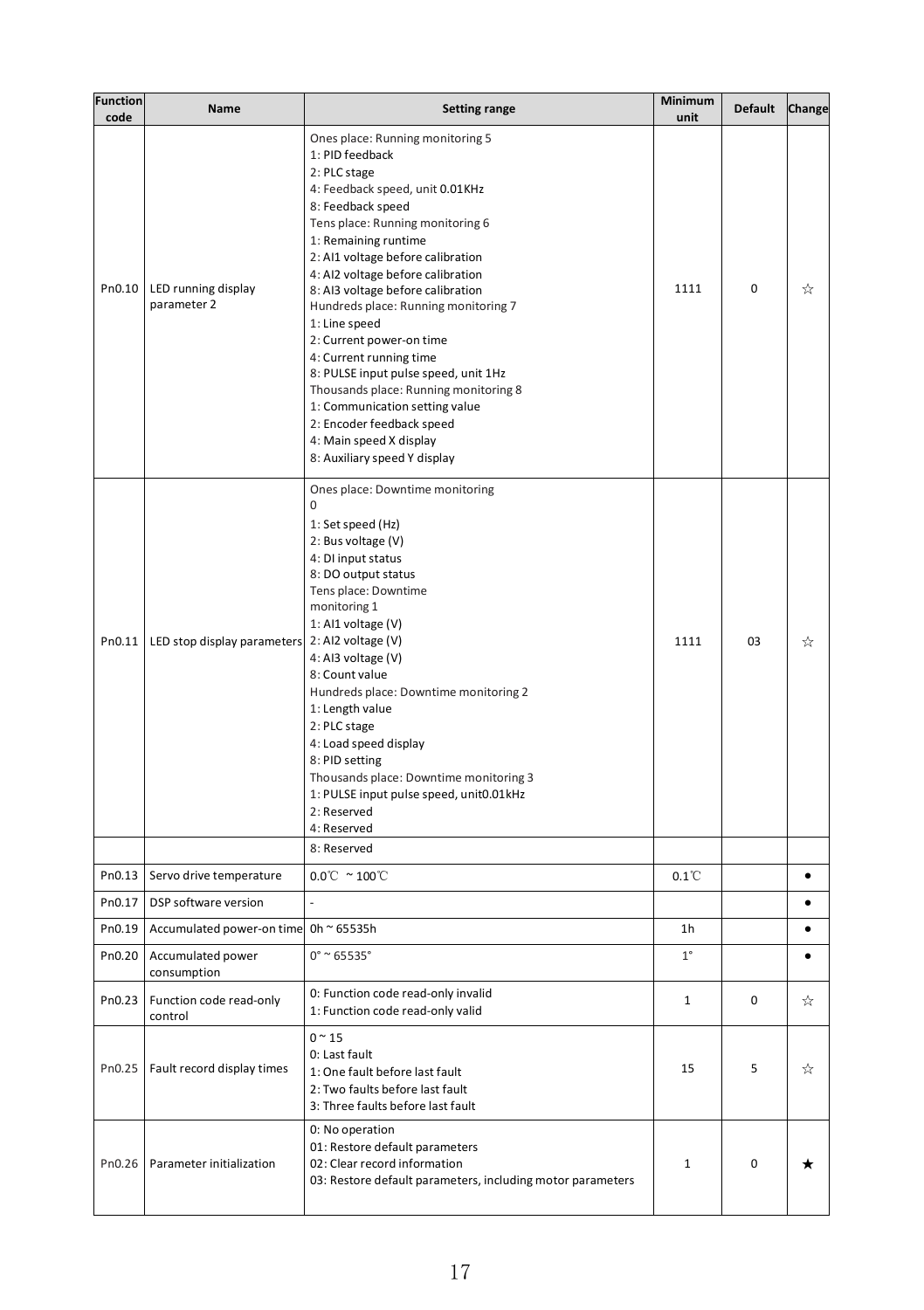| <b>Function</b><br>code                   | Name                                            | <b>Setting range</b>                                                                                                                                                                                                                                                                                                                                                                                                                                                                                                                         | Minimum<br>unit | <b>Default</b> | Change |
|-------------------------------------------|-------------------------------------------------|----------------------------------------------------------------------------------------------------------------------------------------------------------------------------------------------------------------------------------------------------------------------------------------------------------------------------------------------------------------------------------------------------------------------------------------------------------------------------------------------------------------------------------------------|-----------------|----------------|--------|
| Pn0.27                                    | User password                                   | $0^{\sim}65535$                                                                                                                                                                                                                                                                                                                                                                                                                                                                                                                              | $1\,$           | 0              | ☆      |
| Pn0.28                                    | UF group password                               | 0~65535                                                                                                                                                                                                                                                                                                                                                                                                                                                                                                                                      | $\mathbf{1}$    | $\mathbf 0$    | ☆      |
| <b>Pn1 Torque Control Parameter Group</b> |                                                 |                                                                                                                                                                                                                                                                                                                                                                                                                                                                                                                                              |                 |                |        |
| Pn1.00                                    | Drive torque upper limit<br>source              | 0: Digital setting 1 (Pn1.03)<br>The following ranges correspond to the upper torque limit<br>(Pin1.03)<br>1: A11<br>2:AI2<br>3: A13<br>4: PULSE setting<br>5: Communication given<br>6: MIN (AI1, AI2)<br>7: MAX (AI1, AI2)<br>Full range of option 1-7 corresponds to Pn1.03                                                                                                                                                                                                                                                               | $\mathbf{1}$    | $\mathbf 0$    | ★      |
| Pn1.01                                    | Reserved                                        |                                                                                                                                                                                                                                                                                                                                                                                                                                                                                                                                              |                 |                |        |
| Pn1.02                                    | Reserved                                        |                                                                                                                                                                                                                                                                                                                                                                                                                                                                                                                                              |                 |                |        |
| Pn1.03                                    | Driving torque upper limit<br>digital setting   | $-200.0\%$ ~ 200.0%                                                                                                                                                                                                                                                                                                                                                                                                                                                                                                                          | 0.1%            | 150.0%         | ☆      |
| Pn1.04                                    | Reserved                                        |                                                                                                                                                                                                                                                                                                                                                                                                                                                                                                                                              |                 |                |        |
| Pn1.05                                    | Forward maximum<br>frequency for torque contro  | 0.00Hz ~ Maximum frequency                                                                                                                                                                                                                                                                                                                                                                                                                                                                                                                   | $0.01$ Hz       | 50.00Hz        | ☆      |
| Pn1.06                                    | Reverse maximum<br>frequency for torque control | 0.00Hz ~ Maximum frequency                                                                                                                                                                                                                                                                                                                                                                                                                                                                                                                   | $0.01$ Hz       | 50.00Hz        | ☆      |
| Pn1.07                                    | Torque control acceleration<br>time             | $0.00s \approx 650.00s$                                                                                                                                                                                                                                                                                                                                                                                                                                                                                                                      | 0.01s           | 0.00s          | ☆      |
| Pn1.08                                    | Torque control deceleration<br>time             | $0.00s \approx 650.00s$                                                                                                                                                                                                                                                                                                                                                                                                                                                                                                                      | 0.01s           | 0.00s          | ☆      |
|                                           |                                                 | <b>Pn2 Speed Control Parameter Group</b>                                                                                                                                                                                                                                                                                                                                                                                                                                                                                                     |                 |                |        |
| Pn2.00                                    | Speed control application<br>switch 0           | Ones place, Tens place: Source of main speed command A<br>0: Digital setting 1 (no power failure memory)<br>1: Digital setting 2 (power failure memory)<br>2: A11<br>3:AI2<br>4:AI3<br>5: PULSE setting (DI5)<br>6: Multi-speed command<br>7: Simple PLC<br>8: PID<br>9: Communication given<br>A: Pulse synchronization<br>B~F: Reserved<br>Hundreds place: Choice of upper limit speed source<br>0: Digital setting (Pn2.07)<br>1: A11<br>2:AI2<br>3: A13<br>4: PULSE setting (DI5)<br>5: Communication given<br>Thousands place: Reserved | $\mathbf{1}$    | $\Omega$       | ★      |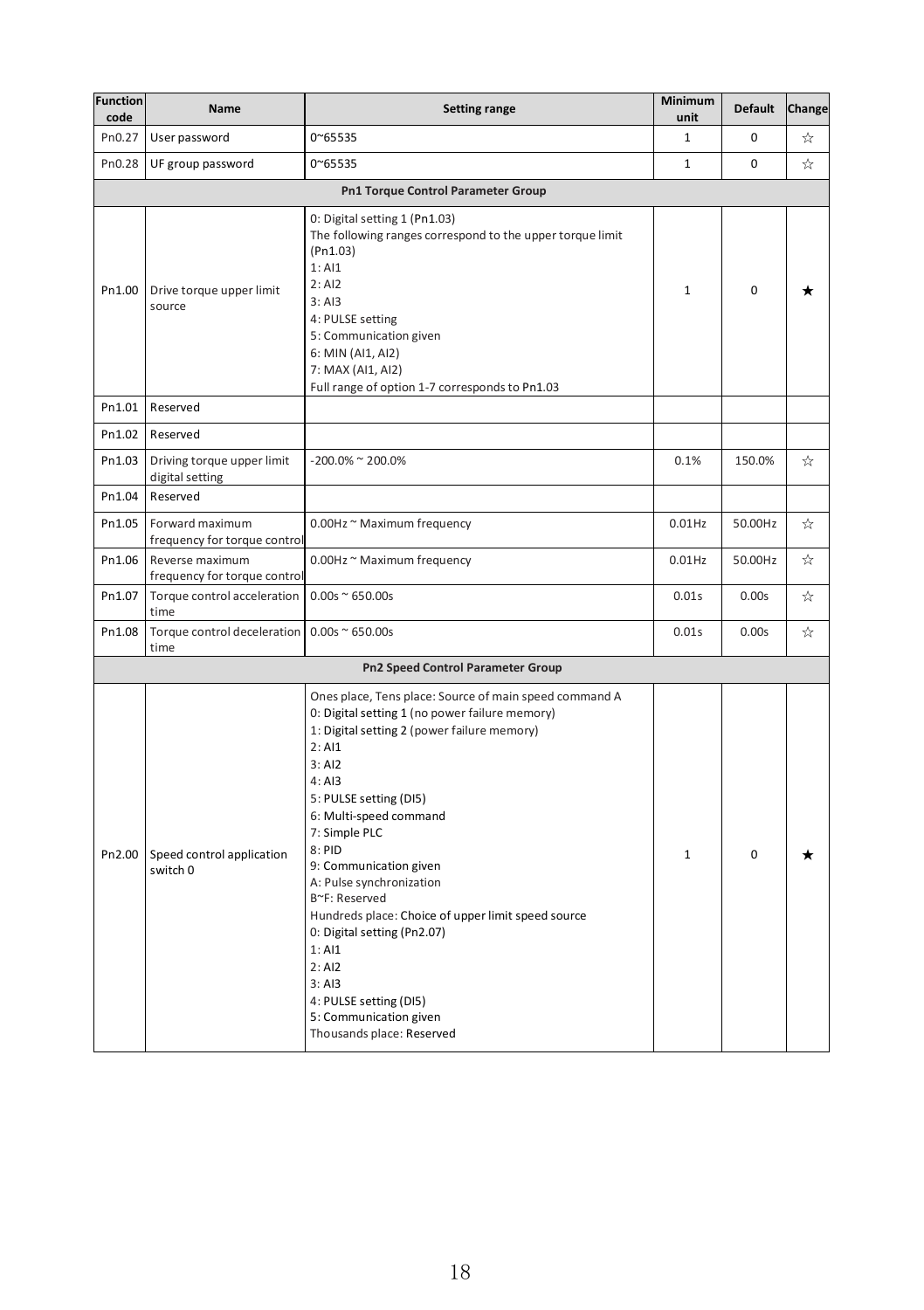| Function<br>code | <b>Name</b>                                                         | <b>Setting range</b>                                                                                                                                                                                                                                                                                                                                                                                                                                                                                                                                                                                                                | Minimum<br>unit | <b>Default</b>        | Change  |
|------------------|---------------------------------------------------------------------|-------------------------------------------------------------------------------------------------------------------------------------------------------------------------------------------------------------------------------------------------------------------------------------------------------------------------------------------------------------------------------------------------------------------------------------------------------------------------------------------------------------------------------------------------------------------------------------------------------------------------------------|-----------------|-----------------------|---------|
| Pn2.01           | Speed control application<br>switch 1                               | Ones place, Tens place: Source of auxiliary speed command B<br>0: Digital setting 1 (no power failure memory)<br>1: Digital setting 2 (power failure memory)<br>2: A11<br>3:AI2<br>4: AI3<br>5: PULSE setting (DI5)<br>6: Multi-speed command<br>7: Simple PLC<br>8: PID<br>9: Communication given<br>A: Pulse synchronization<br>B~F: Reserved<br>Hundreds place: Source of speed control (drive) torque upper<br>limit<br>0: Function code Pn2.13 setting<br>1:AI1<br>2:AI2<br>3: A13<br>4: PULSE setting (DI5)<br>5: Communication given<br>6: MIN (AI1, AI2)<br>7: MAX (AI1, AI2)<br>Thousands place: Reserved                  | $\mathbf{1}$    | $\mathbf 0$           | ★       |
| Pn2.02           | Speed control application<br>switch 2                               | Ones place, Tens place: Choice of speed source<br>0: Main speed A<br>1: Result of main and auxiliary operation (the operation relation<br>is determined by tens place)<br>2: Switch between main speed A and auxiliary speed B<br>3: Switch between main speed A and result of main and<br>auxiliary operation<br>4: Switch between auxiliary speed B and result of main and<br>auxiliary operation<br>$5 < 14$ : Reserved<br>Hundreds place: Speed source main and auxiliary operation<br>relationship<br>0: Main + auxiliary<br>1: Main - auxiliary<br>2: Bigger of the two<br>3: Smaller of the two<br>Thousands place: Reserved | 11              | 00                    | ☆       |
| Pn2.03           | Internal speed command                                              | 0.00Hz ~ Maximum speed Pn2.25                                                                                                                                                                                                                                                                                                                                                                                                                                                                                                                                                                                                       | $0.01$ Hz       | 50.00Hz               | ☆       |
| Pn2.05           | Maximum speed                                                       | 50.00Hz ~ 300.00Hz (3000.0Hz)                                                                                                                                                                                                                                                                                                                                                                                                                                                                                                                                                                                                       | $0.01$ Hz       | 50.00Hz               | $\star$ |
| Pn2.07           | Upper limit speed                                                   | Lower limit speed Pn2.09 ~ Maximum speed Pn2.05                                                                                                                                                                                                                                                                                                                                                                                                                                                                                                                                                                                     | $0.01$ Hz       | 50.00Hz               | ☆       |
| Pn2.08           | Upper limit speed bias                                              | 0.00Hz ~ Maximum speed Pn2.05                                                                                                                                                                                                                                                                                                                                                                                                                                                                                                                                                                                                       | $0.01$ Hz       | $0.00$ Hz             | ☆       |
| Pn2.09           | Lower limit speed                                                   | 0.00Hz ~ Upper limit speed Pn2.07                                                                                                                                                                                                                                                                                                                                                                                                                                                                                                                                                                                                   | $0.01$ Hz       | 0.00Hz                | ☆       |
| Pn2.10           | Acceleration time 1                                                 | $0.00s \approx 65000s$                                                                                                                                                                                                                                                                                                                                                                                                                                                                                                                                                                                                              | 0.01s           | Depending<br>on model | ☆       |
| Pn2.11           | Deceleration time 1                                                 | $0.00s \approx 65000s$                                                                                                                                                                                                                                                                                                                                                                                                                                                                                                                                                                                                              | 0.01s           | Depending<br>on model | ☆       |
| Pn2.13           | Digital setting of speed<br>control (drive) torque upper<br>limit   | $0.0\%$ ~ 200.0%                                                                                                                                                                                                                                                                                                                                                                                                                                                                                                                                                                                                                    | 0.1%            | 150.0%                | ☆       |
| Pn2.15           | Digital setting of speed<br>control (braking) torque<br>upper limit | $0.0\%$ ~ 200.0%                                                                                                                                                                                                                                                                                                                                                                                                                                                                                                                                                                                                                    | 0.1%            | 150.0%                | ☆       |
| Pn2.16           | Jog speed                                                           | 0.00Hz ~ Maximum speed                                                                                                                                                                                                                                                                                                                                                                                                                                                                                                                                                                                                              | $0.01$ Hz       | 2.00Hz                | ☆       |
| Pn2.17           | Jog acceleration time                                               | $0.0s \approx 6500.0s$                                                                                                                                                                                                                                                                                                                                                                                                                                                                                                                                                                                                              | 0.1s            | 20.0s                 | ☆       |
|                  | Pn2.18 Jog deceleration time                                        | $0.0s \approx 6500.0s$                                                                                                                                                                                                                                                                                                                                                                                                                                                                                                                                                                                                              | 0.1s            | 20.0s                 | ☆       |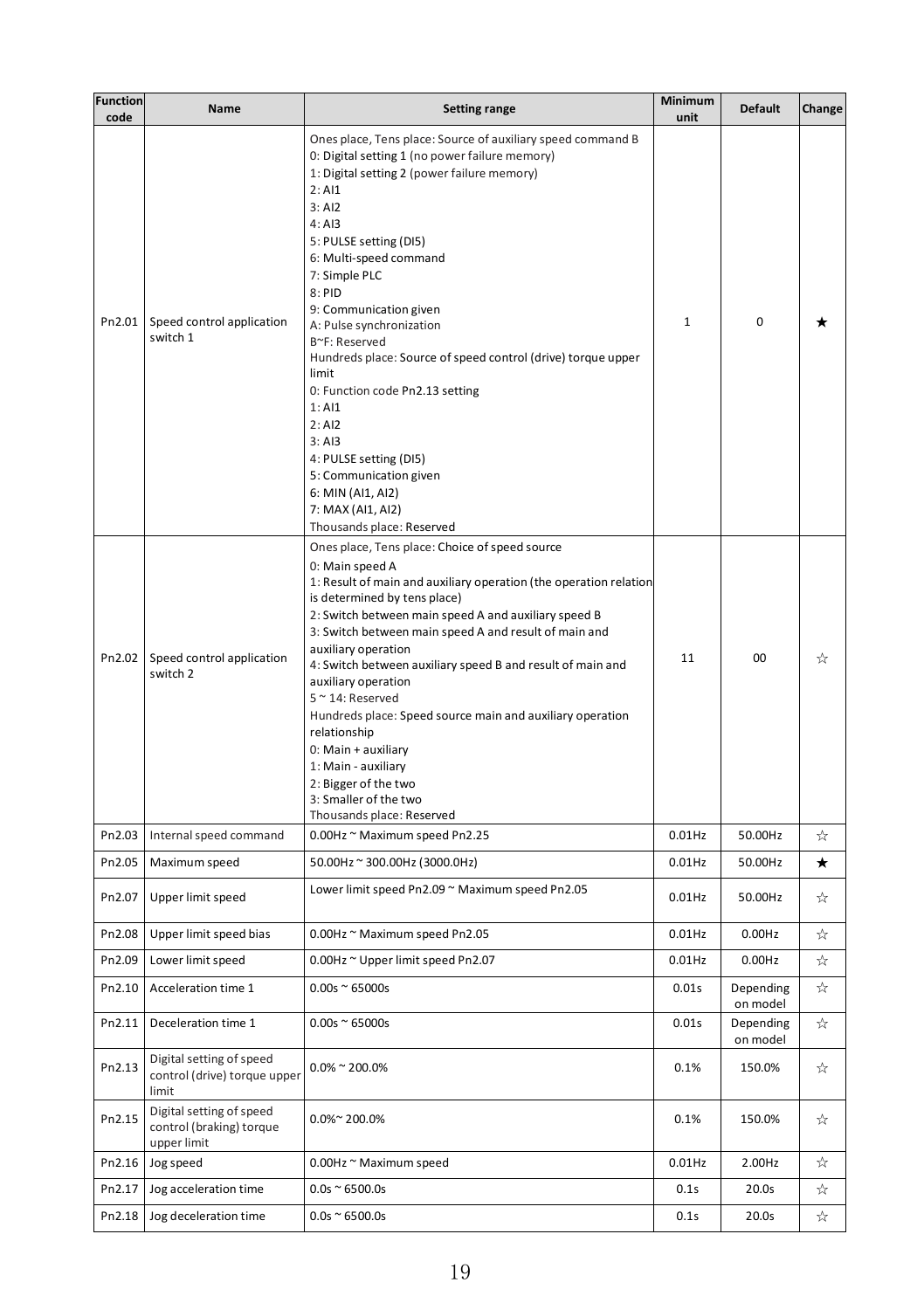| Function<br>code | Name                                                                                    | <b>Setting range</b>                                                   | Minimum<br>unit | <b>Default</b>      | Change |
|------------------|-----------------------------------------------------------------------------------------|------------------------------------------------------------------------|-----------------|---------------------|--------|
|                  |                                                                                         | Pn3 Pulse Synchronization Parameter Group                              |                 |                     |        |
| Pn3.00           | Pulse synchronization mode                                                              | 0: Speed synchronization<br>1: Position synchronization                | 1               | 0                   | ★      |
| Pn3.01           | Pulse mode selection                                                                    | 0: Pulse + direction<br>1: Two orthogonal pulses                       | $\mathbf{1}$    | 1                   | ★      |
| Pn3.02           | Orthogonal pulse AB phase sequence                                                      | 0: Forward<br>1: Reverse                                               | 1               | $\mathsf 0$         | *      |
| Pn3.03           | Acceleration time (position<br>synchronization)                                         | $0.0 \approx 6500.0s$                                                  | 0.1s            | 0.0s                | ☆      |
| Pn3.04           | Deceleration time (position<br>synchronization)                                         | $0.0 \approx 6500.0s$                                                  | 0.1s            | 0.0s                | ☆      |
| Pn3.05           | Feedforward gain (position<br>synchronization)                                          | $0.00 \times 2.00$                                                     | 0.01            | 1.00                | ★      |
| Pn3.06           | Proportional gain 1 (position<br>synchronization)                                       | $0.00 \times 100.00$                                                   | 0.01            | 1.50                | ☆      |
| Pn3.07           | Numerator of electronic gear ratio                                                      | $1 - 30000$                                                            | $\mathbf{1}$    | 1                   | ☆      |
| Pn3.08           | Denominator of electronic gear ratio                                                    | $1 - 30000$                                                            | $\mathbf{1}$    | $\mathbf{1}$        | ☆      |
| Pn3.09           | Pulse frequency filter time                                                             | $0.00 \times 10.00s$                                                   | 0.01s           | $\mathsf{O}\xspace$ | ☆      |
| Pn3.10           | Reserved                                                                                |                                                                        |                 |                     |        |
| Pn3.11           | Proportional gain switching choice<br>(position synchronization)                        | 0: Do not switch<br>1: Switch automatically according to the deviation | 1               | 1                   | ☆      |
| Pn3.12           | Proportional gain 2 (position<br>synchronization)                                       | $0.00 \times 100.00$                                                   | 0.01            | 15.00               | ☆      |
| Pn3.13           | Proportional gain switching position<br>deviation level 1 (position<br>synchronization) | $0 - 30000$                                                            | 1               | 5                   | ☆      |
| Pn3.14           | Proportional gain switching position<br>deviation level 2 (position<br>synchronization) | $0 - 30000$                                                            | 1               | 50                  | ☆      |
| Pn3.15           | Acceleration compensation gain                                                          | $0.00 \times 10.00$                                                    | 0.01            | 0.00                | ☆      |
| Pn3.16           | Maximum pulse deviation                                                                 | $0^{\sim} 10000$                                                       | 1               | 500                 | ☆      |
| Pn3.17           | Reserved                                                                                |                                                                        |                 |                     |        |
| Pn3.18           | Deviation limit                                                                         | $0^{\sim} 1000$                                                        | $\mathbf{1}$    | $\mathsf{O}\xspace$ | ☆      |
| Pn3.19           | Reserved                                                                                |                                                                        |                 |                     |        |
| Pn3.20           | Reserved                                                                                |                                                                        |                 |                     |        |
| Pn3.21           | Detection value of excessive pulse<br>deviation                                         | $0^{\sim} 2000$                                                        | $\mathbf{1}$    | 600                 | ☆      |
| Pn3.22           | Detection time of excessive pulse<br>deviation                                          | $0.00 \times 10.00s$                                                   | 0.01s           | 1.00s               | ☆      |
|                  |                                                                                         | <b>Pn4 Gain Parameter Group</b>                                        |                 |                     |        |
| Pn4.00           | Speed loop proportional gain 1                                                          | $1^{\sim} 100$                                                         | 1               | 30                  | ☆      |
| Pn4.01           | Speed loop integral time 1                                                              | $0.01s \approx 10.00s$                                                 | 0.01s           | 0.50s               | ☆      |
| Pn4.02           | Switching speed 1                                                                       | $0.00 \, \text{m}$ Pn4.05                                              | $0.01$ Hz       | 5.00Hz              | ☆      |
| Pn4.03           | Speed loop proportional gain 2                                                          | $1~^\sim$ 100                                                          | 1               | 20                  | ☆      |
| Pn4.04           | Speed loop integral time 2                                                              | $0.01s \approx 10.00s$                                                 | 0.01s           | 1.00s               | ☆      |
| Pn4.05           | Switching speed 2                                                                       | Pn4.02 ~ Maximum speed                                                 | $0.01$ Hz       | 10.00Hz             | ☆      |
| Pn4.06           | Slip compensation factor                                                                | 50% ~ 200%                                                             | 1%              | 100%                | ☆      |
| Pn4.07           | Speed loop filter time constant                                                         | $0.000s \approx 1.000s$                                                | 0.001s          | 0.016s              | ☆      |
| Pn4.08           | Vector control over excitation gain                                                     | $0^{\sim}200$                                                          | $\mathbf{1}$    | 64                  | ☆      |
| Pn4.13           | M-axis current loop proportional<br>gain                                                | 0~20000                                                                | $\mathbf{1}$    | 2000                | ☆      |

20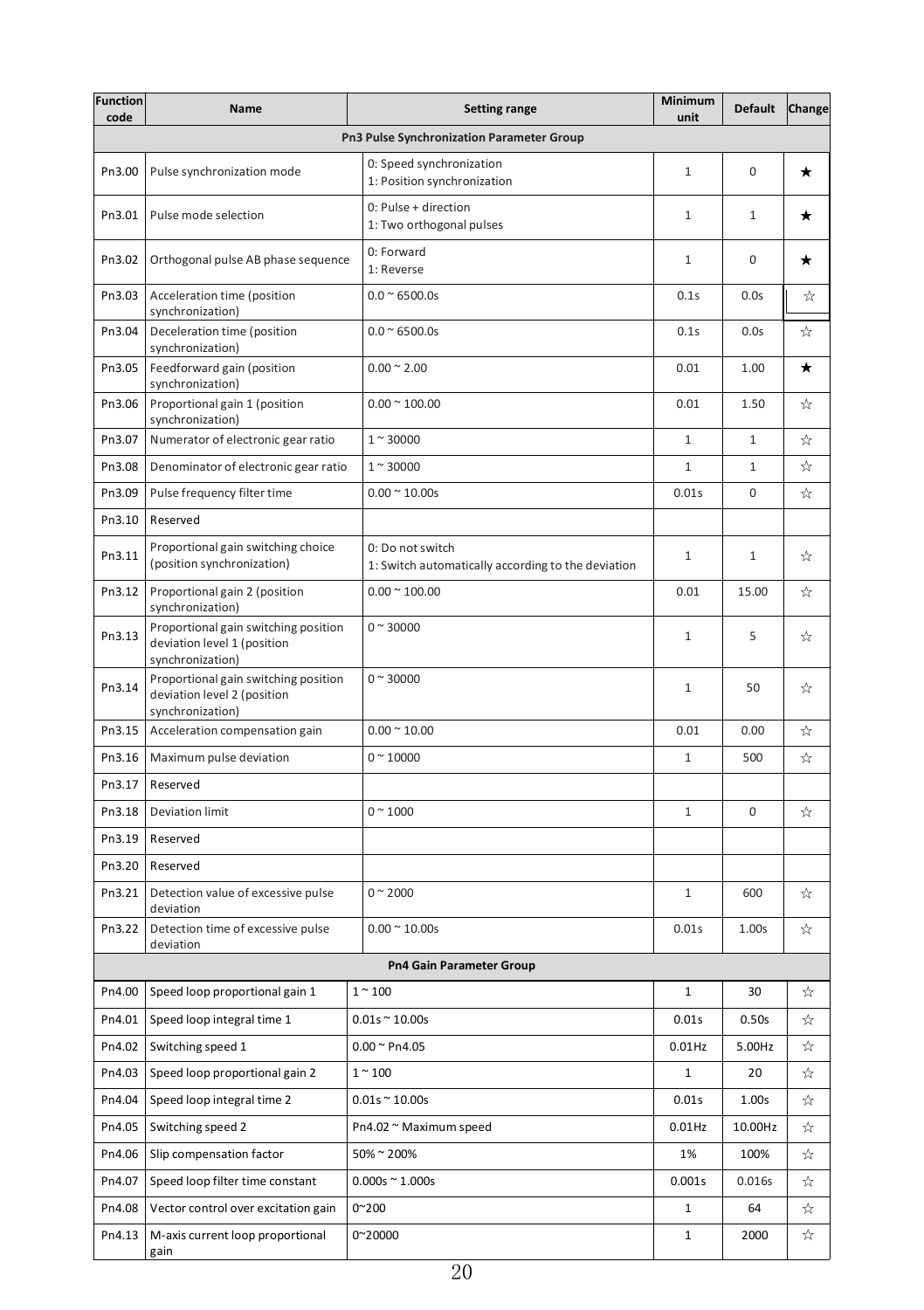| Function<br>code                      | Name                                                                                 | <b>Setting range</b>                                                                                                                                                                             | Minimum<br>unit | <b>Default</b> | Change |  |  |
|---------------------------------------|--------------------------------------------------------------------------------------|--------------------------------------------------------------------------------------------------------------------------------------------------------------------------------------------------|-----------------|----------------|--------|--|--|
| Pn4.14                                | M-axis current loop integral gain                                                    | $0 - 20000$                                                                                                                                                                                      | 1               | 1300           | ☆      |  |  |
| Pn4.15                                | T-axis current loop proportional<br>gain                                             | $0 - 20000$                                                                                                                                                                                      | $\mathbf 1$     | 2000           | ☆      |  |  |
| Pn4.16                                | T-axis current loop integral gain                                                    | $0 - 20000$                                                                                                                                                                                      | $\mathbf 1$     | 1300           | ☆      |  |  |
| Pn4.17                                | Speed loop integral property                                                         | Ones place: Integral separation<br>0: Invalid<br>1: Valid                                                                                                                                        | $\mathbf{1}$    | $\mathsf 0$    | ☆      |  |  |
| Pn5 Current SPWM Gain Parameter Group |                                                                                      |                                                                                                                                                                                                  |                 |                |        |  |  |
| Pn5.00                                | Speed loop proportional gain P                                                       | $10 - 120$                                                                                                                                                                                       | $\mathbf{1}$    | 80             | ☆      |  |  |
| Pn5.01                                | Speed loop integral gain limiter I                                                   | $10 \approx 150s$                                                                                                                                                                                | 1%              | 100            | ☆      |  |  |
| Pn5.02                                | Frequency point of acceleration and<br>deceleration integral time constant<br>change | $1.00 \div 100.00$                                                                                                                                                                               | $0.01$ Hz       | 40.00Hz        | ☆      |  |  |
| Pn5.03                                | Deceleration integral time constant                                                  | $0.001s \approx 2.000s$                                                                                                                                                                          | 0.001s          | 0.100          | ☆      |  |  |
| Pn5.04                                | Acceleration integral time constant                                                  | $0.001s \approx 2.000s$                                                                                                                                                                          | 0.001s          | 0.080          | ☆      |  |  |
| Pn5.05                                | Frequency point of steady speed<br>integral time constant change                     | $1.00 \div 100.00$                                                                                                                                                                               | $0.01$ Hz       | 50.00Hz        | ☆      |  |  |
| Pn5.06                                | Constant speed integral time<br>constant compensation factor                         | $0.010$ s ~ 2.000s                                                                                                                                                                               | 0.001           | 0.050          | ☆      |  |  |
| Pn5.07                                | Speed loop integral time constant<br>offset value                                    | $0.010s \approx 2.000s$                                                                                                                                                                          | 0.001s          | 0.030s         | ☆      |  |  |
| Pn5.08                                | S-curve time constant when velocity<br>loop integral time constant is<br>changed     | $0.010s \approx 2.000s$                                                                                                                                                                          | 0.001s          | 0.020s         | ☆      |  |  |
| Pn5.09                                | K2 gain                                                                              | $1~^\sim 500$                                                                                                                                                                                    | $1\,$           | 450            | ☆      |  |  |
| Pn5.10                                | Zero speed current gain                                                              | $5~^\sim100$                                                                                                                                                                                     | $\mathbf 1$     | 20             | ☆      |  |  |
| Pn5.11                                | Zero speed current limit                                                             | $5^{\sim}150$                                                                                                                                                                                    | $\mathbf{1}$    | 60             | ☆      |  |  |
| Pn5.12                                | Current gain transform frequency<br>point                                            | $0.01 \, \text{^{\sim}}$ 200.00                                                                                                                                                                  | 0.01            | 50.00          | ☆      |  |  |
| Pn5.13                                | Torque limit value                                                                   | $100 - 1000$                                                                                                                                                                                     | $\mathbf{1}$    | 800            | ☆      |  |  |
| Pn5.14                                | Motor base frequency point slip<br>frequency                                         | $0.10 \times 30.00$                                                                                                                                                                              | 0.01            | 4.00           |        |  |  |
| Pn5.15                                | Maximum slip at zero motor speed                                                     | $10 - 100$                                                                                                                                                                                       | $\mathbf 1$     | 80             |        |  |  |
| Pn5.16                                | Maximum slip percentage above the<br>base frequency of motor                         | $10 - 150$                                                                                                                                                                                       | $\mathbf{1}$    | 100            |        |  |  |
| Pn5.17                                | Motor high speed slip compensation<br>calculation factor                             | $1.00 \div 100.00$                                                                                                                                                                               | 0.01            | 50.00          |        |  |  |
| Pn5.18                                | Maximum slip upper limit of motor<br>base frequency                                  | $0.10 - 60.00$                                                                                                                                                                                   | 0.01            | 15.00          |        |  |  |
|                                       |                                                                                      | Pn6 Encoder Parameter Group                                                                                                                                                                      |                 |                |        |  |  |
| Pn6.00                                | Number of encoder pulses                                                             | $1^{\sim}$ 65535                                                                                                                                                                                 | $\mathbf 1$     | 2500           | ★      |  |  |
| Pn6.01                                | Servo encoder type                                                                   | 0: ABZ incremental encoder<br>1: UVW incremental encoder<br>2: Resolver<br>3: Sinusoidal encoder<br>4: Wire saving UVW encoder<br>5: Tamagawa serial bus encoder<br>6: Tamagawa absolute encoder | $\mathbf{1}$    | 0              | ★      |  |  |
| Pn6.02                                | Speed feedback PG selection                                                          | 0: Local PG<br>1: Extended PG<br>2: PULSE input (DI5)                                                                                                                                            | $\,1\,$         | 0              | ★      |  |  |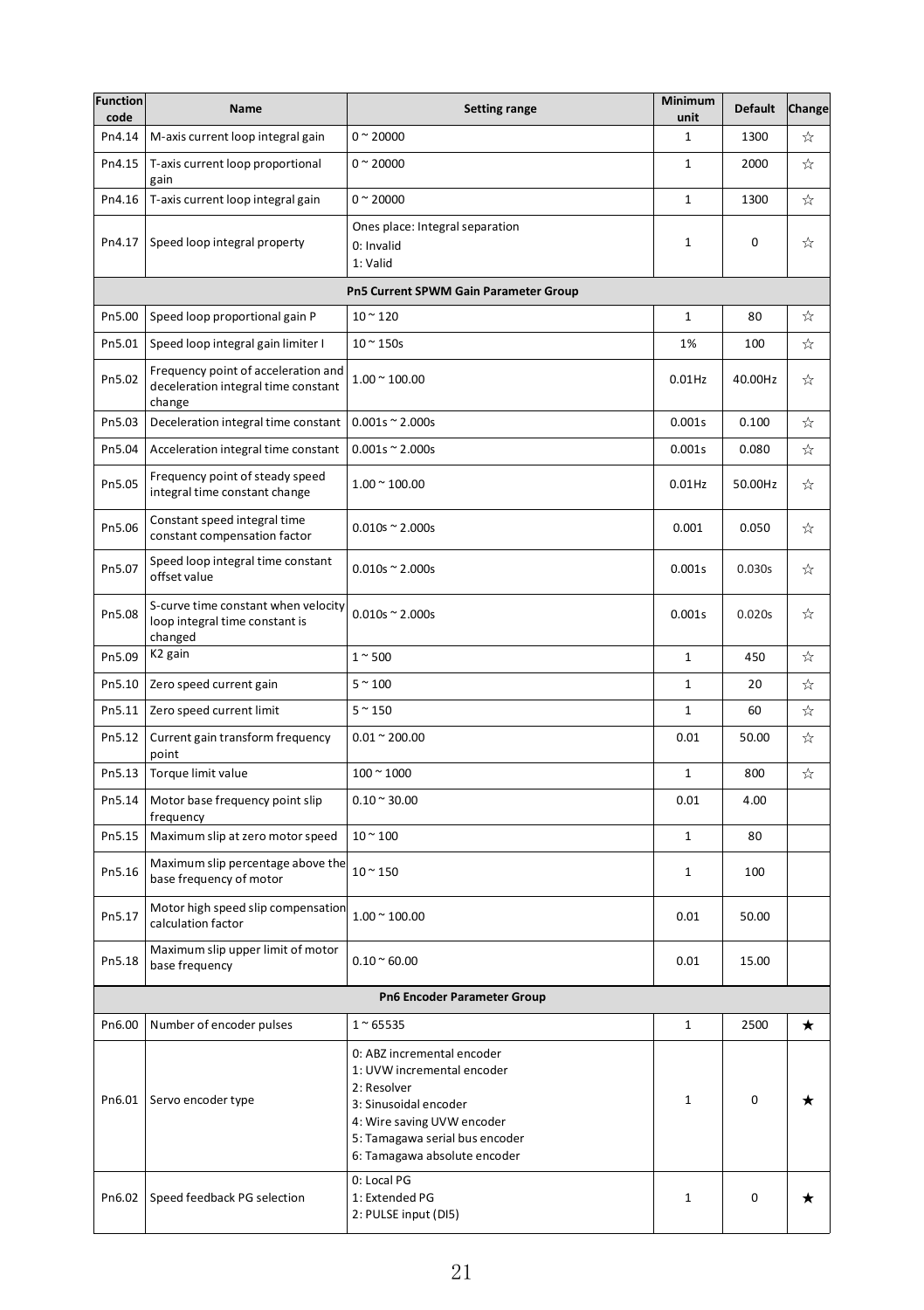| <b>Function</b><br>code | Name                                              | <b>Setting range</b>                                                                                                                                                                                                                                                                                                                                                                                                                                                                                                                                                                                                                                                                                                                                                                         | Minimum<br>unit | <b>Default</b> | Change  |
|-------------------------|---------------------------------------------------|----------------------------------------------------------------------------------------------------------------------------------------------------------------------------------------------------------------------------------------------------------------------------------------------------------------------------------------------------------------------------------------------------------------------------------------------------------------------------------------------------------------------------------------------------------------------------------------------------------------------------------------------------------------------------------------------------------------------------------------------------------------------------------------------|-----------------|----------------|---------|
| Pn6.03                  | Encoder phase sequence / main direction           | 0: Forward<br>1: Reverse                                                                                                                                                                                                                                                                                                                                                                                                                                                                                                                                                                                                                                                                                                                                                                     | $\mathbf{1}$    | 0              | ★       |
| Pn6.04                  | Encoder installation position angle               | $0.0 \times 359.9$ °                                                                                                                                                                                                                                                                                                                                                                                                                                                                                                                                                                                                                                                                                                                                                                         | $0.1^\circ$     | $0.0^\circ$    | $\star$ |
| Pn6.05                  | UVW signal direction                              | 0: Forward<br>1: Reverse                                                                                                                                                                                                                                                                                                                                                                                                                                                                                                                                                                                                                                                                                                                                                                     | $\mathbf{1}$    | 0              | ★       |
| Pn6.06                  | UVW signal home position angle                    | $0.0 \times 359.9$ °                                                                                                                                                                                                                                                                                                                                                                                                                                                                                                                                                                                                                                                                                                                                                                         | $0.1^\circ$     | $0.0^\circ$    | $\star$ |
| Pn6.07                  | Number of spinning pole pairs                     | $1^{\sim} 65535$                                                                                                                                                                                                                                                                                                                                                                                                                                                                                                                                                                                                                                                                                                                                                                             | $\mathbf{1}$    | $\mathbf{1}$   | ★       |
| Pn6.08                  | Number of UVW pole pairs                          | $1^{\sim}$ 65535                                                                                                                                                                                                                                                                                                                                                                                                                                                                                                                                                                                                                                                                                                                                                                             | $\mathbf{1}$    | 4              | $\star$ |
| Pn6.09                  | Speed feedback PG disconnection<br>detection time | 0.0: No action<br>$0.1s \approx 10.0s$                                                                                                                                                                                                                                                                                                                                                                                                                                                                                                                                                                                                                                                                                                                                                       | $0.1\,$         | 0.0            | ★       |
| Pn6.10                  | Numerator of motor gear ratio                     | $1^{\sim}$ 65535                                                                                                                                                                                                                                                                                                                                                                                                                                                                                                                                                                                                                                                                                                                                                                             | $\mathbf{1}$    | $\mathbf{1}$   | $\star$ |
| Pn6.11                  | Denominator of motor gear ratio                   | $1^{\sim} 65535$                                                                                                                                                                                                                                                                                                                                                                                                                                                                                                                                                                                                                                                                                                                                                                             | $1\,$           | $1\,$          | $\star$ |
|                         |                                                   | <b>Pn7 Terminal Input Parameter Group</b>                                                                                                                                                                                                                                                                                                                                                                                                                                                                                                                                                                                                                                                                                                                                                    |                 |                |         |
| Pn7.00                  | DI1 terminal function selection                   | 0: No function                                                                                                                                                                                                                                                                                                                                                                                                                                                                                                                                                                                                                                                                                                                                                                               | $\mathbf{1}$    | $\mathbf{1}$   | ★       |
| Pn7.01                  | DI2 terminal function selection                   | 1: Forward running (FWD)<br>2: Reverse running (REV)<br>3: Three-wire running control                                                                                                                                                                                                                                                                                                                                                                                                                                                                                                                                                                                                                                                                                                        | $\mathbf{1}$    | $\overline{2}$ | $\star$ |
| Pn7.02                  | DI3 terminal function selection                   | 4: Forward jog (FJOG)<br>5: Reverse jog (RJOG)                                                                                                                                                                                                                                                                                                                                                                                                                                                                                                                                                                                                                                                                                                                                               | $\mathbf{1}$    | 52             | $\star$ |
| Pn7.03                  | DI4 terminal function selection                   | 6: Terminal UP<br>7: Terminal DOWN                                                                                                                                                                                                                                                                                                                                                                                                                                                                                                                                                                                                                                                                                                                                                           | $\mathbf{1}$    | 55             | $\star$ |
| Pn7.04                  | DI5 terminal function selection                   | 8: Free stop<br>9: Fault reset (RESET)                                                                                                                                                                                                                                                                                                                                                                                                                                                                                                                                                                                                                                                                                                                                                       | $\mathbf{1}$    | 51             | $\star$ |
| Pn7.05                  | DI6 terminal function selection                   | 10: Running pause<br>11: External fault normally open input                                                                                                                                                                                                                                                                                                                                                                                                                                                                                                                                                                                                                                                                                                                                  | $\mathbf{1}$    | 9              | ★       |
| Pn7.06                  | DI7 terminal function selection                   | 12: Multi-command terminal 1<br>13: Multi-command terminal 2                                                                                                                                                                                                                                                                                                                                                                                                                                                                                                                                                                                                                                                                                                                                 | $\mathbf{1}$    | 0              | ★       |
| Pn7.07                  | Reserved                                          | 14: multi-command terminal 3<br>15: Multi-command terminal 4                                                                                                                                                                                                                                                                                                                                                                                                                                                                                                                                                                                                                                                                                                                                 | $\mathbf{1}$    | $\mathbf 0$    | $\star$ |
| Pn7.08                  | Reserved                                          | 16: Acceleration / deceleration selection terminal 1<br>17: Acceleration / deceleration selection terminal 2                                                                                                                                                                                                                                                                                                                                                                                                                                                                                                                                                                                                                                                                                 | $\mathbf 1$     | $\mathbf 0$    | $\star$ |
|                         |                                                   | 18: Speed source switch<br>19: UP / DOWN setting reset (terminal & keyboard)<br>20: Running command switch terminal<br>21: Acceleration / deceleration disabled                                                                                                                                                                                                                                                                                                                                                                                                                                                                                                                                                                                                                              |                 |                |         |
| Pn7.09                  | DI10 terminal function selection                  | 22: PID pause<br>23: PLC status reset<br>24: Swing frequency pause<br>25: Register input<br>26: Counter reset<br>27: Length count input<br>28: Length reset<br>29: Torque control disabled<br>30: PULSE speed input (valid only for DI5)<br>31: Reserved<br>32: Immediate DC braking<br>33: External fault normally closed input<br>34: Speed setting effective terminal<br>35: PID action reversal terminal<br>36: When external stop terminal 1 is controlled with<br>keypad, this terminal can be used to stop, equivalent<br>to STOP button on the keyboard.<br>37: Control command switch terminal 2<br>38: PID integral pause terminal<br>39: Speed source X and preset speed switch terminal<br>40: Speed source Y and preset speed switch terminal<br>41: Motor selection terminal 1 | $\mathbf{1}$    | $\pmb{0}$      | ★       |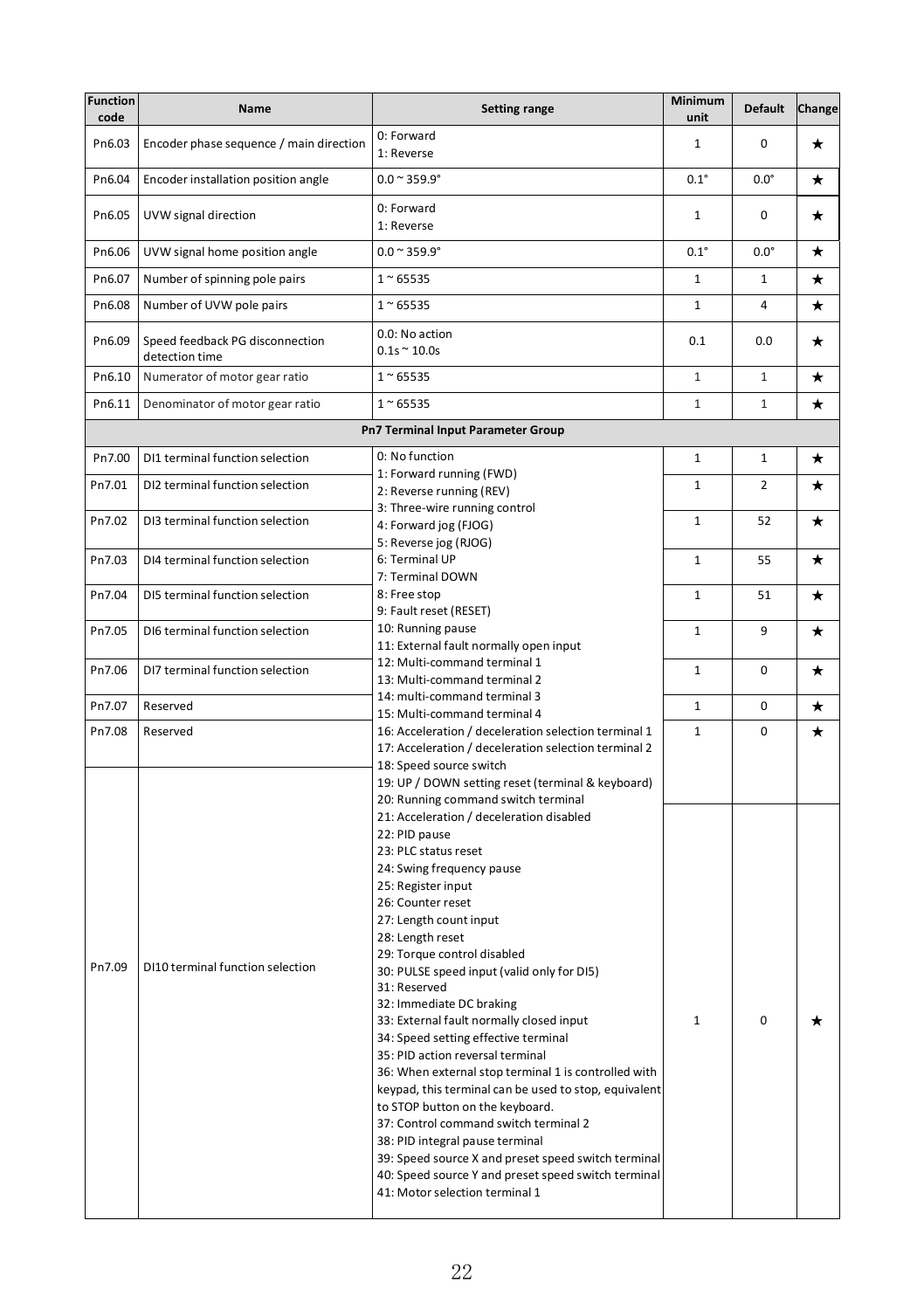| Function<br>code | <b>Name</b>                                      | <b>Setting range</b>                                                                                                                                                                                                                                                                                                                                                                                                                                                                                                                                                                                                                                                                                                                                                                                                                                                                                                                                                     | Minimum<br>unit | <b>Default</b> | Change |
|------------------|--------------------------------------------------|--------------------------------------------------------------------------------------------------------------------------------------------------------------------------------------------------------------------------------------------------------------------------------------------------------------------------------------------------------------------------------------------------------------------------------------------------------------------------------------------------------------------------------------------------------------------------------------------------------------------------------------------------------------------------------------------------------------------------------------------------------------------------------------------------------------------------------------------------------------------------------------------------------------------------------------------------------------------------|-----------------|----------------|--------|
| Pn7.09           | DI10 terminal function<br>selection              | 42: Motor selection terminal 2<br>43: PID parameter switch terminal<br>44: User defined fault 1<br>45: User defined fault 2<br>46: Clear running time<br>47: Emergency stop<br>48: External stop terminal 2<br>49: Deceleration DC braking<br>50: Speed control/torque control switch<br>51: Analog command gain switching<br>52: Pulse synchronous mode switching (pulse speed<br>synchronization <-> pulse position synchronization)<br>53: Pulse position synchronous control switching (with forward<br>command)<br>54: Positioning control switch (without command)<br>55: Positioning control switch (with forward command)<br>56: Positioning control switch (with reverse command)<br>57: Index / incremental positioning mode switching<br>58: Relocate<br>59: Terminal home signal input<br>60: Multi-section positioning length command 1<br>61: Multi-section positioning length command 2<br>62: Multi-section positioning length command 3<br>63: Reserved | $\mathbf{1}$    | $\mathbf 0$    | ★      |
| Pn7.10           | DI filter time                                   | $0.000s \approx 1.000s$                                                                                                                                                                                                                                                                                                                                                                                                                                                                                                                                                                                                                                                                                                                                                                                                                                                                                                                                                  | $\mathbf 1$     | 0.010s         | ☆      |
| Pn7.11           | Terminal command mode                            | 0: Two-wire type 1<br>1: Two-wire type 2<br>2: Three-wire type 1<br>3: Three-wire type 2                                                                                                                                                                                                                                                                                                                                                                                                                                                                                                                                                                                                                                                                                                                                                                                                                                                                                 | $\mathbf{1}$    | $\mathsf 0$    | ★      |
| Pn7.12           | Rate of change per second<br>of terminal UP/DOWN | $0.001$ Hz ~ 65.535Hz                                                                                                                                                                                                                                                                                                                                                                                                                                                                                                                                                                                                                                                                                                                                                                                                                                                                                                                                                    | $\mathbf{1}$    | 1.00Hz         | ☆      |
| Pn7.13           | Curve 1minimum input                             | $0.00V \cong Pn7.15$                                                                                                                                                                                                                                                                                                                                                                                                                                                                                                                                                                                                                                                                                                                                                                                                                                                                                                                                                     | 0.01            | 0.00V          | ☆      |
| Pn7.14           | Curve 1minimum input<br>setting                  | $-100.0\%$ ~ $+100.0\%$                                                                                                                                                                                                                                                                                                                                                                                                                                                                                                                                                                                                                                                                                                                                                                                                                                                                                                                                                  | 0.1             | 0.0%           | ☆      |
| Pn7.15           | Curve 1 maximum input                            | $Pn7.13^* + 10.00V$                                                                                                                                                                                                                                                                                                                                                                                                                                                                                                                                                                                                                                                                                                                                                                                                                                                                                                                                                      | 0.01            | 10.00V         | ☆      |
| Pn7.16           | Curve 1maximum input<br>setting                  | $-100.0\%$ ~ $+100.0\%$                                                                                                                                                                                                                                                                                                                                                                                                                                                                                                                                                                                                                                                                                                                                                                                                                                                                                                                                                  | 0.1             | 100.0%         | ☆      |
| Pn7.17           | AI1 filter time                                  | $0.00s \approx 10.00s$                                                                                                                                                                                                                                                                                                                                                                                                                                                                                                                                                                                                                                                                                                                                                                                                                                                                                                                                                   |                 | 0.10s          | ☆      |
| Pn7.18           | Curve 2minimum input                             | $-10.00V$ ~ Pn7.20                                                                                                                                                                                                                                                                                                                                                                                                                                                                                                                                                                                                                                                                                                                                                                                                                                                                                                                                                       |                 | $-10.00V$      | ☆      |
| Pn7.19           | Curve 2 minimum input<br>setting                 | $-100.0\%$ ~ $+100.0\%$                                                                                                                                                                                                                                                                                                                                                                                                                                                                                                                                                                                                                                                                                                                                                                                                                                                                                                                                                  |                 | $-100.0%$      | ☆      |
| Pn7.20           | Curve 2maximum input                             | $Pn7.18^* + 10.00V$                                                                                                                                                                                                                                                                                                                                                                                                                                                                                                                                                                                                                                                                                                                                                                                                                                                                                                                                                      |                 | 10.00V         | ☆      |
| Pn7.21           | Curve 2 maximum input<br>setting                 | $-100.0\%$ ~ $+100.0\%$                                                                                                                                                                                                                                                                                                                                                                                                                                                                                                                                                                                                                                                                                                                                                                                                                                                                                                                                                  |                 | 100.0%         | ☆      |
| Pn7.22           | AI2 filter time                                  | $0.00s \approx 10.00s$                                                                                                                                                                                                                                                                                                                                                                                                                                                                                                                                                                                                                                                                                                                                                                                                                                                                                                                                                   |                 | 0.10s          | ☆      |
| Pn7.23           | Curve 3minimum input                             | -10.00V ~ Pn7.25                                                                                                                                                                                                                                                                                                                                                                                                                                                                                                                                                                                                                                                                                                                                                                                                                                                                                                                                                         |                 | $-10.00V$      | ☆      |
| Pn7.24           | Curve 3 minimum input<br>setting                 | $-100.0\%$ ~ $+100.0\%$                                                                                                                                                                                                                                                                                                                                                                                                                                                                                                                                                                                                                                                                                                                                                                                                                                                                                                                                                  |                 | $-100.0%$      | ☆      |
| Pn7.25           | Curve 3 maximum input                            | $Pn7.23^* + 10.00V$                                                                                                                                                                                                                                                                                                                                                                                                                                                                                                                                                                                                                                                                                                                                                                                                                                                                                                                                                      |                 | 10.00V         | ☆      |
| Pn7.26           | Curve 3 maximum input<br>setting                 | $-100.0\%$ ~ $+100.0\%$                                                                                                                                                                                                                                                                                                                                                                                                                                                                                                                                                                                                                                                                                                                                                                                                                                                                                                                                                  |                 | 100.0%         | ☆      |
| Pn7.27           | AI3 filter time                                  | $0.00s \approx 10.00s$                                                                                                                                                                                                                                                                                                                                                                                                                                                                                                                                                                                                                                                                                                                                                                                                                                                                                                                                                   |                 | 0.10s          | ☆      |
| Pn7.28           | PULSE minimum input                              | 0.00kHz ~ Pn7.30                                                                                                                                                                                                                                                                                                                                                                                                                                                                                                                                                                                                                                                                                                                                                                                                                                                                                                                                                         |                 | 0.00kHz        | ☆      |
| Pn7.29           | PULSE minimum input<br>setting                   | -100.0% ~ 100.0%                                                                                                                                                                                                                                                                                                                                                                                                                                                                                                                                                                                                                                                                                                                                                                                                                                                                                                                                                         |                 | 0.0%           | ☆      |
| Pn7.30           | PULSE maximum input                              | Pn7.28 ~ 100.00kHz                                                                                                                                                                                                                                                                                                                                                                                                                                                                                                                                                                                                                                                                                                                                                                                                                                                                                                                                                       |                 | 50.00kHz       | ☆      |
| Pn7.31           | PULSE maximum input<br>setting                   | $-100.0\%$ ~ 100.0%                                                                                                                                                                                                                                                                                                                                                                                                                                                                                                                                                                                                                                                                                                                                                                                                                                                                                                                                                      |                 | 100.0%         | ☆      |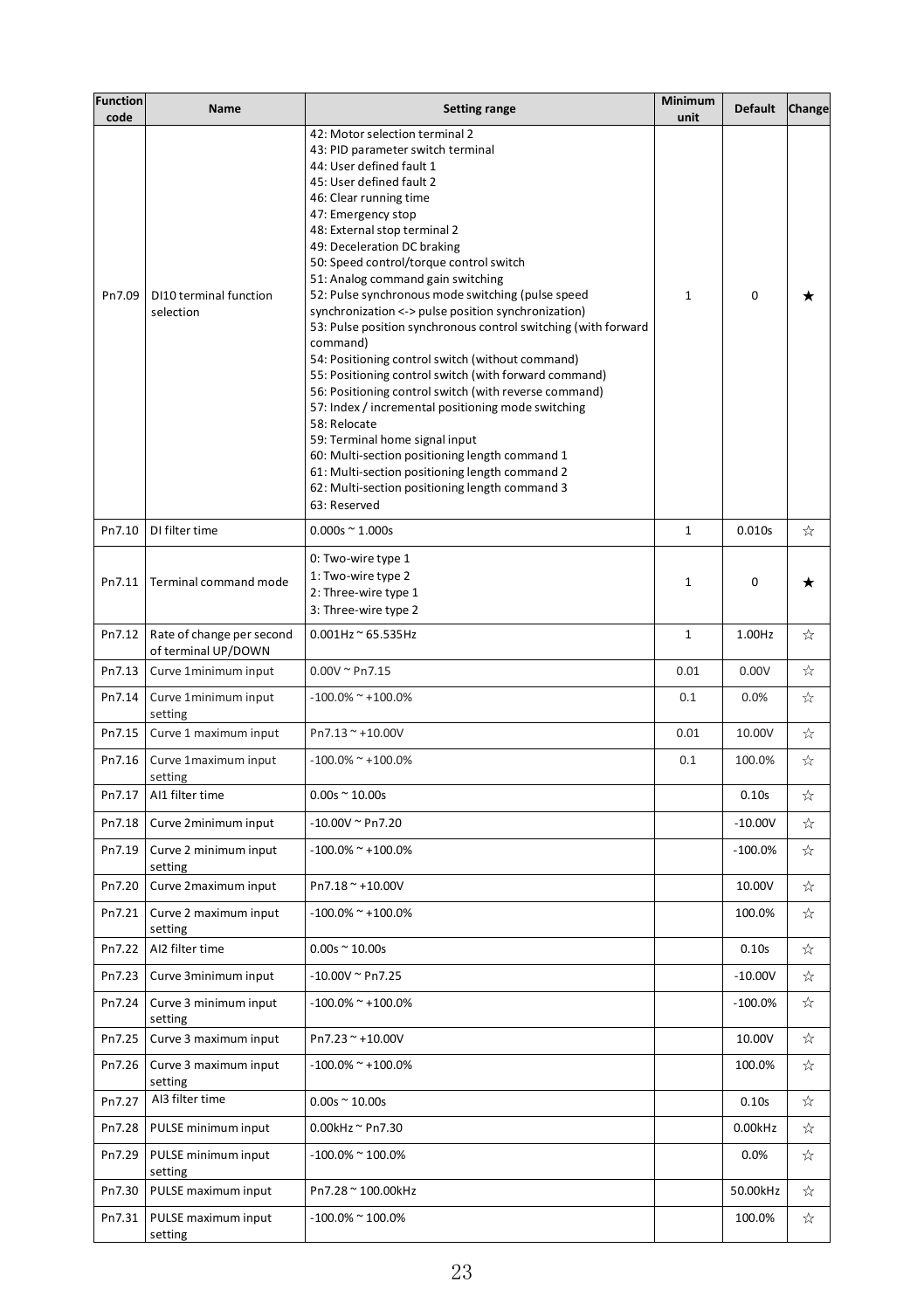| Function<br>code | Name                                             | <b>Setting range</b>                                                                                                                                                                                                                                                                                                                                                          | Minimum<br>unit | <b>Default</b> | Change |
|------------------|--------------------------------------------------|-------------------------------------------------------------------------------------------------------------------------------------------------------------------------------------------------------------------------------------------------------------------------------------------------------------------------------------------------------------------------------|-----------------|----------------|--------|
| Pn7.32           | PULSE filter time                                | $0.00s \approx 10.00s$                                                                                                                                                                                                                                                                                                                                                        |                 | 0.10s          | ☆      |
| Pn7.33           | AI setting curve selection                       | Ones place: AI1 curve selection<br>1: Curve 1 (2 points, see Pn7.13 ~ Pn7.16)<br>2: Curve 2 (2 points, see Pn7.18 ~ Pn7.21)<br>3: Curve 3 (2 points, see Pn7.23 ~ Pn7.26)<br>4: Curve 4 (4 points, see Fn6.00 ~ Fn6.07)<br>5: Curve 5 (4 points, see Fn6.08 ~ Fn6.15)<br>Tens place: AI2 curve selection, same as above<br>Hundreds place: AI3 curve selection, same as above |                 | 321            | ☆      |
| Pn7.34           | AI lower than minimum<br>input setting selection | Ones place: AI1 lower than minimum input setting selection<br>0: Corresponding setting of minimum input<br>1:0.0%<br>Tens place: AI2 lower than minimum input setting selection<br>0: Corresponding setting of minimum input<br>1:0.0%<br>Hundreds place: AI3 lower than minimum input setting<br>selection<br>0: Corresponding setting of minimum input<br>1:0.0%            |                 | 000            | ☆      |
| Pn7.35           | DI1 delay time                                   | $0.0s \approx 3600.0s$                                                                                                                                                                                                                                                                                                                                                        |                 | 0.0s           | ★      |
| Pn7.36           | DI2 delay time                                   | $0.0s \approx 3600.0s$                                                                                                                                                                                                                                                                                                                                                        |                 | 0.0s           | ★      |
| Pn7.37           | DI3 delay time                                   | $0.0s \approx 3600.0s$                                                                                                                                                                                                                                                                                                                                                        |                 | 0.0s           | ★      |
| Pn7.38           | DI input terminal valid<br>status setting 1      | 0: High level<br>1: Low level<br>Ones place: DI1<br>Tens place: DI2<br>Hundreds place: DI3<br>Thousands place: DI4<br>Ten-thousands place: DI5                                                                                                                                                                                                                                |                 | 00000          | ★      |
| Pn7.39           | DI input terminal valid state<br>setting 2       | 0: High level<br>1: Low level<br>Ones place: DI6<br>Tens place: DI7<br>Hundreds place: DI8<br>Thousands place: DI9<br>Ten-thousands place: DI10                                                                                                                                                                                                                               |                 | 00000          | ★      |
|                  |                                                  | <b>Pn8 Terminal Output Parameter Group</b>                                                                                                                                                                                                                                                                                                                                    |                 |                |        |
| Pn8.00           | FM terminal output<br>selection                  | 0: Pulse output (FMP)<br>1: Open collector on-off output(FMR)                                                                                                                                                                                                                                                                                                                 | $\mathbf{1}$    | $\mathbf{1}$   | ☆      |
| Pn8.01           | FMR output selection                             | 0: No output                                                                                                                                                                                                                                                                                                                                                                  | $\mathbf{1}$    | $\overline{4}$ | ☆      |
| Pn8.02           | DO4 output selection                             | 1: Drive is running<br>2: Fault output (fault stop)                                                                                                                                                                                                                                                                                                                           | $1\,$           | $\mathbf 0$    | ☆      |
| Pn8.03           | DO3 output selection                             | 3: FDT1 output of speed level detection<br>4: Speed reached                                                                                                                                                                                                                                                                                                                   | 1               | $\mathbf 0$    | ☆      |
| Pn8.04           | DO1 output selection                             | 5: Zero speed running (no output during stop)                                                                                                                                                                                                                                                                                                                                 | $\mathbf{1}$    | 21             | ☆      |
|                  |                                                  | 6: Motor overload pre-alarm<br>7: Drive overload pre-alarm<br>8: Set count value reached<br>9: Specified count value reached<br>10: Length reached<br>11: PLC cycle completed<br>12: Accumulated running time reached<br>13: In speed limit<br>14: In torque limit<br>15: Operation is ready<br>16: AI1 > AI2<br>17: Upper limit speed reached                                |                 |                |        |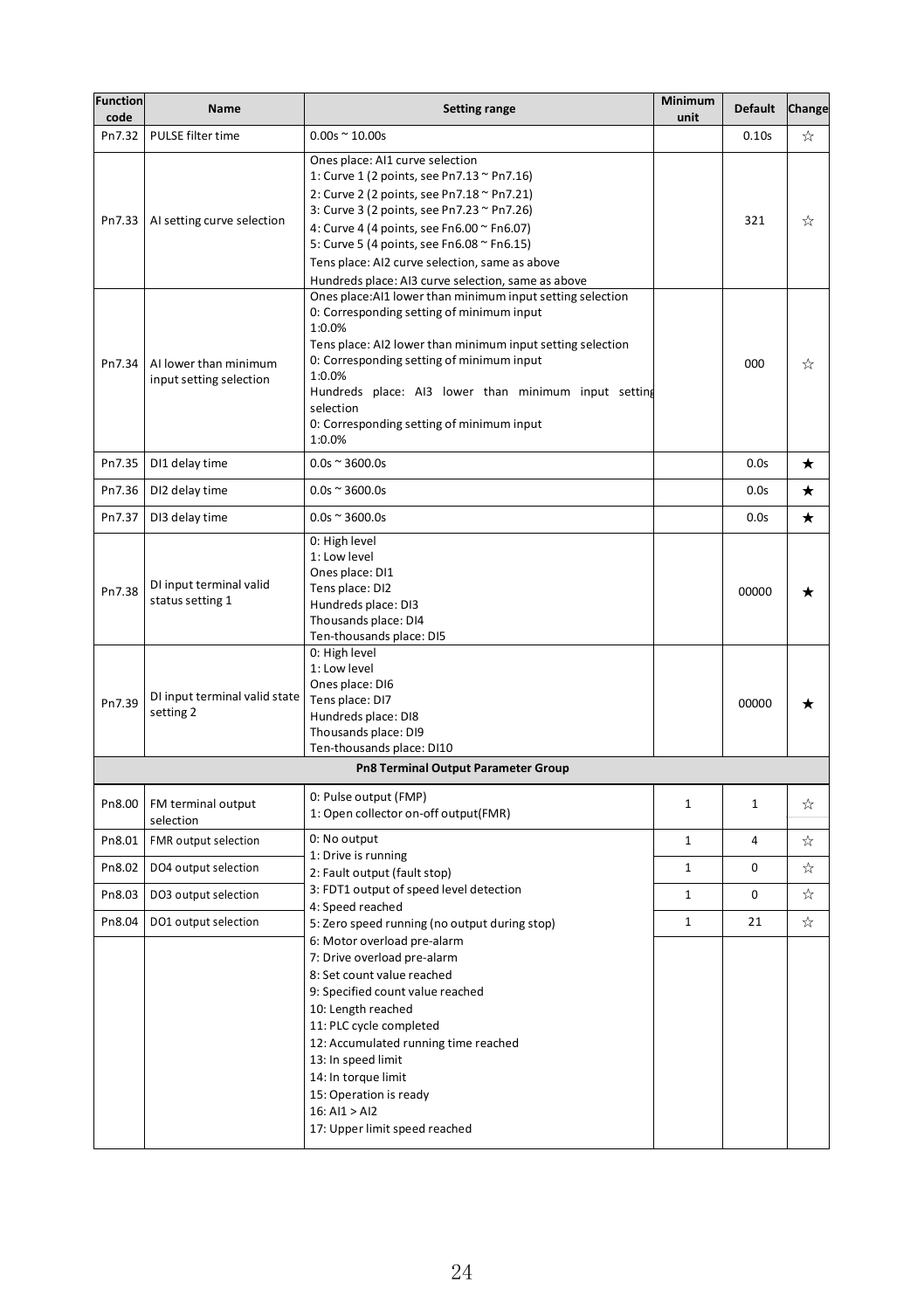| Function       | Name                        | <b>Setting range</b>                                                                                                                                                                                                                                                                                                                                                                                                                                                                                                                                                                                                                                                                                                                                                                                                                                                                                                                                                                                            | Minimum<br>unit | <b>Default</b> | Change    |
|----------------|-----------------------------|-----------------------------------------------------------------------------------------------------------------------------------------------------------------------------------------------------------------------------------------------------------------------------------------------------------------------------------------------------------------------------------------------------------------------------------------------------------------------------------------------------------------------------------------------------------------------------------------------------------------------------------------------------------------------------------------------------------------------------------------------------------------------------------------------------------------------------------------------------------------------------------------------------------------------------------------------------------------------------------------------------------------|-----------------|----------------|-----------|
| code<br>Pn8.05 | DO2output selection         | 18: Lower limit speed reached (operation related)<br>19: Undervoltage status output<br>20: Communication settings<br>21: Positioning completed<br>22: Positioning close<br>23: Zero speed running 2 (output during stop)<br>24: Cumulative power-on time reached<br>25: FDT2 output of speed level detection<br>26: Speed arrival 1 output<br>27: Speed arrival2 output<br>28: Current arrival1 output<br>29: Current arrival2 output<br>30: Timing arrival output<br>31: AI1 input exceeds upper/lower limits<br>32: Unloading<br>33: Running direction<br>34: Zero current detection<br>35: Module temperature reached<br>36: Software overcurrent output<br>37: Lower limit speed reached (operation irrelevant)<br>38: Fault output (operation continues)<br>39: Motor overtemperature pre-alarm<br>40: Running time reached<br>41: User-defined output 1<br>42: User-defined output 2<br>43: Incremental positioning completed (500ms high level)<br>44: Absolute positioning completed (500ms high level) | 1               | $\overline{2}$ | ☆         |
|                |                             | 45: Indexing positioning completed (500ms high level)                                                                                                                                                                                                                                                                                                                                                                                                                                                                                                                                                                                                                                                                                                                                                                                                                                                                                                                                                           |                 |                |           |
| Pn8.06         | FMP output selection        | 0: Running speed<br>1: Set speed                                                                                                                                                                                                                                                                                                                                                                                                                                                                                                                                                                                                                                                                                                                                                                                                                                                                                                                                                                                | $\mathbf{1}$    | $\mathbf 0$    | ☆         |
| Pn8.07         | AO1 output selection        | 2: Output current                                                                                                                                                                                                                                                                                                                                                                                                                                                                                                                                                                                                                                                                                                                                                                                                                                                                                                                                                                                               | $\mathbf{1}$    | $\pmb{0}$      | ☆         |
| Pn8.08         | AO2 output selection        | 3: Output torque<br>4: Output power<br>5: Output voltage<br>6: PULSE input (100.% corresponds to 100.0kHz)<br>7: AI1<br>8: AI2<br>9: AI3<br>10: Length<br>11: Count value<br>12: Communication Settings<br>13: Motor speed<br>14: Output current (100.0% corresponds to 1000.0A)<br>15: Output voltage (100.0% corresponds to 1000.0V)<br>16: Reserved                                                                                                                                                                                                                                                                                                                                                                                                                                                                                                                                                                                                                                                          | 1               | $\mathbf{1}$   | ☆         |
| Pn8.09         | FMP output maximum<br>speed | 0.01kHz ~ 100.00kHz                                                                                                                                                                                                                                                                                                                                                                                                                                                                                                                                                                                                                                                                                                                                                                                                                                                                                                                                                                                             | $0.01$ kHz      | 50.00kHz       | ☆         |
| Pn8.10         | AO1 zero offset coefficient | $-100.0\%$ ~ 100.0%                                                                                                                                                                                                                                                                                                                                                                                                                                                                                                                                                                                                                                                                                                                                                                                                                                                                                                                                                                                             | 0.1%            | 0.0%           | ☆         |
| Pn8.11         | AO1 gain                    | $-10.00 \approx 10.00$                                                                                                                                                                                                                                                                                                                                                                                                                                                                                                                                                                                                                                                                                                                                                                                                                                                                                                                                                                                          | 0.01            | 1.00           | ☆         |
| Pn8.12         | AO2 zero offset coefficient | $-100.0\%$ ~ 100.0%                                                                                                                                                                                                                                                                                                                                                                                                                                                                                                                                                                                                                                                                                                                                                                                                                                                                                                                                                                                             | 0.1%            | 0.0%           | ☆         |
| Pn8.13         | AO2 gain                    | $-10.00 \approx 10.00$                                                                                                                                                                                                                                                                                                                                                                                                                                                                                                                                                                                                                                                                                                                                                                                                                                                                                                                                                                                          | 0.01            | 1.00           | ☆         |
| Pn8.14         | Reserved                    |                                                                                                                                                                                                                                                                                                                                                                                                                                                                                                                                                                                                                                                                                                                                                                                                                                                                                                                                                                                                                 |                 |                | ٠         |
| Pn8.15         | Reserved                    |                                                                                                                                                                                                                                                                                                                                                                                                                                                                                                                                                                                                                                                                                                                                                                                                                                                                                                                                                                                                                 |                 |                | $\bullet$ |
| Pn8.16         | Reserved                    |                                                                                                                                                                                                                                                                                                                                                                                                                                                                                                                                                                                                                                                                                                                                                                                                                                                                                                                                                                                                                 |                 |                | $\bullet$ |
| Pn8.17         | FMR output delay time       | $0.0s \approx 3600.0s$                                                                                                                                                                                                                                                                                                                                                                                                                                                                                                                                                                                                                                                                                                                                                                                                                                                                                                                                                                                          | 0.1s            | 0.0s           | ☆         |
| Pn8.18         | DO4 output delay time       | $0.0s \approx 3600.0s$                                                                                                                                                                                                                                                                                                                                                                                                                                                                                                                                                                                                                                                                                                                                                                                                                                                                                                                                                                                          | 0.1s            | 0.0s           | ☆         |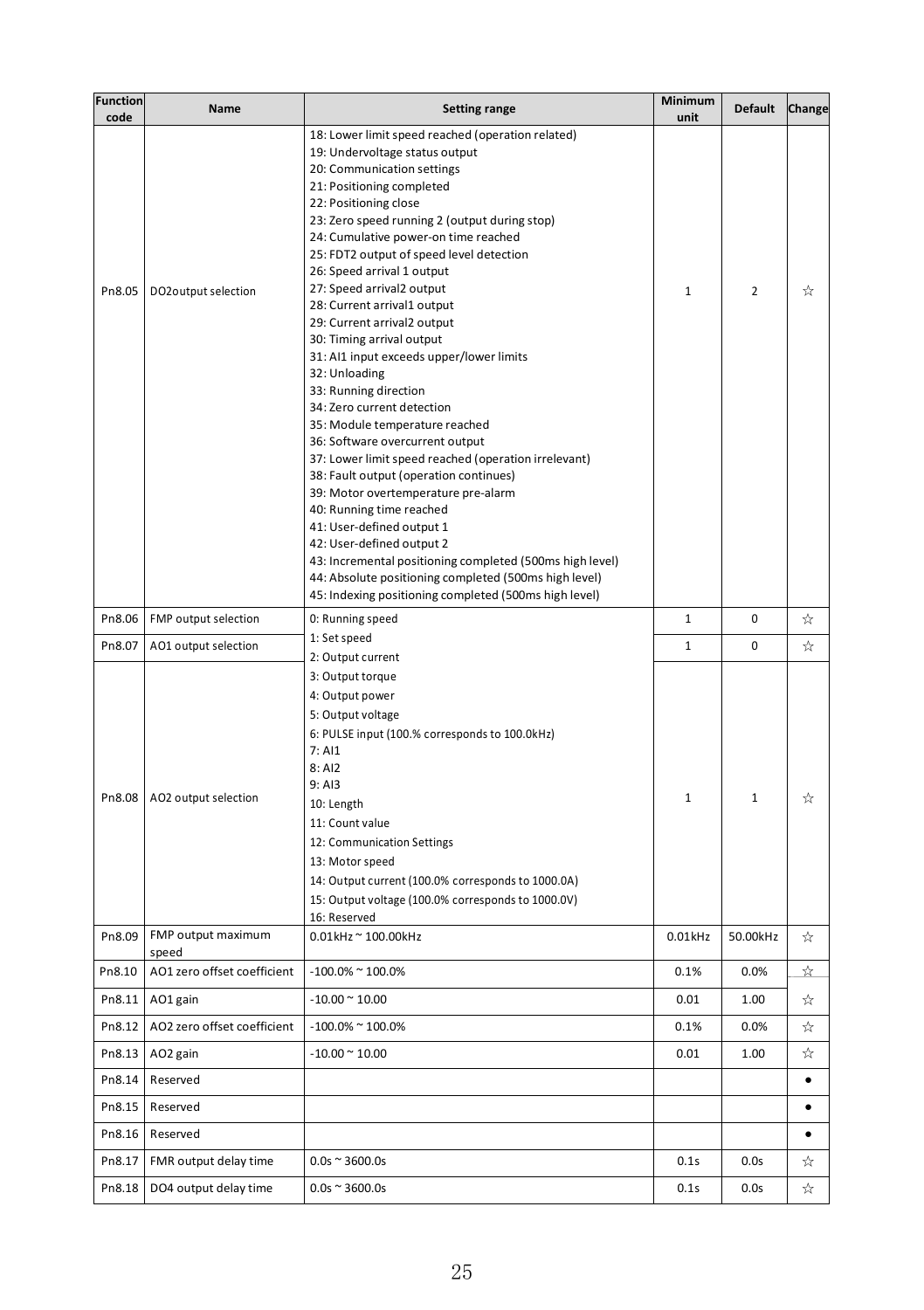| <b>Functio</b><br>n code | Nam<br>e                                           | <b>Setting range</b>                                                                                                                                                                                                                                                                       | Minimum<br>unit | <b>Default</b> | Chan<br>ge |
|--------------------------|----------------------------------------------------|--------------------------------------------------------------------------------------------------------------------------------------------------------------------------------------------------------------------------------------------------------------------------------------------|-----------------|----------------|------------|
| Pn8.19                   | DO3 output delay time                              | $0.0s \approx 3600.0s$                                                                                                                                                                                                                                                                     | 0.1s            | 0.0s           | ☆          |
| Pn8.20                   | DO1 output delay time                              | $0.0s \approx 3600.0s$                                                                                                                                                                                                                                                                     | 0.1s            | 0.0s           | ☆          |
| Pn8.21                   | DO2 output delay time                              | $0.0s \approx 3600.0s$                                                                                                                                                                                                                                                                     | 0.1s            | 0.0s           | ☆          |
| Pn8.22                   | DO output terminal valid<br>status selection       | 0. Positive logic<br>1. Inverse logic<br>Ones place: FMR<br>Tens place: DO4<br>Hundreds place: DO3<br>Thousands place: DO1<br>Ten-thousands place: DO2                                                                                                                                     | 11111           | 00000          | ☆          |
| Pn8.23                   | User-defined output<br>variable selection<br>(EX)1 | 0: Running speed<br>1: Set speed<br>2: Bus voltage<br>3: Output voltage<br>4: Output current<br>5: Start/stop status flag<br>6: Control status flag<br>7: Count value<br>8: Meter value<br>9: Inverter module temperature<br>10: Al1 input<br>11: AI2 input                                | None            | $\mathbf{0}$   | ☆          |
| Pn8.24                   | User-selected comparison<br>method 1               | Ones place: Comparison and test method<br>0: Equal to $(EX == X1)$<br>1: Greater than or equal to<br>2: Less than or equal to<br>3: Interval comparison ( $X1 \le EX \le X2$ )<br>4: Bit test (EX & X1 = X2)<br>Tens place: Output method<br>0: False value output<br>1: True value output | None            | 0 <sub>0</sub> | ☆          |
| Pn8.25                   | User-defined dead zone 1                           | $0 - 65535$                                                                                                                                                                                                                                                                                | None            | 0              | ☆          |
| Pn8.26                   | User-defined first<br>comparison value 1           | $0 - 65535$                                                                                                                                                                                                                                                                                | None            | $\mathsf 0$    | ☆          |
| Pn8.27                   | User-defined second<br>comparison value 1          | $0 - 65535$                                                                                                                                                                                                                                                                                | None            | $\mathsf 0$    | ☆          |
| Pn8.28                   | User-defined output<br>variable selection<br>(EX)2 | 0: Running speed<br>1: Set speed<br>2: Bus voltage<br>3: Output voltage<br>4: Output current<br>5: Start / stop status flag<br>6: Control status flag<br>7: Count value<br>8: Meter value<br>9: Inverter module temperature<br>10: AI1 input<br>11: AI2 input                              | None            | $\mathbf{0}$   | ☆          |
| Pn8.29                   | User-selected comparison<br>method 2               | Ones place: Comparison and test method<br>0: Equal to $(EX == X1)$<br>1: Greater than or equal to<br>2: Less than or equal to<br>3: Interval comparison ( $X1 \le EX \le X2$ )<br>4: Bit test (EX & X1 = X2)<br>Tens place: Output method<br>0: False value output<br>1: True value output | None            | $00\,$         | ☆          |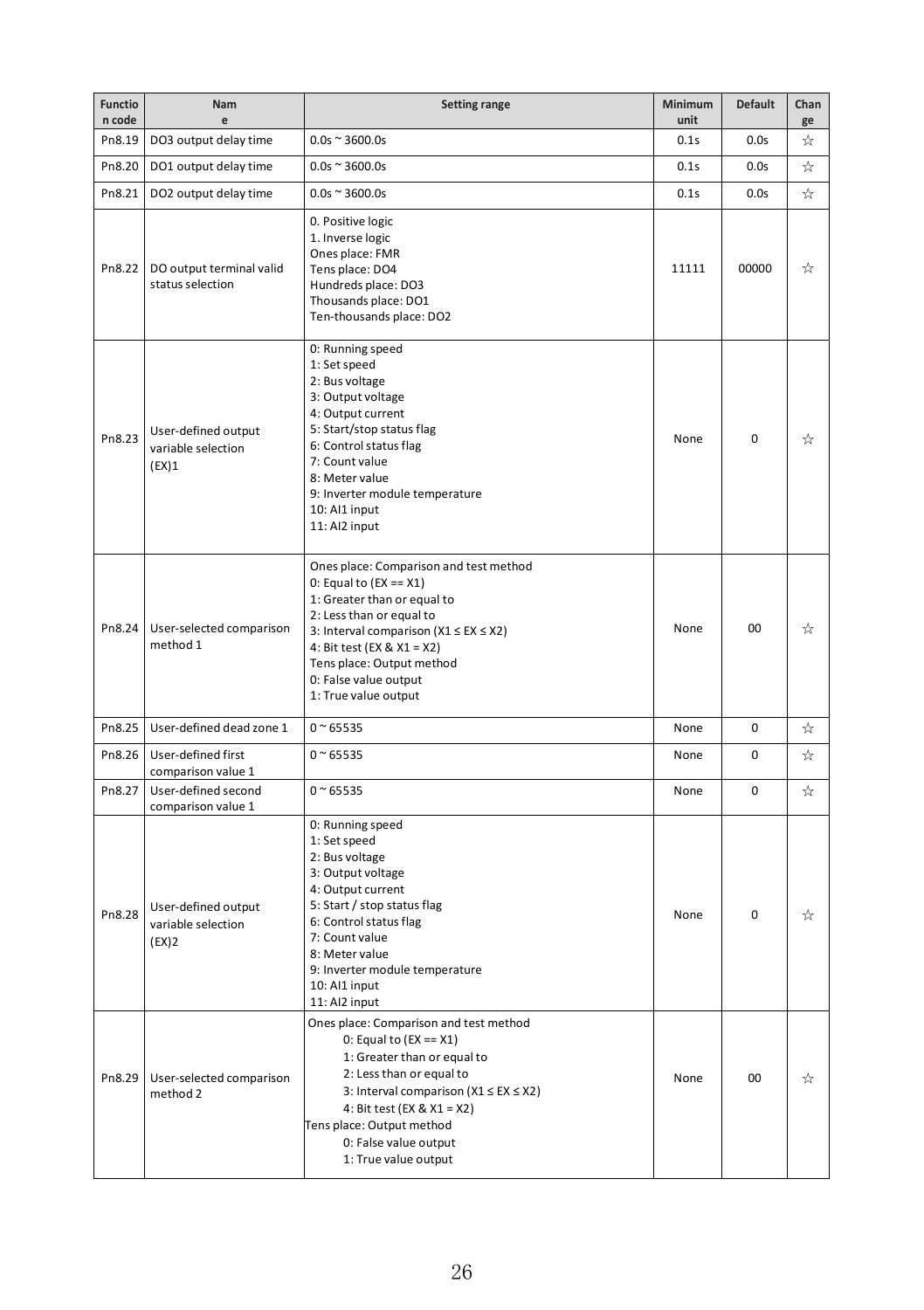| Function<br>code | Name                                          | <b>Setting range</b>                                                                                                                                                                                                                                                                                                                     | Minimum<br>unit | <b>Default</b> | Change |
|------------------|-----------------------------------------------|------------------------------------------------------------------------------------------------------------------------------------------------------------------------------------------------------------------------------------------------------------------------------------------------------------------------------------------|-----------------|----------------|--------|
| Pn8.30           | User-defined dead zone 2                      | $0 - 65535$                                                                                                                                                                                                                                                                                                                              | None            | 0              | ☆      |
| Pn8.31           | User-defined first<br>comparison value 1      | $0 - 65535$                                                                                                                                                                                                                                                                                                                              | None            | 0              | ☆      |
| Pn8.32           | User-defined second<br>comparison value 2     | $0 - 65535$                                                                                                                                                                                                                                                                                                                              | None            | $\pmb{0}$      | ☆      |
|                  |                                               | <b>PnA Communication Parameter Group</b>                                                                                                                                                                                                                                                                                                 |                 |                |        |
| PnA.00           | Type of communication                         | 0: 485 communication<br>1: Reserved<br>2: Reserved<br>3: CAN.LINK<br>4: Reserved                                                                                                                                                                                                                                                         | $\mathbf{1}$    | $\mathbf 0$    | ☆      |
| PnA.01           | Baud rate                                     | Ones place: MODBUS<br>0:300BPS<br>1:600BPS<br>2:1200BPS<br>3:2400BPS<br>4:4800BPS<br>5:9600BPS<br>6:19200BPS<br>7:38400BPS<br>8:57600BPS<br>9:115200BPS<br>Tens place: Reserved<br>Hundreds place: Reserved<br>Thousands place: CAN.LINK baud rate<br>0:20Kbps<br>1:50Kbps<br>2:100Kbps<br>3: 125Kbps<br>4: 250Kbps<br>5:500Kbps<br>6:1M | $\mathbf{1}$    | 6005           | ☆      |
| PnA.02           | Data Format                                   | 0: No parity (8.N.2)<br>1: Even parity (8.E.1)<br>2: Odd parity (8.0.1)<br>3: 8.N.1                                                                                                                                                                                                                                                      | $\,1\,$         | $\pmb{0}$      | ☆      |
| PnA.03           | Local address                                 | $1$ $\sim$ 247, 0 is the broadcast address                                                                                                                                                                                                                                                                                               | $\,1\,$         | $\mathbf 1$    | ☆      |
| PnA.04           | Response delay                                | 0ms $\approx$ 20ms                                                                                                                                                                                                                                                                                                                       | 1 <sub>ms</sub> | $\mathbf 2$    | ☆      |
| PnA.05           | Communication timeout                         | 0.0(Invalid), $0.1s \approx 60.0s$                                                                                                                                                                                                                                                                                                       | 0.1s            | 0.0            | ☆      |
| PnA.06           | Data transfer format<br>options               | Ones place: MODBUS<br>0: Non-standard MODBUS protocol<br>1: Standard MODBUS protocol<br>Tens place: Reserved                                                                                                                                                                                                                             | $\,1\,$         | 01             | ☆      |
| PnA.07           | Communication reading<br>current resolution   | 0: 0.01A<br>1:0.1A                                                                                                                                                                                                                                                                                                                       | $\mathbf{1}$    | $\mathbf 0$    | ☆      |
|                  |                                               | PnC Fault and Protection Parameter Group                                                                                                                                                                                                                                                                                                 |                 |                |        |
| PnC.00           | Motor overload software<br>protection options | 0: Disabled<br>1: Enabled                                                                                                                                                                                                                                                                                                                | $\mathbf 1$     | $\mathbf 1$    | ☆      |
| PnC.01           | Motor overload software<br>protection gain    | $0.20 \times 10.00$                                                                                                                                                                                                                                                                                                                      | 0.01            | 1.00           | ☆      |
| PnC.02           | Motor overload warning<br>factor              | 50% ~ 100%                                                                                                                                                                                                                                                                                                                               | 1%              | 80%            | ☆      |
| PnC.03           | Overvoltage stall gain                        | $0 - 100$                                                                                                                                                                                                                                                                                                                                | $\mathbf{1}$    | $\pmb{0}$      | ☆      |
| PnC.04           | Overvoltage stall protection<br>voltage       | 120% ~ 150%                                                                                                                                                                                                                                                                                                                              | 1%              | 130%           | ☆      |
| PnC.05           | Overcurrent stall gain                        | $0 \sim 100$                                                                                                                                                                                                                                                                                                                             | $1\,$           | 20             | ☆      |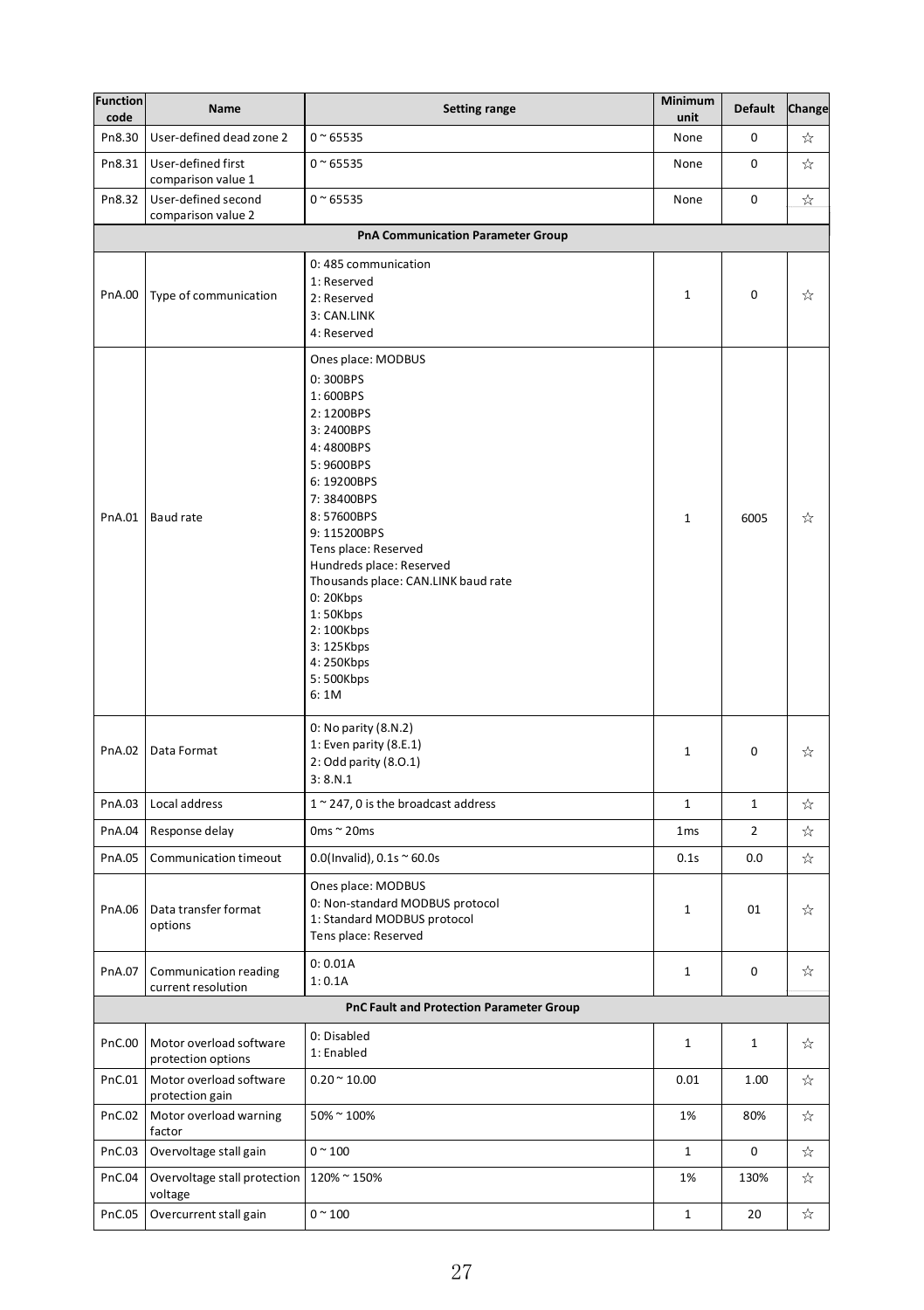| Function<br>code | Name                                                      | <b>Setting range</b>                                                                                                                                                                                                                                                                                                                                                                                                                                                                                                                                                                                                                                                                                                       | Minimum<br>unit | <b>Default</b> | Change    |
|------------------|-----------------------------------------------------------|----------------------------------------------------------------------------------------------------------------------------------------------------------------------------------------------------------------------------------------------------------------------------------------------------------------------------------------------------------------------------------------------------------------------------------------------------------------------------------------------------------------------------------------------------------------------------------------------------------------------------------------------------------------------------------------------------------------------------|-----------------|----------------|-----------|
| PnC.06           | Overcurrent stall protection<br>current                   | 100%~200%                                                                                                                                                                                                                                                                                                                                                                                                                                                                                                                                                                                                                                                                                                                  | 1%              | 150%           | ☆         |
| PnC.07           | Ground short-circuit protection<br>options after power-on | 0: Invalid<br>1: Valid                                                                                                                                                                                                                                                                                                                                                                                                                                                                                                                                                                                                                                                                                                     | $\mathbf{1}$    | $\mathbf{1}$   | ☆         |
| PnC.08           | Reserved                                                  | ÷                                                                                                                                                                                                                                                                                                                                                                                                                                                                                                                                                                                                                                                                                                                          |                 |                | $\bullet$ |
| PnC.09           | Fault auto reset times                                    | $0^{\sim} 20$                                                                                                                                                                                                                                                                                                                                                                                                                                                                                                                                                                                                                                                                                                              | $\mathbf{1}$    | 0              | ☆         |
| PnC.10           | Fault DO during fault auto reset                          | 0: No action                                                                                                                                                                                                                                                                                                                                                                                                                                                                                                                                                                                                                                                                                                               | $\mathbf{1}$    | $\pmb{0}$      | ☆         |
|                  | Action selection                                          | 1: Action                                                                                                                                                                                                                                                                                                                                                                                                                                                                                                                                                                                                                                                                                                                  |                 |                |           |
| PnC.11           | Fault auto reset interval                                 | $0.1s \approx 100.0s$                                                                                                                                                                                                                                                                                                                                                                                                                                                                                                                                                                                                                                                                                                      | 0.1s            | 1.0s           | ☆         |
| PnC.12           | Input phase loss protection<br>options                    | 0: Disabled<br>1: Enabled                                                                                                                                                                                                                                                                                                                                                                                                                                                                                                                                                                                                                                                                                                  | $\mathbf{1}$    | 0              | ☆         |
| PnC.13           | Output phase loss protection<br>options                   | 0: Disabled<br>1: Enabled                                                                                                                                                                                                                                                                                                                                                                                                                                                                                                                                                                                                                                                                                                  | $\mathbf{1}$    | $\mathbf{1}$   | ☆         |
|                  | PnC.14   Fault protection action selection<br>1           | Ones place: Motor overload (Er011)<br>0: Free stop<br>1: Stop according to stop mode<br>2: Continue to run<br>Tens place: Input phase loss (Er012)<br>Hundreds place: Output phase loss (Er013)<br>Thousands place: External fault (Er015)<br>Ten-thousands place: Communication error (Er016)                                                                                                                                                                                                                                                                                                                                                                                                                             | 11111           | 00000          | ☆         |
| PnC.15           | Fault protection action selection<br>$\overline{2}$       | Ones place: Encoder error (Er020)<br>0: Free stop<br>Tens place: Function code reading/writing error (Er021)<br>0: Free stop<br>1: Stop according to stop mode<br>Hundreds place: Reserved<br>Thousands place: Motor overheating (Er025)<br>Ten-thousands place: Running time reached (Err26)                                                                                                                                                                                                                                                                                                                                                                                                                              | 11111           | 00000          | ☆         |
|                  | PnC.16   Fault protection action selection<br>3           | Ones place: User-defined fault 1(Err27)<br>0: Free stop<br>1: Stop according to stop mode<br>2: Continue to run<br>Tens place: User-defined fault 2(Err28)<br>0: Free stop<br>1: Stop according to stop mode<br>2: Continue to run<br>Hundreds place: Power-on time reached (Err29)<br>0: Free stop<br>1: Stop according to stop mode<br>2: Continue to run<br>Thousands place: Unload (Err30)<br>0: Free stop<br>1: Deceleration stop<br>2: Decelerate to 7% of the rated motor speed and continue<br>running; automatically return to set speed if the load isn't<br>removed<br>Ten-thousands place: PID feedback lost during running<br>(Err31)<br>0: Free stop<br>1: Stop according to stop mode<br>2: Continue to run | 11111           | 00000          | ☆         |
| PnC.17           | Fault protection action selection<br>$\overline{4}$       | Ones place: Speed deviation is too large (Err42)<br>0: Free stop<br>1: Stop according to stop mode<br>2: Continue to run<br>Tens place: Motor over speed (Err43)<br>Hundreds place: Initial position error (Err51)                                                                                                                                                                                                                                                                                                                                                                                                                                                                                                         | 11111           | 00000          | ☆         |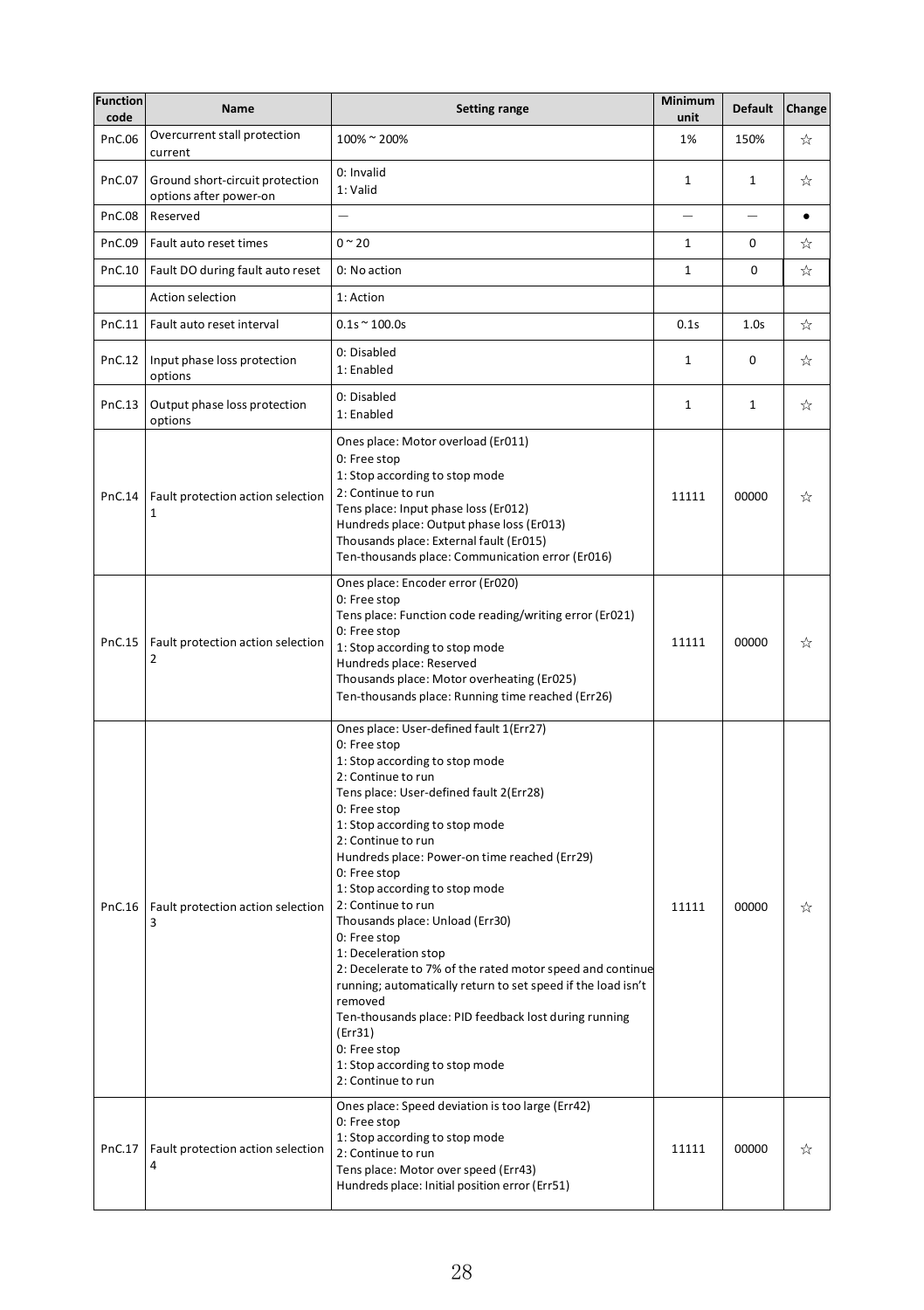| Function<br>code | Name                                                                                   | <b>Setting range</b>                                                                                                                                                                                                                                                                                                                        | Minimum<br>unit          | <b>Default</b>           | Change    |
|------------------|----------------------------------------------------------------------------------------|---------------------------------------------------------------------------------------------------------------------------------------------------------------------------------------------------------------------------------------------------------------------------------------------------------------------------------------------|--------------------------|--------------------------|-----------|
| PnC.18           | Reserved                                                                               |                                                                                                                                                                                                                                                                                                                                             |                          |                          | $\bullet$ |
| PnC.19           | Reserved                                                                               |                                                                                                                                                                                                                                                                                                                                             |                          |                          | $\bullet$ |
| PnC.20           | Reserved                                                                               | $\overline{\phantom{0}}$                                                                                                                                                                                                                                                                                                                    | $\overline{\phantom{0}}$ | $\overline{\phantom{a}}$ | $\bullet$ |
| PnC.21           | Continuing running speed<br>options when fault occurs                                  | 0: Run at current running speed<br>1: Run at set speed<br>2: Run at upper speed limit<br>3: Run at lower speed limit<br>4: Run at abnormal standby speed                                                                                                                                                                                    | $1\,$                    | $\pmb{0}$                | ☆         |
| PnC.22           | Abnormal standby speed setting                                                         | 60.0% ~ 100.0% (current target speed)                                                                                                                                                                                                                                                                                                       | 0.1%                     | 100.0%                   | ☆         |
| PnC.23           | Motor temperature sensor type                                                          | 0: No temperature sensor<br>1: PT100<br>2: PT1000                                                                                                                                                                                                                                                                                           | $1\,$                    | $\pmb{0}$                | ☆         |
| PnC.24           | Motor over-temperature<br>protection threshold                                         | $0^{\circ}$ ~ 200 $^{\circ}$ C                                                                                                                                                                                                                                                                                                              | $1^{\circ}$ C            | 110°C                    | ☆         |
| PnC.25           | Motor overheating pre-alarm<br>threshold                                               | $0^{\circ}$ ~ 200 $^{\circ}$ C                                                                                                                                                                                                                                                                                                              | $1^{\circ}$ C            | 90°C                     | ☆         |
| PnC.26           | Instantaneous stop action<br>selection                                                 | 0: Invalid<br>1: Decelerate according to deceleration time 1<br>2: Decelerate according to deceleration time 2<br>$\mathbf{1}$<br>$\mathbf 0$<br>☆<br>3: Decelerate according to deceleration time 3<br>4: Decelerate according to deceleration time 4<br>5: Decelerate according to current deceleration time<br>6: Automatic deceleration |                          |                          |           |
| PnC.27           | Automatic deceleration switching 0.00Hz ~ Maximum speed<br>point at instantaneous stop |                                                                                                                                                                                                                                                                                                                                             | $0.01$ Hz                | $0.00$ Hz                | ☆         |
| PnC.28           | Instantaneous stop voltage rise<br>judgment time                                       | $0.00s \approx 100.00s$                                                                                                                                                                                                                                                                                                                     | 0.01s                    | 0.50s                    | ☆         |
| PnC.29           | Instantaneous stop action<br>judgment voltage                                          | 60.0% ~ 100.0% (standard bus voltage)                                                                                                                                                                                                                                                                                                       | 0.1%                     | 80.0%                    | ☆         |
| PnC.30           | Unload protection options                                                              | 0: Invalid<br>1: Valid                                                                                                                                                                                                                                                                                                                      | $\mathbf{1}$             | $\mathbf 0$              | ☆         |
| PnC.31           | Unload detection level                                                                 | $0.0 \, \text{m}$ 100.0%                                                                                                                                                                                                                                                                                                                    | 0.1%                     | 10.0%                    | ☆         |
| PnC.32           | Unload detection time                                                                  | $0.0 - 60.0s$                                                                                                                                                                                                                                                                                                                               | 0.1s                     | 1.0s                     | ☆         |
| PnC.33           | Reserved                                                                               |                                                                                                                                                                                                                                                                                                                                             |                          |                          |           |
| PnC.34           | Over speed detection value                                                             | $0.0\%$ ~ 50.0% (Maximum speed)                                                                                                                                                                                                                                                                                                             | 0.1%                     | 20.0%                    | ☆         |
| PnC.35           | Over speed detection time                                                              | $0.0s \approx 60.0s$                                                                                                                                                                                                                                                                                                                        | 0.1s                     | 5.0s                     | ☆         |
| PnC.36           | Excessive speed deviation<br>detection value                                           | $0.0\%$ ~ 50.0% (Maximum speed)                                                                                                                                                                                                                                                                                                             | 0.1%                     | 20.0%                    | ☆         |
| PnC.37           | Excessive speed deviation<br>detection time                                            | $0.0s \approx 60.0s$                                                                                                                                                                                                                                                                                                                        | 0.1s                     | 0.0s                     | ☆         |
|                  |                                                                                        | <b>PnE Positioning Control Parameter Group</b>                                                                                                                                                                                                                                                                                              |                          |                          |           |
| PnE.00           | Positioning control effective                                                          | 0: Invalid<br>1: Valid                                                                                                                                                                                                                                                                                                                      | $\mathbf{1}$             | $\mathbf{0}$             | ☆         |
| PnE.01           | Positioning mode options                                                               | 0: Incremental<br>1: Absolute<br>2: Indexing plate                                                                                                                                                                                                                                                                                          | 1                        | 2                        | ★         |
| PnE.02           | Index plate positioning encoder<br>options                                             | 0: Motor encoder<br>1: Spindle encoder                                                                                                                                                                                                                                                                                                      | $\mathbf 1$              | 0                        | ★         |
| PnE.03           | Lines of spindle positioning<br>dedicated encoder                                      | $1 - 65535$                                                                                                                                                                                                                                                                                                                                 | $\mathbf 1$              | 1024                     | ★         |
| PnE.04           | Numerator of spindle gear ratio<br>(spindle side gear)                                 | 1 < 10000                                                                                                                                                                                                                                                                                                                                   | $\,1\,$                  | $\mathbf{1}$             | ★         |
| PnE.05           | Denominator of spindle gear<br>ratio (motor side gear)                                 | $1$ $^{\sim}$ 10000                                                                                                                                                                                                                                                                                                                         | $\,1\,$                  | $\,1\,$                  | ★         |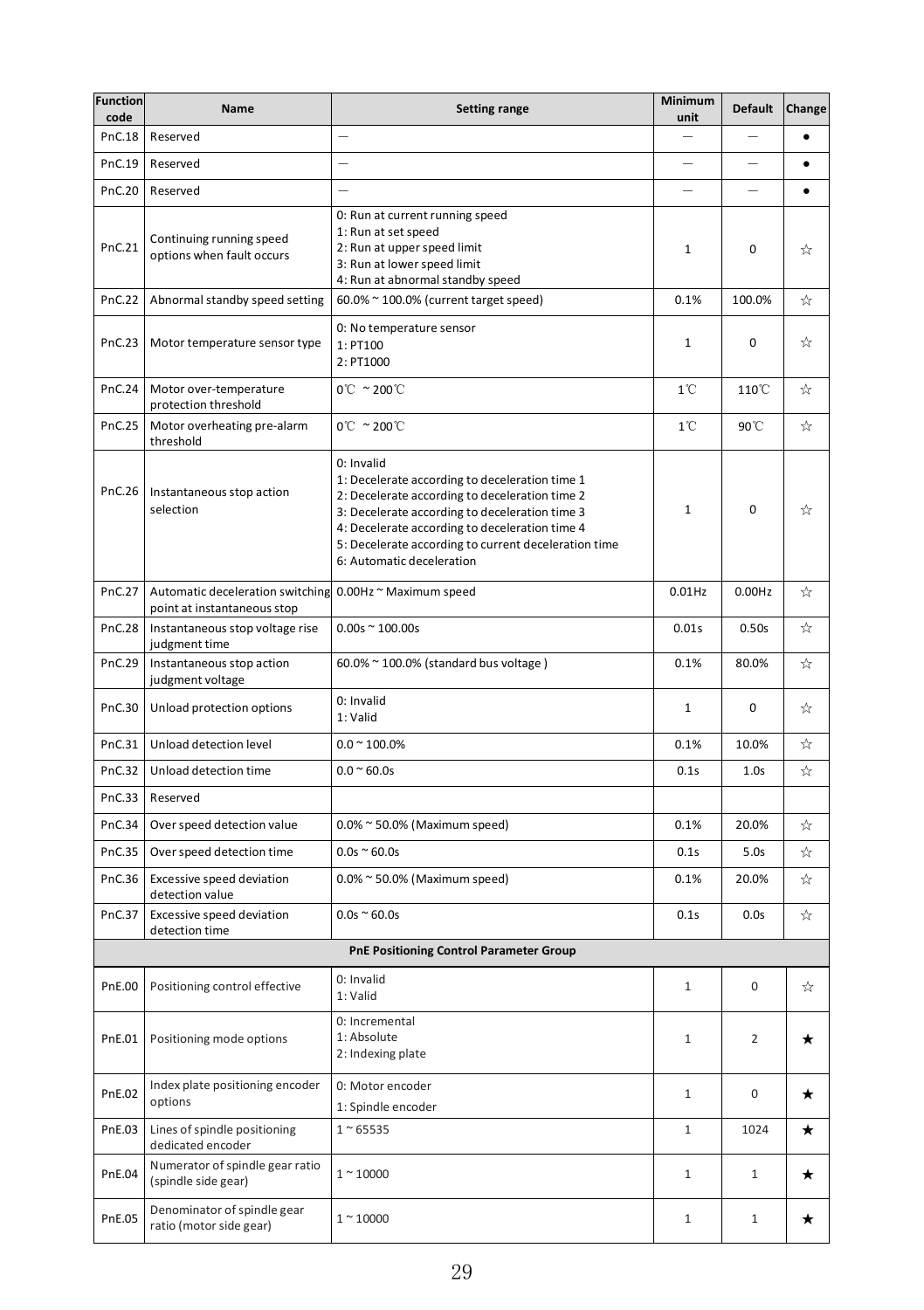| Function<br>code | <b>Name</b>                                                     | <b>Setting range</b>                                                                | Minimum<br>unit | <b>Default</b> | Change |
|------------------|-----------------------------------------------------------------|-------------------------------------------------------------------------------------|-----------------|----------------|--------|
| PnE.06           | Index positioning home source options                           | 0: Position encoder Z signal<br>1: DI terminal (DI5)                                | 1               | 0              | *      |
| PnE.07           | Home search direction                                           | 0: Forward<br>1: Reverse<br>2: Current direction                                    | 1               | 2              | ★      |
| PnE.08           | Home search frequency                                           | 0.01 ~ Maximum frequency                                                            | $0.01$ Hz       | 10.00Hz        | ☆      |
| PnE.09           | Positioning control start frequency                             | 0.00 ~ Maximum frequency                                                            | $0.01$ Hz       | 20.00Hz        | ☆      |
| PnE.10           | Acceleration time (positioning control)                         | $0.01 \approx 655.35s$                                                              | 0.01s           | 3.00s          | ☆      |
| PnE.11           | Deceleration time (positioning control)                         | $0.01 \approx 655.35s$                                                              | 0.01s           | 3.00s          | ☆      |
| PnE.12           | Proportional gain 1 (positioning control)                       | $0.00 \times 100.00$                                                                | 0.01            | 1.00           | ☆      |
| PnE.13           | DI terminal home filter coefficient                             | $0 - 200$                                                                           | $\,1\,$         | 10             | ☆      |
| PnE.14           | Positioning completion deviation range                          | $0 - 1000$                                                                          | $\,1\,$         | 10             | ☆      |
| PnE.15           | Positioning completion deviation limit                          | $0 - 1000$                                                                          | $\,1\,$         | $\overline{2}$ | ☆      |
| PnE.16           | Proportional gain switch options                                | 0: Do not switch<br>1: Switch automatically according to the<br>deviation           | $1\,$           | $\mathbf{1}$   | ☆      |
| PnE.17           | Proportional gain 2 (positioning control)                       | $0.00 \times 100.00$                                                                | 0.01            | 10.00          | ☆      |
| PnE.18           | Proportional gain switching pulse deviation 1                   | $0 - 30000$                                                                         | $\mathbf{1}$    | 5              | ☆      |
| PnE.19           | Proportional gain switching pulse deviation 2                   | $0 - 30000$                                                                         | $1\,$           | 50             | ☆      |
| PnE.20           | Index plate position command                                    | $0 - 65535$                                                                         | $\mathbf 1$     | 0              | ☆      |
| PnE.21           | Index plate position command source options                     | 0: Specified by PnE.20<br>1: Specified by multi-position command<br>(PnE.38~PnE.53) | $\mathbf 1$     | 0              | ☆      |
| PnE.22           | Maximum frequency of positioning operation                      | 0.00Hz ~ Maximum frequency                                                          | $0.01$ Hz       | 50.00Hz        | ☆      |
| PnE.23           | Home detection judgment error                                   | $0^{\sim} 1000$                                                                     | $\,1\,$         | 10             | ☆      |
| PnE.24           | Positioning proximity judgment pulse                            | $0 - 10000$                                                                         | $\,1\,$         | 100            | ☆      |
| <b>PnE.28</b>    | Encoder Z phase detection judgment error                        | $1^{\sim} 1000$                                                                     | $\mathbf 1$     | $\overline{4}$ |        |
| PnE.25           | Reserved                                                        |                                                                                     |                 |                |        |
| PnE.37           |                                                                 |                                                                                     |                 |                |        |
| PnE.38           | Location-control position command 1 low order $0 \approx 65535$ |                                                                                     | $\mathbf 1$     | 0              | ☆      |
| PnE.39           | Location-control position command 1 high<br>order               | $0~^{\sim} 65535$                                                                   | $\mathbf 1$     | 0              | ☆      |
| PnE.40           | Location-control position command 2 low order                   | $0 - 65535$                                                                         | $\mathbf 1$     | 0              | ☆      |
| PnE.41           | Location-control position command 2 high<br>order               | $0 - 65535$                                                                         | $\mathbf{1}$    | $\mathbf 0$    | ☆      |
| PnE.42           | Location-control position command 3 low order                   | $0^{\sim}$ 65535                                                                    | $\mathbf{1}$    | $\mathbf{0}$   | ☆      |
| PnE.43           | Location-control position command 3 high<br>order               | $0^{\sim}$ 65535                                                                    | $\mathbf 1$     | 0              | ☆      |
| PnE.44           | Location-control position command 4 low order                   | $0 - 65535$                                                                         | $\mathbf 1$     | 0              | ☆      |
| PnE.45           | Location-control position command 4 high<br>order               | $0^{\sim}$ 65535                                                                    | $\mathbf 1$     | 0              | ☆      |
| PnE.46           | Location-control position command 5 low order                   | $0 - 65535$                                                                         | $1\,$           | 0              | ☆      |
| PnE.47           | Location-control position command 5 high<br>order               | $0^{\sim}$ 65535                                                                    | $\,1\,$         | 0              | ☆      |
| <b>PnE.48</b>    | Location-control position command 6 low order                   | $0^{\sim}$ 65535                                                                    | $1\,$           | 0              | ☆      |
| PnE.49           | Location-control position command 6 high<br>order               | $0~^{\circ}$ 65535                                                                  | $\mathbf{1}$    | $\mathbf 0$    | ☆      |
| PnE.50           | Location-control position command 7 low order $0 \approx 65535$ |                                                                                     | $\,1\,$         | 0              | ☆      |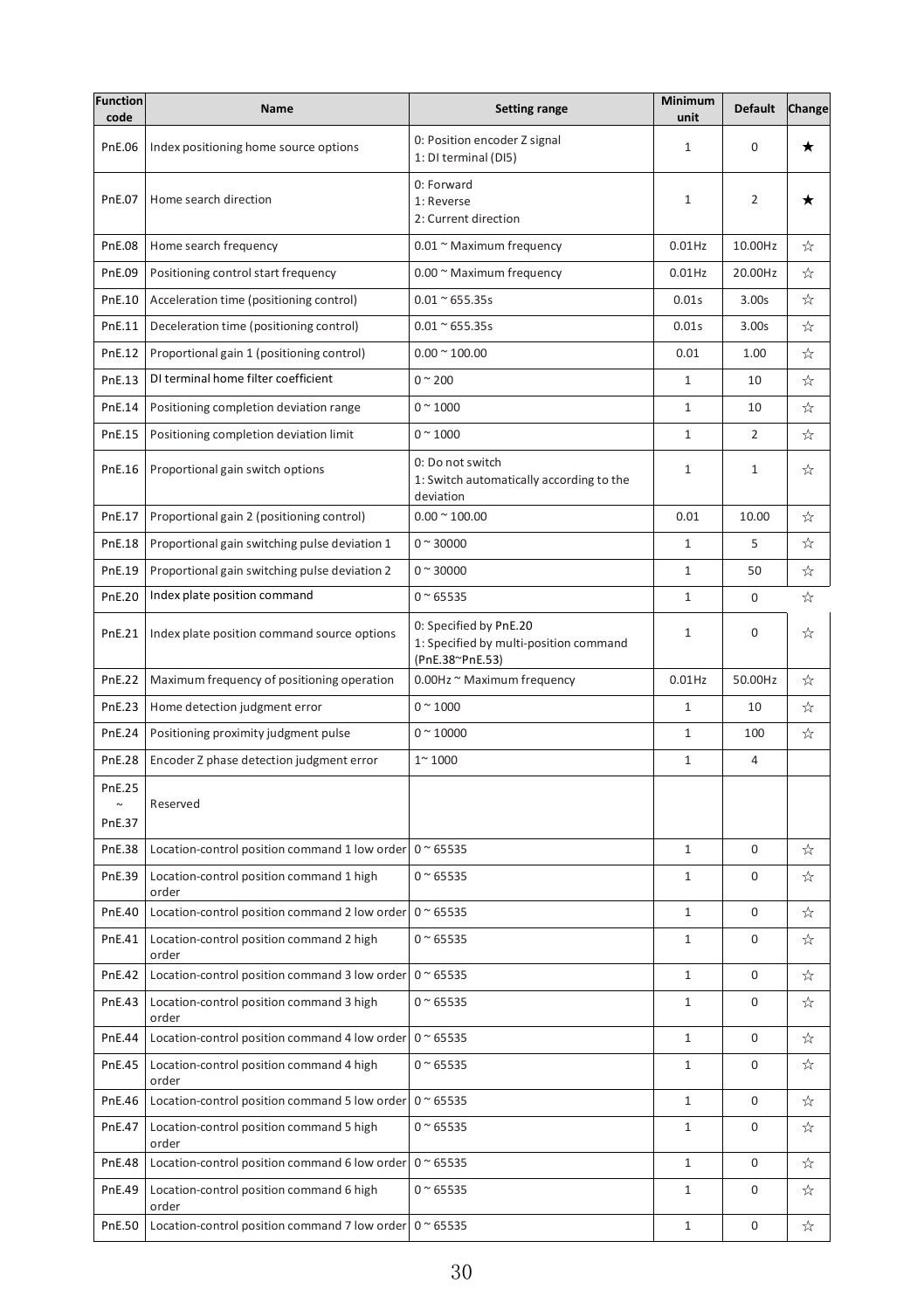| Function<br>code | Name                                              | <b>Setting range</b>                                                                                                                                                                                                                                                                                                          | Minimum<br>unit    | <b>Default</b>        | Change  |
|------------------|---------------------------------------------------|-------------------------------------------------------------------------------------------------------------------------------------------------------------------------------------------------------------------------------------------------------------------------------------------------------------------------------|--------------------|-----------------------|---------|
| PnE.51           | Location-control position<br>command 7 high order | $0 - 65535$                                                                                                                                                                                                                                                                                                                   | 1                  | 0                     | ☆       |
| PnE.52           | Location-control position<br>command 8 low order  | $0~^{\circ}$ 65535                                                                                                                                                                                                                                                                                                            | $1\,$              | $\boldsymbol{0}$      | ☆       |
| PnE.53           | Location-control position<br>command 8 high order | $0 - 65535$                                                                                                                                                                                                                                                                                                                   | $1\,$              | $\boldsymbol{0}$      | ☆       |
| PnE.54           | Positioning control<br>command direction 1        | 0: Forward<br>1: Reverse<br>Ones place: Positioning control command 1 direction<br>Tens place: Positioning control command 2 direction<br>Hundreds place: Positioning control command 3 direction<br>Thousands place: Positioning control command 4 direction<br>Ten-thousands place: Positioning control command 5 direction | $\mathbf{1}$       | 00000                 | ☆       |
| <b>PnE.55</b>    | Positioning control<br>command direction 2        | 0: Forward<br>1: Reverse<br>Ones place: Positioning control command 6 direction<br>Tens place: Positioning control command 7 direction<br>Hundreds place: Positioning control command 8 direction                                                                                                                             | $\mathbf{1}$       | 00000                 | ☆       |
|                  |                                                   | Fn2 Motor 1 Parameter Group                                                                                                                                                                                                                                                                                                   |                    |                       |         |
| Fn2.00           | Motor type selection                              | 0: Common asynchronous motor<br>1: Spindle servo motor<br>2: Permanent magnet servo motor                                                                                                                                                                                                                                     | $\,1$              | 0                     | ★       |
| Fn2.01           | Motor rated power                                 | $0.1$ kW ~ 630.0kW                                                                                                                                                                                                                                                                                                            | $0.1$ kW           | Depending<br>on model | ★       |
| Fn2.02           | Motor rated voltage                               | $0V \sim 1140V$                                                                                                                                                                                                                                                                                                               | 1V                 | Depending<br>on model | ★       |
| Fn2.03           | Motor rated current                               | $0.01A \approx 655.35A$ (power <= 55kW)<br>$0.1A \approx 6553.5A$ (power > 55kW)                                                                                                                                                                                                                                              | 0.01A              | Depending<br>on model | ★       |
| Fn2.04           | Motor rated frequency                             | $0.00$ Hz ~ Pn2.05                                                                                                                                                                                                                                                                                                            | $0.01$ Hz          | Depending<br>on model | *       |
| Fn2.05           | Motor rated speed                                 | 0rpm $\approx$ 65535rpm                                                                                                                                                                                                                                                                                                       | 1rpm               | Depending<br>on model | $\star$ |
| Fn2.06           | Asynchronous motor stator<br>resistance           | $0.001\Omega \approx 65.535\Omega$ (power <= 55kW)<br>0.0001Ω ~ 6.5535Ω (power >55kW)                                                                                                                                                                                                                                         | $0.001\Omega$      | Depending<br>on model | ★       |
| Fn2.07           | Asynchronous motor rotor<br>resistance            | $0.001\Omega \approx 65.535\Omega$ (power <=55kW)<br>$0.0001\Omega \approx 6.5535\Omega$ (power >55kW)                                                                                                                                                                                                                        | $0.001\Omega$      | Depending<br>on model | $\star$ |
| Fn2.08           | Asynchronous motor<br>leakage inductance          | 0.01mH ~ 655.35mH (power <= 55kW)<br>0.001mH ~ 65.535mH (power >55kW)                                                                                                                                                                                                                                                         | $0.01$ mH          | Depending<br>on model | ★       |
| Fn2.09           | Asynchronous motor mutual<br>inductance           | 0.1mH ~ 6553.5mH (power <= 55kW)<br>0.01mH ~ 655.35mH (power >55kW)                                                                                                                                                                                                                                                           | 0.1 <sub>m</sub> H | Depending<br>on model | ★       |
| Fn2.10           | Asynchronous motor no-<br>load current            | $0.01A \sim$ Fn2.03 (power <= 55kW)<br>0.1A ~ Fn2.03 (power >55kW)                                                                                                                                                                                                                                                            | 0.01               | Depending<br>on model | $\star$ |
| Fn2.16           | Permanent magnet servo<br>motor stator resistance | $0.001\Omega \cong 65.535\Omega$                                                                                                                                                                                                                                                                                              | $0.001\Omega$      | Depending<br>on model | *       |
| Fn2.17           | Permanent magnet servo<br>motor d-axis inductance | $0.01$ mH ~ 655.35mH                                                                                                                                                                                                                                                                                                          | $0.01$ mH          | Depending<br>on model | $\star$ |
| Fn2.18           | Permanent magnet servo<br>motor q-axis inductance | $0.01$ mH ~ 655.35mH                                                                                                                                                                                                                                                                                                          | $0.01$ mH          | Depending<br>on model | ★       |
| Fn2.20           | Permanent magnet servo<br>motor back EMF          | $0.1V$ ~ 6553.5V                                                                                                                                                                                                                                                                                                              | 0.1V               | Depending<br>on model | *       |
| Fn2.37           | Tuning options                                    | 0: No operation<br>1: Asynchronous machine stationary tuning<br>2: Asynchronous machine complete tuning<br>11: Synchronous machine no-load tuning<br>12: Synchronous machine loaded tuning                                                                                                                                    | 1                  | $\mathbf 0$           | ★       |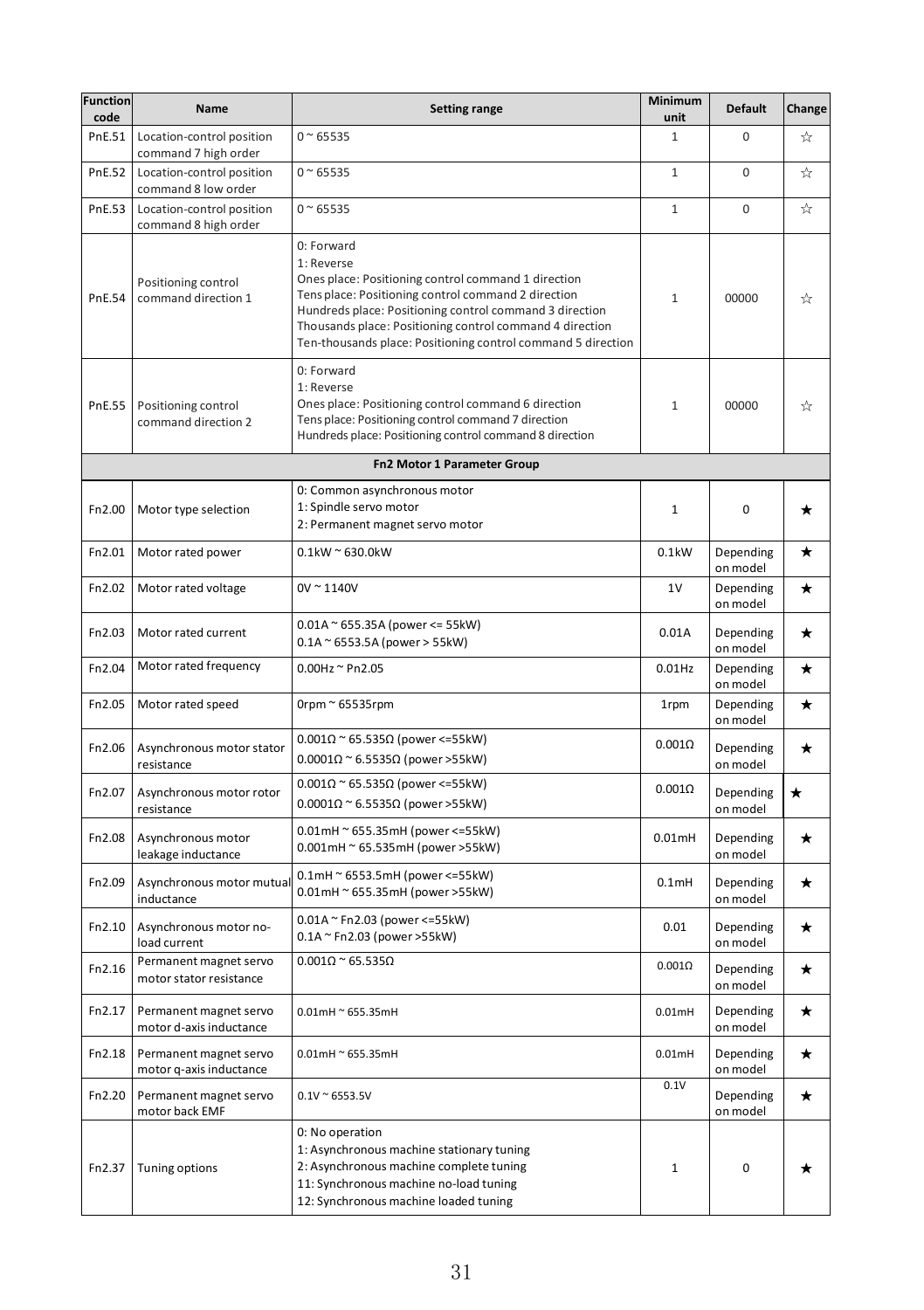| <b>Function</b><br>code | Name                                                                  | <b>Setting range</b>                                                   | Minimum<br>unit | <b>Default</b>        | Change |
|-------------------------|-----------------------------------------------------------------------|------------------------------------------------------------------------|-----------------|-----------------------|--------|
|                         |                                                                       | <b>Fn4 Auxiliary Function Parameter Group</b>                          |                 |                       |        |
| Fn4.00                  | Reserved                                                              |                                                                        |                 |                       |        |
| Fn4.01                  | Reserved                                                              |                                                                        |                 |                       |        |
| Fn4.02                  | Reserved                                                              |                                                                        |                 |                       |        |
| Fn4.03                  | Acceleration time 2                                                   | $0.0s \approx 6500.0s$                                                 | 0.1s            | Depending<br>on model | ☆      |
| Fn4.04                  | Deceleration time 2                                                   | $0.0s \approx 6500.0s$                                                 | 0.1s            | Depending<br>on model | ☆      |
| Fn4.05                  | Acceleration time 3                                                   | $0.0s \approx 6500.0s$                                                 | 0.1s            | Depending<br>on model | ☆      |
| Fn4.06                  | Deceleration time 3                                                   | $0.0s \approx 6500.0s$                                                 | 0.1s            | Depending<br>on model | ☆      |
| Fn4.07                  | Acceleration time 4                                                   | $0.0s \approx 6500.0s$                                                 | 0.1s            | Depending<br>on model | ☆      |
| Fn4.08                  | Deceleration time 4                                                   | $0.0s \approx 6500.0s$                                                 | 0.1s            | Depending<br>on model | ☆      |
| Fn4.09                  | Jump speed 1                                                          | 0.00Hz ~ Maximum speed                                                 | $0.01$ Hz       | $0.00$ Hz             | ☆      |
| Fn4.10                  | Jump speed 2                                                          | 0.00Hz ~ Maximum speed                                                 | $0.01$ Hz       | $0.00$ Hz             | ☆      |
| Fn4.11                  | Jump speed range                                                      | 0.00Hz ~ Maximum speed                                                 | $0.01$ Hz       | $0.01$ Hz             | ☆      |
| Fn4.12                  | Positive / negative dead time                                         | $0.0s \approx 3000.0s$                                                 | 0.1s            | 0.0s                  | ☆      |
| Fn4.13                  | Reverse control                                                       | 0: Reverse enabled<br>1: Reverse disabled                              | $\mathbf{1}$    | 0                     | ☆      |
| Fn4.14                  | Speed lower than lower speed operation                                | 0: 0: Run at lower speed limit<br>1: Downtime<br>2: Zero speed running | $\mathbf{1}$    | 0                     | ☆      |
| Fn4.15                  | Droop control                                                         | $0.00$ Hz ~ 10.00Hz                                                    | $0.01$ Hz       | 0.00Hz                | ☆      |
| Fn4.16                  | Set cumulative power-on reached time                                  | 0h ~ 65000h                                                            | 1h              | 0h                    | ☆      |
| Fn4.17                  | Set cumulative running reached time                                   | 0h ~ 65000h                                                            | 1h              | 65000h                | ☆      |
| Fn4.18                  | Start protection options                                              | 0: No<br>1: Yes                                                        | $\mathbf{1}$    | 0                     | ☆      |
| Fn4.19                  | Speed detection value (FDT1)                                          | 0.00Hz ~ Maximum speed                                                 | $0.01$ Hz       | 50.00Hz               | ☆      |
| Fn4.20                  | Speed detection hysteresis value (FDT1)                               | $0.0\%$ ~ 100.0% (FDT1 level)                                          | 0.1%            | 5.0%                  | ☆      |
| Fn4.21                  | Speed arrival detection width                                         | $0.0\%$ ~ 100.0% (Maximum speed)                                       | 0.1%            | 0.0%                  | ☆      |
| Fn4.22                  | Whether jump speed is valid during<br>acceleration / deceleration     | 0: Invalid<br>1: Valid                                                 | 1               | 0                     | ☆      |
| Fn4.23                  | Cumulative running time reached action<br>options                     | 0: Continue to run<br>1: Fault tips                                    | $\mathbf{1}$    | 0                     | ★      |
| Fn4.24                  | Cumulative power-on time reached action 0: Continue to run<br>options | 1: Fault tips                                                          | $\mathbf{1}$    | 0                     | ★      |
| Fn4.25                  | Acceleration time 1/2 speed switching                                 | 0.00Hz ~ Maximum speed                                                 | $0.01$ Hz       | $0.00$ Hz             | ☆      |
| Fn4.26                  | point<br>Deceleration time 1/2 speed switching<br>point               | 0.00Hz ~ Maximum speed                                                 | $0.01$ Hz       | 0.00Hz                | ☆      |
| Fn4.27                  | Terminal jog priority                                                 | 0: Invalid<br>1: Valid                                                 | 1               | 0                     | ☆      |
| Fn4.28                  | Speed detection value (FDT2)                                          | 0.00Hz ~ Maximum speed                                                 | $0.01$ Hz       | 50.00Hz               | ☆      |
| Fn4.29                  | Speed detection hysteresis value (FDT2)                               | 0.0% ~ 100.0% (FDT2 level)                                             | 0.1%            | 5.0%                  | ☆      |
| Fn4.30                  | Arbitrary arrival speed detection value 1                             | 0.00Hz ~ Maximum speed                                                 | $0.01$ Hz       | 50.00Hz               | ☆      |
| Fn4.31                  | Arbitrary arrival speed detection range 1                             | $0.0\%$ ~ 100.0% (Maximum speed)                                       | 0.1%            | 0.0%                  | ☆      |
| Fn4.32                  | Arbitrary arrival speed detection value 2                             | 0.00Hz ~ Maximum speed                                                 | $0.01$ Hz       | 50.00Hz               | ☆      |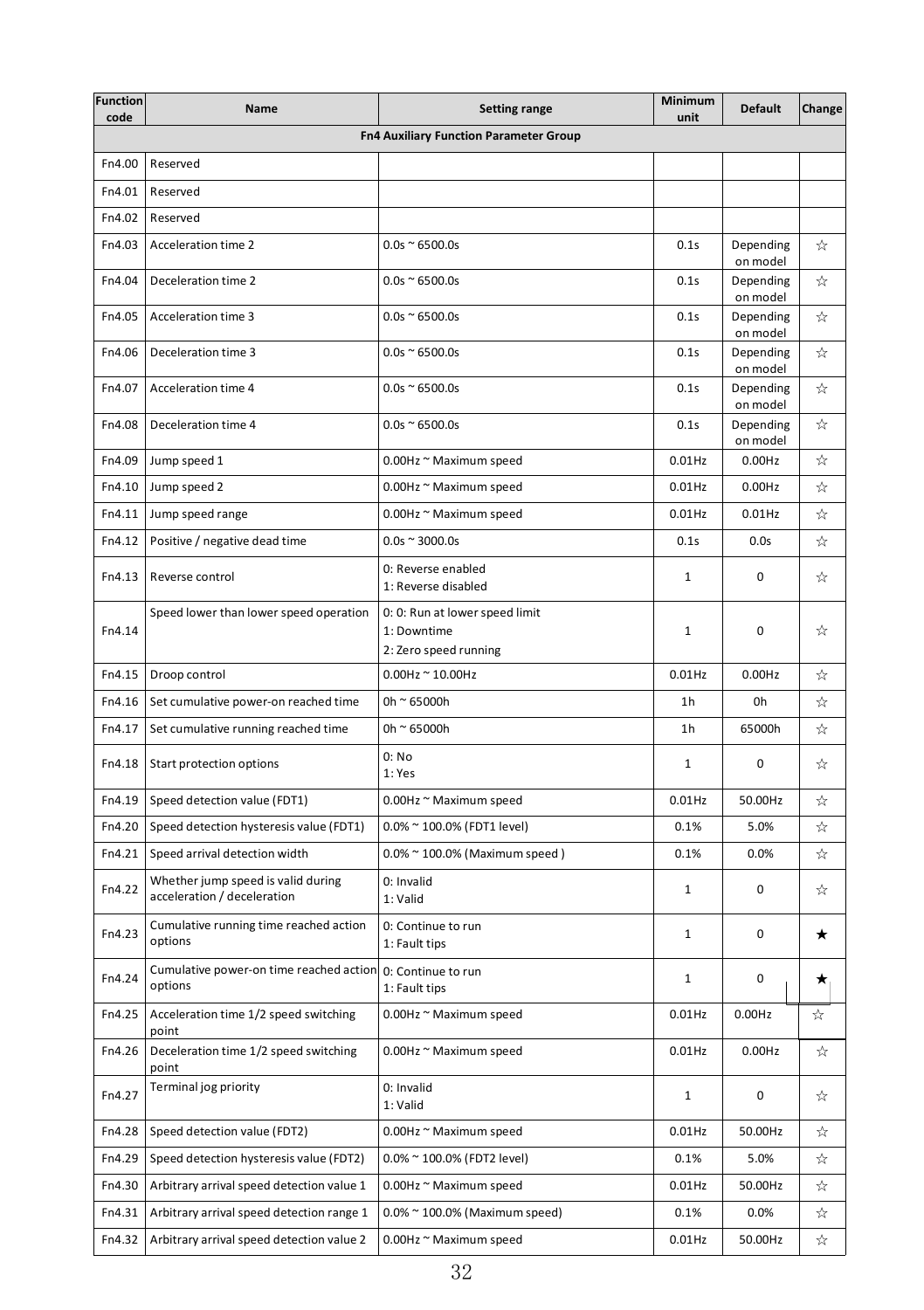| <b>Function</b><br>code | Name                                                        | <b>Setting range</b>                                                                                                                                                                                                                                                                                                                                                                                                                                           | Minimum<br>unit | <b>Default</b> | Change |
|-------------------------|-------------------------------------------------------------|----------------------------------------------------------------------------------------------------------------------------------------------------------------------------------------------------------------------------------------------------------------------------------------------------------------------------------------------------------------------------------------------------------------------------------------------------------------|-----------------|----------------|--------|
| Fn4.33                  | Arbitrary arrival speed detection value 2                   | $0.0\%$ ~ 100.0% (Maximum speed)                                                                                                                                                                                                                                                                                                                                                                                                                               | 0.1%            | 0.0%           | ☆      |
| Fn4.34                  | Zero current detection level                                | $0.0\%$ ~ 300.0%<br>100.0% corresponds to no output when motor rated<br>current is stopped                                                                                                                                                                                                                                                                                                                                                                     | 0.1%            | 5.0%           | ☆      |
| Fn4.35                  | Zero current detection delay time                           | $0.01s \approx 600.00s$                                                                                                                                                                                                                                                                                                                                                                                                                                        | 0.01s           | 0.10s          | ☆      |
| Fn4.36                  | Software overcurrent point                                  | 0.0% (not detected)<br>$0.1\%$ ~ 300.0% (motor rated current)                                                                                                                                                                                                                                                                                                                                                                                                  | 0.1%            | 200.0%         | ☆      |
| Fn4.37                  | Software overcurrent detection delay<br>time                | $0.00s \approx 600.00s$                                                                                                                                                                                                                                                                                                                                                                                                                                        | 0.01s           | 0.00s          | ☆      |
| Fn4.38                  | Arbitrary arrival current 1                                 | $0.0\%$ $\sim$ 300.0% (motor rated current)                                                                                                                                                                                                                                                                                                                                                                                                                    | 0.1%            | 100.0%         | ☆      |
| Fn4.39                  | Arbitrary arrival current 1 width                           | $0.0\%$ $\sim$ 300.0% (motor rated current)                                                                                                                                                                                                                                                                                                                                                                                                                    | 0.1%            | 0.0%           | ☆      |
| Fn4.40                  | Arbitrary arrival current 2                                 | $0.0\%$ $\sim$ 300.0% (motor rated current)                                                                                                                                                                                                                                                                                                                                                                                                                    | 0.1%            | 100.0%         | ☆      |
| Fn4.41                  | Arbitrary arrival current 2 width                           | $0.0\%$ $\sim$ 300.0% (motor rated current)                                                                                                                                                                                                                                                                                                                                                                                                                    | 0.1%            | 0.0%           | ☆      |
| Fn4.42                  | Timed function options                                      | 0: Invalid<br>1: Valid                                                                                                                                                                                                                                                                                                                                                                                                                                         | $\mathbf{1}$    | 0              | ☆      |
| Fn4.43                  | Timed running time options                                  | 0: Fn4.44 setting<br>1:AI1<br>2:AI2<br>3:AB<br>Analog input range corresponds to Fn4.44                                                                                                                                                                                                                                                                                                                                                                        | 1               | 0              | ☆      |
| Fn4.44                  | Timed running time                                          | $0.0$ Min ~ 6500.0Min                                                                                                                                                                                                                                                                                                                                                                                                                                          | $0.1$ Min       | 0.0Min         | ☆      |
| Fn4.45                  | AI1 input voltage protection value lower<br>limit           | $0.00V$ ~ Fn4.46                                                                                                                                                                                                                                                                                                                                                                                                                                               | 0.01V           | 3.10V          | ☆      |
| Fn4.46                  | Al1 input voltage protection value upper<br>limit           | $Fn4.45 \approx 10.00V$                                                                                                                                                                                                                                                                                                                                                                                                                                        | 0.01V           | 6.80V          | ☆      |
| Fn4.47                  | Module temperature reached                                  | $0^{\circ}$ ~ 100 $^{\circ}$ C                                                                                                                                                                                                                                                                                                                                                                                                                                 | $1^{\circ}$ C   | 75°C           | ☆      |
| Fn4.48                  | Cooling fan control                                         | 0: Cooling fan is running when the motor is running<br>1: Cooling fan is always running after power on                                                                                                                                                                                                                                                                                                                                                         | $\mathbf{1}$    | 0              | ☆      |
| Fn4.49                  | Wake up speed                                               | Sleeping speed (Fn4.51) ~ Maximum speed (Pn2.25)                                                                                                                                                                                                                                                                                                                                                                                                               | $0.01$ Hz       | $0.00$ Hz      | ☆      |
| Fn4.50                  | Wake-up delay time                                          | $0.0s \approx 6500.0s$                                                                                                                                                                                                                                                                                                                                                                                                                                         | 0.1s            | 0.0s           | ☆      |
| Fn4.51                  | Sleeping speed                                              | 0.00Hz ~ Wake up speed (Fn4.49)                                                                                                                                                                                                                                                                                                                                                                                                                                | $0.01$ Hz       | $0.00$ Hz      | ☆      |
| Fn4.52                  | Sleep delay time                                            | $0.0s \approx 6500.0s$                                                                                                                                                                                                                                                                                                                                                                                                                                         | 0.1s            | 0.0s           | ☆      |
| Fn4.53                  | Set running arrival time                                    | $0.0$ Min ~ 6500.0Min                                                                                                                                                                                                                                                                                                                                                                                                                                          | $0.1$ Min       | 0.0Min         | ☆      |
| Fn4.54                  | Auxiliary speed source Y range options<br>when superimposed | 0: Relative to maximum speed<br>1: Relative to speed source X                                                                                                                                                                                                                                                                                                                                                                                                  | $\mathbf{1}$    | 0              | ☆      |
| Fn4.55                  | Auxiliary speed source Y range when<br>superimposed         | $0\%$ ~ 150%                                                                                                                                                                                                                                                                                                                                                                                                                                                   | 1%              | 100%           | ☆      |
| Fn4.56                  | Command source binding to speed source   6: Multi-speed     | Ones place: Operation panel command, bound to<br>speed source options<br>0: No binding<br>1: Digital setting speed<br>2:AI1<br>3:AI2<br>4: AI3<br>5: PULSE setting (DI5)<br>7: Simple PLC<br>8: PID<br>9: Communication given<br>Tens place: Terminal command, bound to speed<br>source options<br>Hundreds place: Serial port communication<br>command, bound to speed source options<br>Thousands place: Automatic running, bound to speed<br>source options | 1               | 0000           | ☆      |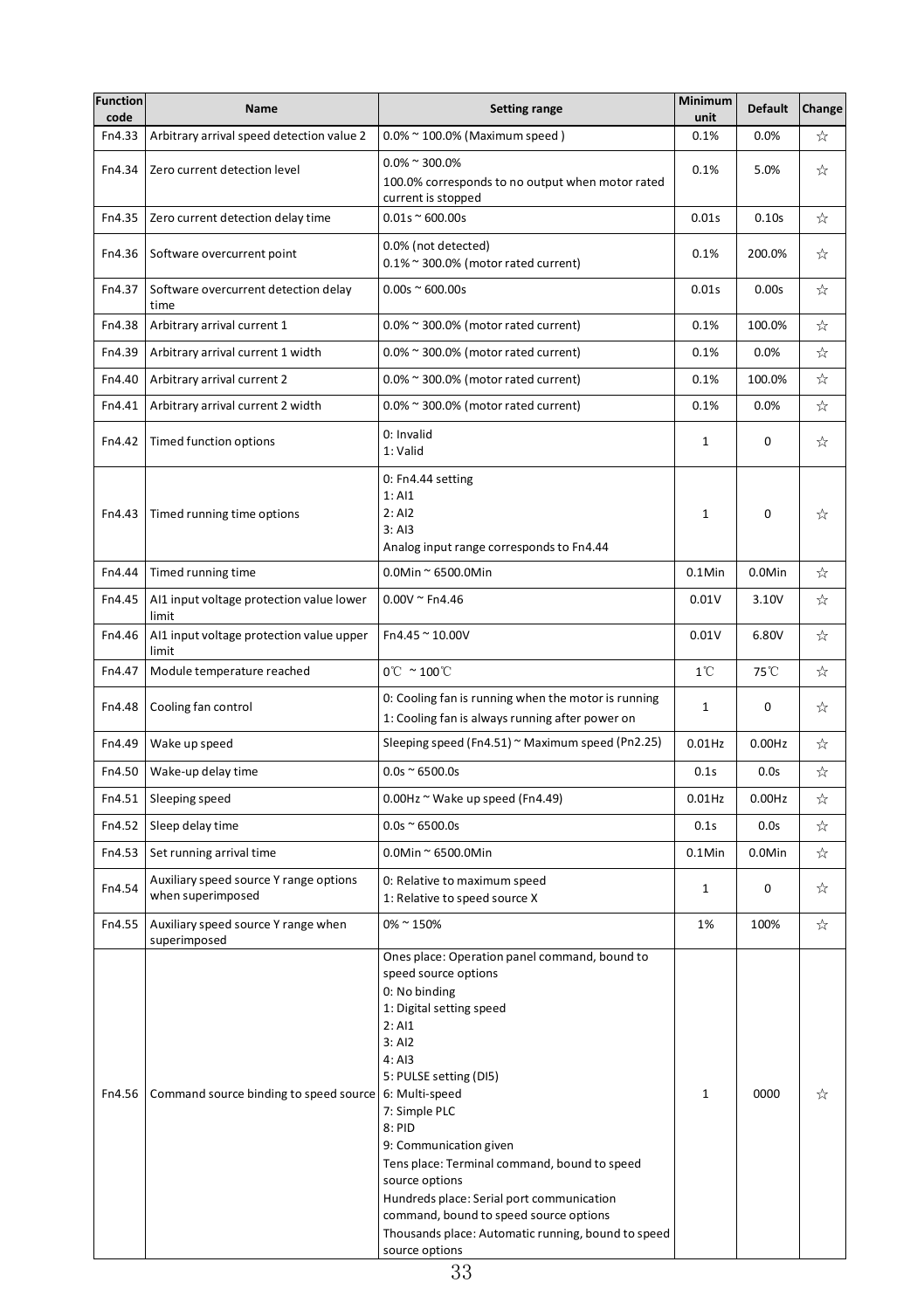| Function<br>code | Name                                                   | <b>Setting range</b>                                                                                                                                    | Minimum<br>unit | <b>Default</b> | Change    |
|------------------|--------------------------------------------------------|---------------------------------------------------------------------------------------------------------------------------------------------------------|-----------------|----------------|-----------|
| Fn4.57           | Auxiliary speed source bias options                    | $\mathsf 0$                                                                                                                                             | $\mathbf 0$     | $\mathsf 0$    | $\bullet$ |
| Fn4.58           | Auxiliary speed source bias speed<br>when superimposed | 0.00Hz ~ Maximum speed Pn2.05                                                                                                                           | $0.01$ Hz       | 0.00Hz         | ☆         |
| Fn4.59           | Digital setting speed stop memory<br>options           | 0: No<br>1: Yes                                                                                                                                         | $\,1\,$         | $\mathbf 1$    | *         |
| Fn4.60           | Acceleration / deceleration time<br>unit               | $0:1$ sec<br>$1:0.1$ sec<br>$2:0.01$ sec                                                                                                                | $\mathbf{1}$    | $\mathbf{1}$   | ★         |
| Fn4.61           | Acceleration / deceleration time<br>reference speed    | 0: Maximum speed (Pn2.05)<br>1: Set speed<br>2:100Hz                                                                                                    | $1\,$           | 0              | ★         |
| Fn4.62           | Speed command resolution                               | $1:0.1$ Hz<br>$2:0.01$ Hz<br>When changing the decimal point of the speed<br>command, please note to change the maximum speed<br>and upper limit speed. | $\mathbf 1$     | $\overline{2}$ | $\star$   |
| Fn4.63           | Speed command UP / DOWN<br>reference during running    | 0: Running speed<br>1: Set speed                                                                                                                        | $\mathbf{1}$    | $1\,$          | ★         |
| Fn4.64           | Carrier speed adjusted with<br>temperature             | 0: No<br>1:Yes                                                                                                                                          | $\mathbf{1}$    | $\mathbf{0}$   | ☆         |
| Fn4.65           | Analog gain switching value                            | $0.00 \, \text{^{\sim}}$ 100.00%                                                                                                                        | 0.01%           | 100.00%        | ☆         |
|                  |                                                        | FnA Start / Stop Control Parameter Group                                                                                                                |                 |                |           |
| FnA.00           | Startup mode                                           | 0: Start directly<br>1: Speed tracking and restart<br>2: Asynchronous machine pre-excitation start                                                      | $\mathbf{1}$    | 0              | ☆         |
| FnA.01           | Speed tracking mode                                    | 0: Start from stop speed<br>1: Start from zero speed<br>2: Start from the maximum speed                                                                 | $\mathbf{1}$    | $\mathsf 0$    | ★         |
| FnA.02           | Revolution tracking speed                              | $1~^{\sim}~100$                                                                                                                                         | $\mathbf 1$     | 20             | ☆         |
| FnA.03           | Start speed                                            | $0.00$ Hz ~ $10.00$ Hz                                                                                                                                  | $0.01$ Hz       | 0.00Hz         | ☆         |
| FnA.04           | Start speed hold time                                  | $0.0s \approx 100.0s$                                                                                                                                   | 0.1s            | 0.0s           | ★         |
| FnA.05           | Start DC braking/pre-excitation<br>current             | $0\%$ ~ 100%                                                                                                                                            | 1%              | 0%             | ★         |
| FnA.06           | Start DC braking/pre-excitation<br>time                | $0.0s \approx 100.0s$                                                                                                                                   | 0.1s            | 0.0s           | ★         |
| FnA.07           | Acceleration and deceleration mode                     | 0: Linear acceleration/deceleration<br>1: S curve acceleration/deceleration A<br>2: S curve acceleration/deceleration B                                 | $\mathbf{1}$    | 0              | ★         |
| <b>FnA.08</b>    | S curve start period time proportion                   | $0.0\%$ ~ (100.0%.FnA.09)                                                                                                                               | 0.1%            | 30.0%          | ★         |
| FnA.09           | S curve end period time proportion                     | $0.0\%$ ~ (100.0%.FnA.08)                                                                                                                               | 0.1%            | 30.0%          | ★         |
| FnA.10           | Stop mode                                              | 0: Deceleration stop<br>1: Free stop                                                                                                                    | $1\,$           | 0              | ☆         |
| FnA.11           | Stop DC braking start speed                            | 0.00Hz ~ Maximum speed                                                                                                                                  | $0.01$ Hz       | 0.00Hz         | ☆         |
| FnA.12           | Stop DC braking waiting time                           | $0.0s \approx 100.0s$                                                                                                                                   | 0.1s            | 0.0s           | ☆         |
| FnA.13           | Stop DC braking current                                | $0\%$ ~ 100%                                                                                                                                            | 1%              | 0%             | ☆         |
| FnA.14           | Stop DC braking time                                   | $0.0s \approx 100.0s$                                                                                                                                   | 0.1s            | 0.0s           | ☆         |
| FnA.15           | <b>Braking usage</b>                                   | $0\% \, \degree$ 100%                                                                                                                                   | 1%              | 100%           | ☆         |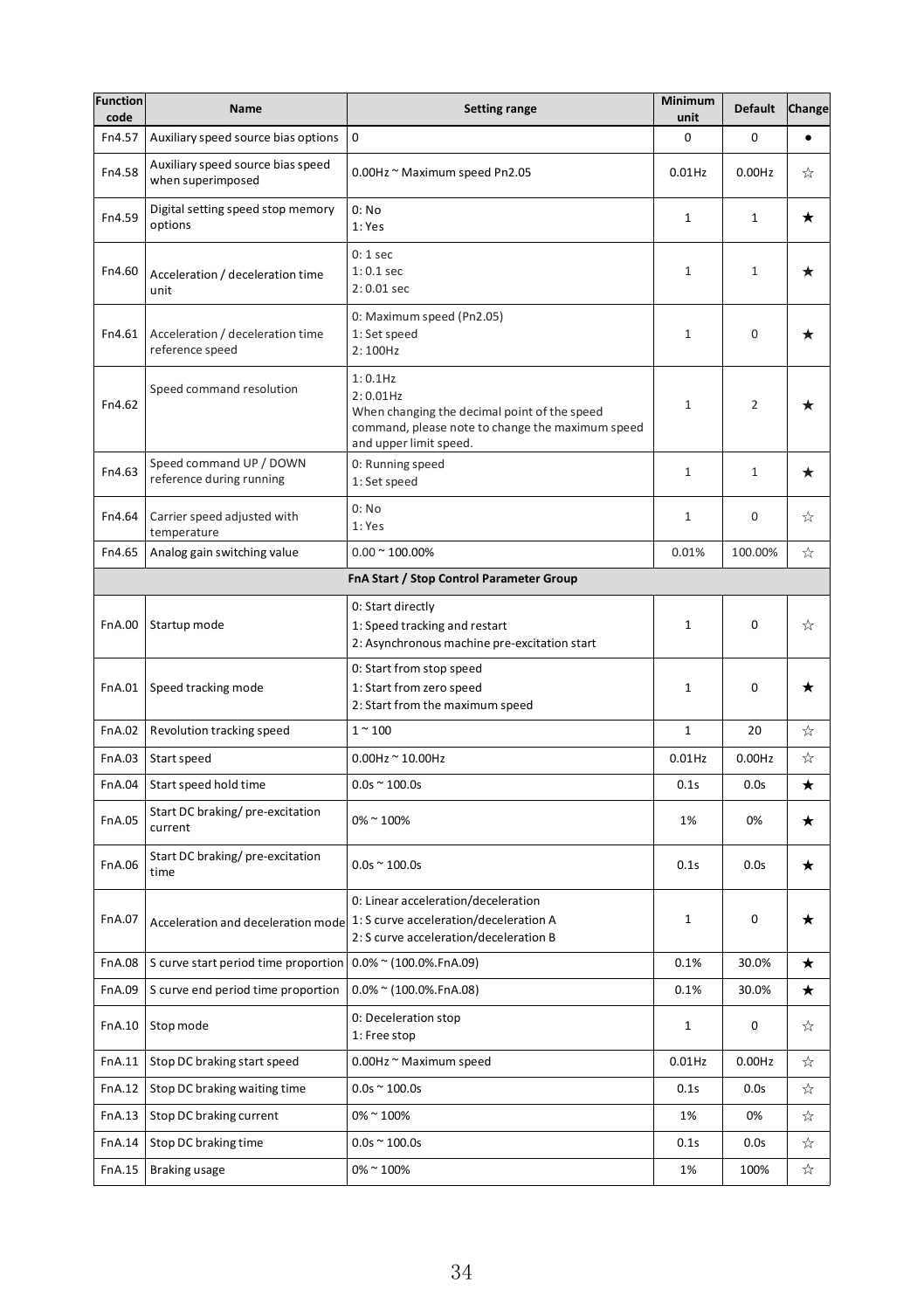| Function<br>code | Name                               | <b>Setting range</b>           | Minimum<br>unit | Default | Change    |
|------------------|------------------------------------|--------------------------------|-----------------|---------|-----------|
|                  |                                    | dn0 Monitoring Parameter Group |                 |         |           |
| dn0.00           | Running speed (Hz)                 |                                | $0.01$ Hz       |         | $\bullet$ |
| dn0.01           | Set speed (Hz)                     |                                | $0.01$ Hz       |         | $\bullet$ |
| dn0.02           | Bus voltage (V)                    |                                | 0.1V            |         | $\bullet$ |
| dn0.03           | Output voltage (V)                 |                                | 1V              |         | $\bullet$ |
| dn0.04           | Output current (A)                 |                                | 0.01A           |         | $\bullet$ |
| dn0.05           | Output power (kW)                  |                                | $0.1$ kW        |         | $\bullet$ |
| dn0.06           | Output torque (%)                  |                                | 0.1%            |         | $\bullet$ |
| dn0.07           | DI input status                    |                                | $\mathbf 1$     |         | $\bullet$ |
| dn0.08           | DO output status                   |                                | $\mathbf{1}$    |         | $\bullet$ |
| dn0.09           | AI1 voltage (V)                    |                                | 0.01V           |         | $\bullet$ |
| dn0.10           | AI2 voltage (V)                    |                                | 0.01V           |         | $\bullet$ |
| dn0.11           | AI3 voltage (V)                    |                                | 0.01V           |         | $\bullet$ |
| dn0.12           | Count value                        |                                | 1               |         | $\bullet$ |
| dn0.13           | Length value                       |                                | $\mathbf{1}$    |         | $\bullet$ |
| dn0.14           | Motor speed                        |                                | 1r/min          |         | $\bullet$ |
| dn0.15           | PID setting                        |                                | $\mathbf{1}$    |         | $\bullet$ |
| dn0.16           | PID feedback                       |                                | $\mathbf{1}$    |         | $\bullet$ |
| dn0.17           | PLC stage                          |                                | $\mathbf{1}$    |         | $\bullet$ |
| dn0.18           | PULSE input pulse speed(Hz)        |                                | $0.01$ kHz      |         | $\bullet$ |
| dn0.19           | Feedback speed (unit 0.1Hz)        |                                | $0.1$ Hz        |         | $\bullet$ |
| dn0.20           | Remaining runtime                  |                                | $0.1$ Min       |         | ٠         |
| dn0.21           | AI1 voltage before correction      |                                | 0.001V          |         | $\bullet$ |
| dn0.22           | AI2 voltage before correction      |                                | 0.001V          |         | $\bullet$ |
| dn0.23           | AI3 voltage before correction      |                                | 0.001V          |         | $\bullet$ |
| dn0.24           | Line speed                         |                                | 1m/Min          |         | $\bullet$ |
| dn0.25           | Current power-on time              |                                | 1Min            |         | $\bullet$ |
| dn0.26           | Current running time               |                                | $0.1$ Min       |         | $\bullet$ |
| dn0.27           | PULSE input pulse speed            |                                | 1Hz             |         | $\bullet$ |
| dn0.28           | Communication settings             |                                | 0.01%           |         | $\bullet$ |
| dn0.29           | Encoder feedback speed             |                                | $0.01$ Hz       |         | $\bullet$ |
| dn0.30           | Main speed X display               |                                | $0.01$ Hz       |         | $\bullet$ |
| dn0.31           | Auxiliary speed Y display          |                                | $0.01$ Hz       |         | $\bullet$ |
| dn0.32           | View any memory address value      |                                | $\mathbf 1$     |         | $\bullet$ |
| dn0.33           | Synchronous machine rotor position |                                | $0.0^\circ$     |         | $\bullet$ |
| dn0.34           | Motor temperature value            |                                |                 |         | $\bullet$ |
| dn0.35           | Target torque (%)                  |                                | 0.1%            |         | $\bullet$ |
| dn0.36           | Spinning position                  |                                | $\mathbf{1}$    |         | $\bullet$ |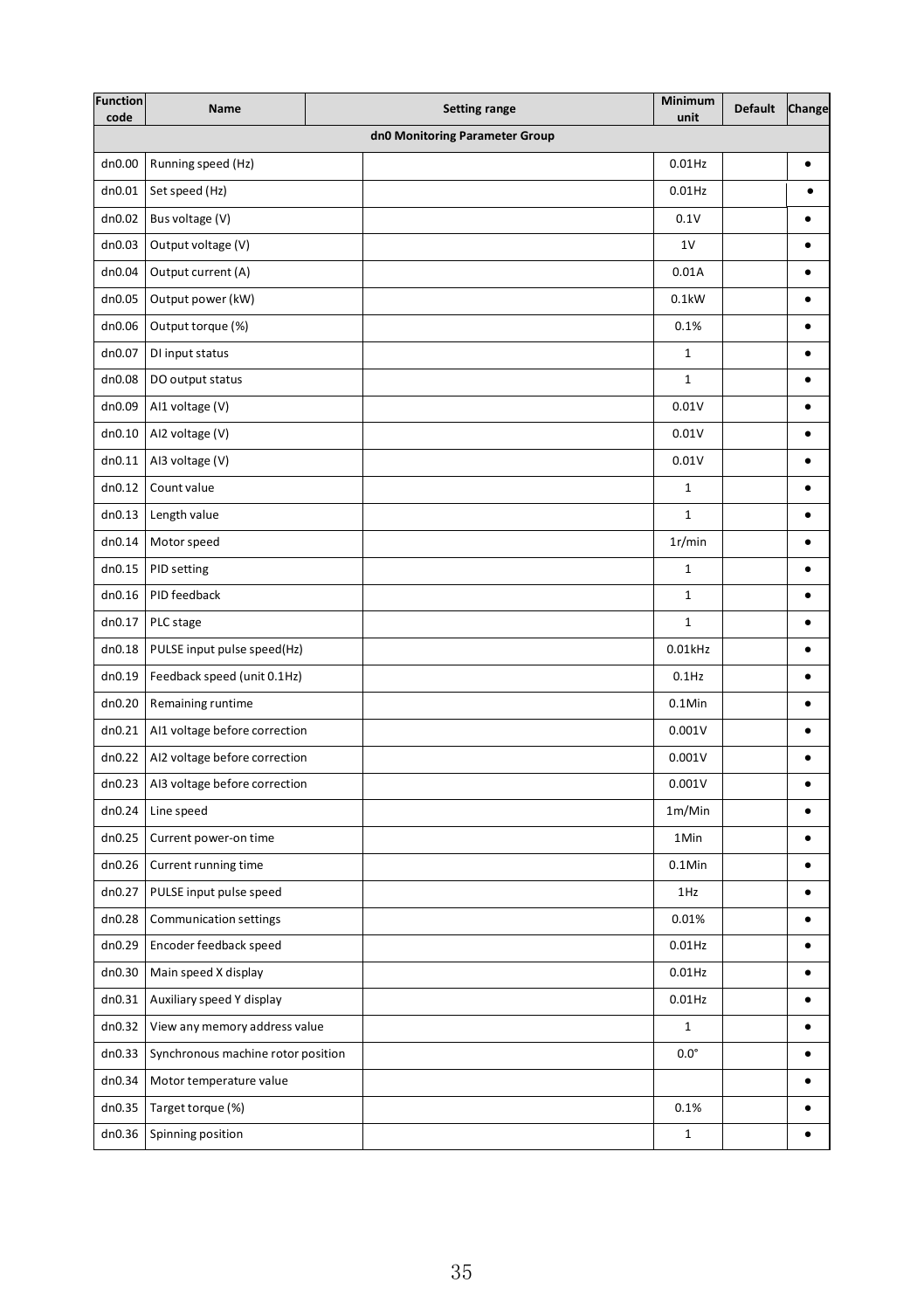| dn0.37<br>Power factor angle<br>dn0.38<br>ABZ location<br>dn0.39<br>VF separation target voltage<br>dn0.40<br>VF separation output voltage<br>dn0.41<br>DI input status intuitive display<br>dn0.42<br>DO input status intuitive display<br>dn0.43<br>DI function status intuitive display 1<br>dn0.44<br>DI function status intuitive display 2<br>dn0.45<br>$^{\circ}$ dn0.49<br>Reserved<br>Positioning control tracking error<br>dn0.50<br>(quadruplicated frequency)<br>Pulse position tracking error<br>dn0.51<br>(quadruplicated frequency)<br>dn0.52<br>Relative home position (quadruplicated<br>frequency)<br>External pulse given motor running<br>dn0.53<br>frequency (after transmission ratio<br>calculation)<br>dn0.54<br>Reserved<br>dn0.55<br>External pulse given frequency<br>dn0.56<br>Positioning complete signal<br>dn0.57<br>Positioning close<br>dn0.58<br>Home retrieved<br>Interval pulses of two home signals<br>dn0.59<br>(quadruplicated frequency)<br>Relative home position low order<br>dn0.60<br>(quadruplicated frequency)<br>Relative home position high order<br>dn0.61<br>(quadruplicated frequency)<br>dn0.62<br>Relative home position direction<br>Pulses given number low order<br>dn0.63<br>(quadruplicated frequency)<br>Pulse given number high order<br>dn0.64<br>(quadruplicated frequency)<br>En0 Last Fault Record Parameter Group<br>0: No fault<br>1: Reserved<br>2: Acceleration overcurrent (ERR02)<br>3: Deceleration overcurrent (ERR03)<br>4: Constant speed overcurrent (ERR04)<br>5: Acceleration overvoltage (ERR05) | Minimum<br>unit | <b>Default</b> | Change    |
|--------------------------------------------------------------------------------------------------------------------------------------------------------------------------------------------------------------------------------------------------------------------------------------------------------------------------------------------------------------------------------------------------------------------------------------------------------------------------------------------------------------------------------------------------------------------------------------------------------------------------------------------------------------------------------------------------------------------------------------------------------------------------------------------------------------------------------------------------------------------------------------------------------------------------------------------------------------------------------------------------------------------------------------------------------------------------------------------------------------------------------------------------------------------------------------------------------------------------------------------------------------------------------------------------------------------------------------------------------------------------------------------------------------------------------------------------------------------------------------------------------------------------------------------------------------------------------|-----------------|----------------|-----------|
|                                                                                                                                                                                                                                                                                                                                                                                                                                                                                                                                                                                                                                                                                                                                                                                                                                                                                                                                                                                                                                                                                                                                                                                                                                                                                                                                                                                                                                                                                                                                                                                | $0.1^\circ$     |                | ٠         |
|                                                                                                                                                                                                                                                                                                                                                                                                                                                                                                                                                                                                                                                                                                                                                                                                                                                                                                                                                                                                                                                                                                                                                                                                                                                                                                                                                                                                                                                                                                                                                                                |                 |                | $\bullet$ |
|                                                                                                                                                                                                                                                                                                                                                                                                                                                                                                                                                                                                                                                                                                                                                                                                                                                                                                                                                                                                                                                                                                                                                                                                                                                                                                                                                                                                                                                                                                                                                                                | $1\mathrm{V}$   |                | $\bullet$ |
|                                                                                                                                                                                                                                                                                                                                                                                                                                                                                                                                                                                                                                                                                                                                                                                                                                                                                                                                                                                                                                                                                                                                                                                                                                                                                                                                                                                                                                                                                                                                                                                | $1\mathrm{V}$   |                | ٠         |
|                                                                                                                                                                                                                                                                                                                                                                                                                                                                                                                                                                                                                                                                                                                                                                                                                                                                                                                                                                                                                                                                                                                                                                                                                                                                                                                                                                                                                                                                                                                                                                                |                 |                | $\bullet$ |
|                                                                                                                                                                                                                                                                                                                                                                                                                                                                                                                                                                                                                                                                                                                                                                                                                                                                                                                                                                                                                                                                                                                                                                                                                                                                                                                                                                                                                                                                                                                                                                                |                 |                | $\bullet$ |
|                                                                                                                                                                                                                                                                                                                                                                                                                                                                                                                                                                                                                                                                                                                                                                                                                                                                                                                                                                                                                                                                                                                                                                                                                                                                                                                                                                                                                                                                                                                                                                                |                 |                | $\bullet$ |
|                                                                                                                                                                                                                                                                                                                                                                                                                                                                                                                                                                                                                                                                                                                                                                                                                                                                                                                                                                                                                                                                                                                                                                                                                                                                                                                                                                                                                                                                                                                                                                                |                 |                | $\bullet$ |
|                                                                                                                                                                                                                                                                                                                                                                                                                                                                                                                                                                                                                                                                                                                                                                                                                                                                                                                                                                                                                                                                                                                                                                                                                                                                                                                                                                                                                                                                                                                                                                                |                 |                | ٠         |
|                                                                                                                                                                                                                                                                                                                                                                                                                                                                                                                                                                                                                                                                                                                                                                                                                                                                                                                                                                                                                                                                                                                                                                                                                                                                                                                                                                                                                                                                                                                                                                                | 1pulse          |                | $\bullet$ |
|                                                                                                                                                                                                                                                                                                                                                                                                                                                                                                                                                                                                                                                                                                                                                                                                                                                                                                                                                                                                                                                                                                                                                                                                                                                                                                                                                                                                                                                                                                                                                                                | 1pulse          |                | $\bullet$ |
|                                                                                                                                                                                                                                                                                                                                                                                                                                                                                                                                                                                                                                                                                                                                                                                                                                                                                                                                                                                                                                                                                                                                                                                                                                                                                                                                                                                                                                                                                                                                                                                | 1pulse          |                | $\bullet$ |
|                                                                                                                                                                                                                                                                                                                                                                                                                                                                                                                                                                                                                                                                                                                                                                                                                                                                                                                                                                                                                                                                                                                                                                                                                                                                                                                                                                                                                                                                                                                                                                                | $0.01$ Hz       |                | $\bullet$ |
|                                                                                                                                                                                                                                                                                                                                                                                                                                                                                                                                                                                                                                                                                                                                                                                                                                                                                                                                                                                                                                                                                                                                                                                                                                                                                                                                                                                                                                                                                                                                                                                |                 |                | $\bullet$ |
|                                                                                                                                                                                                                                                                                                                                                                                                                                                                                                                                                                                                                                                                                                                                                                                                                                                                                                                                                                                                                                                                                                                                                                                                                                                                                                                                                                                                                                                                                                                                                                                | $0.01$ kHz      |                | $\bullet$ |
|                                                                                                                                                                                                                                                                                                                                                                                                                                                                                                                                                                                                                                                                                                                                                                                                                                                                                                                                                                                                                                                                                                                                                                                                                                                                                                                                                                                                                                                                                                                                                                                | $\,1\,$         |                | $\bullet$ |
|                                                                                                                                                                                                                                                                                                                                                                                                                                                                                                                                                                                                                                                                                                                                                                                                                                                                                                                                                                                                                                                                                                                                                                                                                                                                                                                                                                                                                                                                                                                                                                                | $\mathbf{1}$    |                | $\bullet$ |
|                                                                                                                                                                                                                                                                                                                                                                                                                                                                                                                                                                                                                                                                                                                                                                                                                                                                                                                                                                                                                                                                                                                                                                                                                                                                                                                                                                                                                                                                                                                                                                                | $\mathbf 1$     |                | $\bullet$ |
|                                                                                                                                                                                                                                                                                                                                                                                                                                                                                                                                                                                                                                                                                                                                                                                                                                                                                                                                                                                                                                                                                                                                                                                                                                                                                                                                                                                                                                                                                                                                                                                | 1pulse          |                | ٠         |
|                                                                                                                                                                                                                                                                                                                                                                                                                                                                                                                                                                                                                                                                                                                                                                                                                                                                                                                                                                                                                                                                                                                                                                                                                                                                                                                                                                                                                                                                                                                                                                                | 1pulse          |                | $\bullet$ |
|                                                                                                                                                                                                                                                                                                                                                                                                                                                                                                                                                                                                                                                                                                                                                                                                                                                                                                                                                                                                                                                                                                                                                                                                                                                                                                                                                                                                                                                                                                                                                                                | 1pulse          |                | $\bullet$ |
|                                                                                                                                                                                                                                                                                                                                                                                                                                                                                                                                                                                                                                                                                                                                                                                                                                                                                                                                                                                                                                                                                                                                                                                                                                                                                                                                                                                                                                                                                                                                                                                | $\,1\,$         |                | $\bullet$ |
|                                                                                                                                                                                                                                                                                                                                                                                                                                                                                                                                                                                                                                                                                                                                                                                                                                                                                                                                                                                                                                                                                                                                                                                                                                                                                                                                                                                                                                                                                                                                                                                | 1pulse          |                | $\bullet$ |
|                                                                                                                                                                                                                                                                                                                                                                                                                                                                                                                                                                                                                                                                                                                                                                                                                                                                                                                                                                                                                                                                                                                                                                                                                                                                                                                                                                                                                                                                                                                                                                                | 1pulse          |                | ٠         |
|                                                                                                                                                                                                                                                                                                                                                                                                                                                                                                                                                                                                                                                                                                                                                                                                                                                                                                                                                                                                                                                                                                                                                                                                                                                                                                                                                                                                                                                                                                                                                                                |                 |                |           |
|                                                                                                                                                                                                                                                                                                                                                                                                                                                                                                                                                                                                                                                                                                                                                                                                                                                                                                                                                                                                                                                                                                                                                                                                                                                                                                                                                                                                                                                                                                                                                                                |                 |                |           |
| En0.00<br>Type of last fault<br>6: Deceleration overvoltage (ERR06)<br>7: Constant speed overvoltage (ERR07)<br>8: Buffer resistor overload fault (ERR08)<br>9: Undervoltage fault (ERR09)<br>10: Drive overload (ERR10)                                                                                                                                                                                                                                                                                                                                                                                                                                                                                                                                                                                                                                                                                                                                                                                                                                                                                                                                                                                                                                                                                                                                                                                                                                                                                                                                                       |                 |                | $\bullet$ |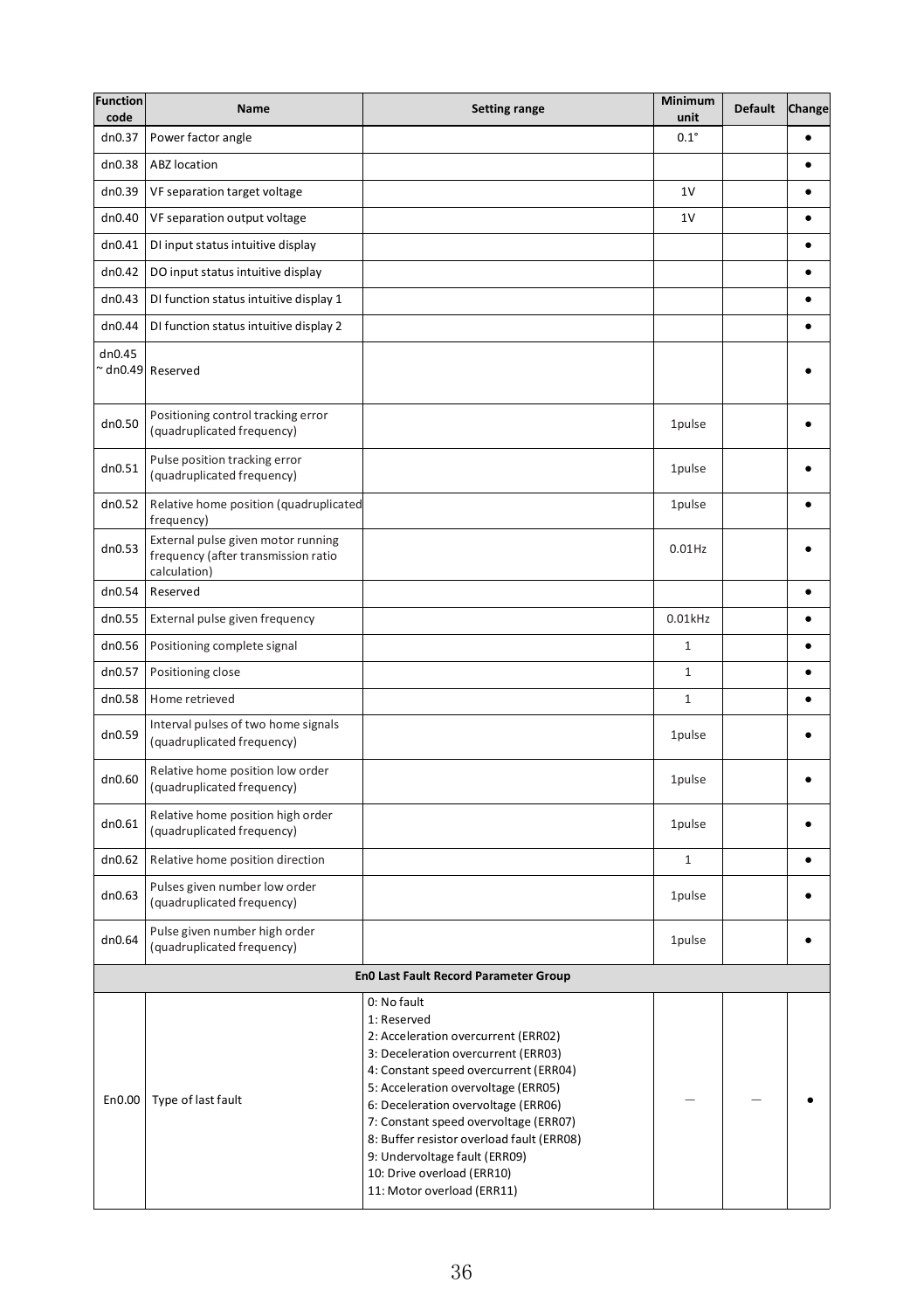| Function<br>code | Name                                                 | <b>Setting range</b>                                                                                                                                                                                                                                                                                                                                                                                                                                                                                                                                                                                                                                                                                                                                                                                                                                                                                                                                                                                                                                                                                                                                                                                                                                                            | Minimum<br>unit          | <b>Default</b>           | Change    |
|------------------|------------------------------------------------------|---------------------------------------------------------------------------------------------------------------------------------------------------------------------------------------------------------------------------------------------------------------------------------------------------------------------------------------------------------------------------------------------------------------------------------------------------------------------------------------------------------------------------------------------------------------------------------------------------------------------------------------------------------------------------------------------------------------------------------------------------------------------------------------------------------------------------------------------------------------------------------------------------------------------------------------------------------------------------------------------------------------------------------------------------------------------------------------------------------------------------------------------------------------------------------------------------------------------------------------------------------------------------------|--------------------------|--------------------------|-----------|
| En0.00           | Type of last fault                                   | 12: Input phase loss (ERR12)<br>13: Output phase loss (ERR13)<br>14: Module overheating (ERR14)<br>15: External fault (ERR15)<br>16: Communication error (ERR16)<br>17: Contactor fault (ERR17)<br>18: Current detection fault (ERR18)<br>19: Motor tuning fault (ERR19)<br>20: Encoder/PG card fault (ERR20)<br>21: Parameter reading/writing fault (ERR21)<br>22: Drive hardware fault (ERR22)<br>23: Motor short to ground fault (ERR23)<br>24: Reserved (ERR24)<br>25: Reserved (ERR25)<br>26: Running time reached (ERR26)<br>27: User-defined fault 1 (ERR27)<br>28: User-defined fault 2 (ERR28)<br>29: Power-on time reached (ERR29)<br>30: Unload (ERR30)<br>31: PID feedback lost during running (ERR31)<br>40: Fast current limit timeout fault (ERR40)<br>41: Switching motor fault during running (ERR41)<br>42: Excessive speed deviation (ERR42)<br>43: Motor overspeed (ERR43)<br>45: Motor overtemperature (ERR45)<br>51: Initial position error (ERR51)<br>54: Home missing (ERR54)<br>55: Excessive follow-up deviation during pulse position<br>synchronization (ERR55)<br>56: Excessive deviation indirectional control position (ERR56)<br>90: Number of encoder lines set incorrectly (Fn90, alarm only)<br>91: Encoder not connected (Fn91, alarm only) |                          |                          |           |
| En0.01           | Speed during last fault                              | $\qquad \qquad -$                                                                                                                                                                                                                                                                                                                                                                                                                                                                                                                                                                                                                                                                                                                                                                                                                                                                                                                                                                                                                                                                                                                                                                                                                                                               | $\overline{\phantom{0}}$ | $\overline{\phantom{0}}$ | $\bullet$ |
| En0.02           | Current during last fault                            |                                                                                                                                                                                                                                                                                                                                                                                                                                                                                                                                                                                                                                                                                                                                                                                                                                                                                                                                                                                                                                                                                                                                                                                                                                                                                 | -                        | $\overline{\phantom{a}}$ | $\bullet$ |
| En0.03           | Bus voltage during last fault                        | $\overline{\phantom{0}}$                                                                                                                                                                                                                                                                                                                                                                                                                                                                                                                                                                                                                                                                                                                                                                                                                                                                                                                                                                                                                                                                                                                                                                                                                                                        |                          | $\overline{\phantom{a}}$ | $\bullet$ |
| En0.04           | Status of input terminal<br>during last fault        | $\overline{\phantom{0}}$                                                                                                                                                                                                                                                                                                                                                                                                                                                                                                                                                                                                                                                                                                                                                                                                                                                                                                                                                                                                                                                                                                                                                                                                                                                        |                          |                          | $\bullet$ |
| En0.05           | Status of output terminal<br>during last fault       |                                                                                                                                                                                                                                                                                                                                                                                                                                                                                                                                                                                                                                                                                                                                                                                                                                                                                                                                                                                                                                                                                                                                                                                                                                                                                 |                          |                          | $\bullet$ |
| En0.06           | Drive status during last fault                       |                                                                                                                                                                                                                                                                                                                                                                                                                                                                                                                                                                                                                                                                                                                                                                                                                                                                                                                                                                                                                                                                                                                                                                                                                                                                                 |                          |                          | $\bullet$ |
| En0.07           | Time of last fault (start<br>counting from power-on) | -                                                                                                                                                                                                                                                                                                                                                                                                                                                                                                                                                                                                                                                                                                                                                                                                                                                                                                                                                                                                                                                                                                                                                                                                                                                                               |                          |                          | $\bullet$ |
| En0.08           | Time of last fault (start<br>counting from running)  | $\overline{\phantom{0}}$                                                                                                                                                                                                                                                                                                                                                                                                                                                                                                                                                                                                                                                                                                                                                                                                                                                                                                                                                                                                                                                                                                                                                                                                                                                        |                          |                          | $\bullet$ |
|                  |                                                      | En1 Previous Fault Record Parameter Group (same as En0 parameter group)                                                                                                                                                                                                                                                                                                                                                                                                                                                                                                                                                                                                                                                                                                                                                                                                                                                                                                                                                                                                                                                                                                                                                                                                         |                          |                          |           |
|                  |                                                      | En2 Previous Two Faults Record Parameter Group (same as En0 parameter group)                                                                                                                                                                                                                                                                                                                                                                                                                                                                                                                                                                                                                                                                                                                                                                                                                                                                                                                                                                                                                                                                                                                                                                                                    |                          |                          |           |
|                  |                                                      | En3 Previous Three Faults Records Parameter Group (same as En0 parameter group)                                                                                                                                                                                                                                                                                                                                                                                                                                                                                                                                                                                                                                                                                                                                                                                                                                                                                                                                                                                                                                                                                                                                                                                                 |                          |                          |           |
|                  |                                                      | En4 Previous Four Faults Records Parameter Group (same as En0 parameter group)                                                                                                                                                                                                                                                                                                                                                                                                                                                                                                                                                                                                                                                                                                                                                                                                                                                                                                                                                                                                                                                                                                                                                                                                  |                          |                          |           |
|                  |                                                      |                                                                                                                                                                                                                                                                                                                                                                                                                                                                                                                                                                                                                                                                                                                                                                                                                                                                                                                                                                                                                                                                                                                                                                                                                                                                                 |                          |                          |           |